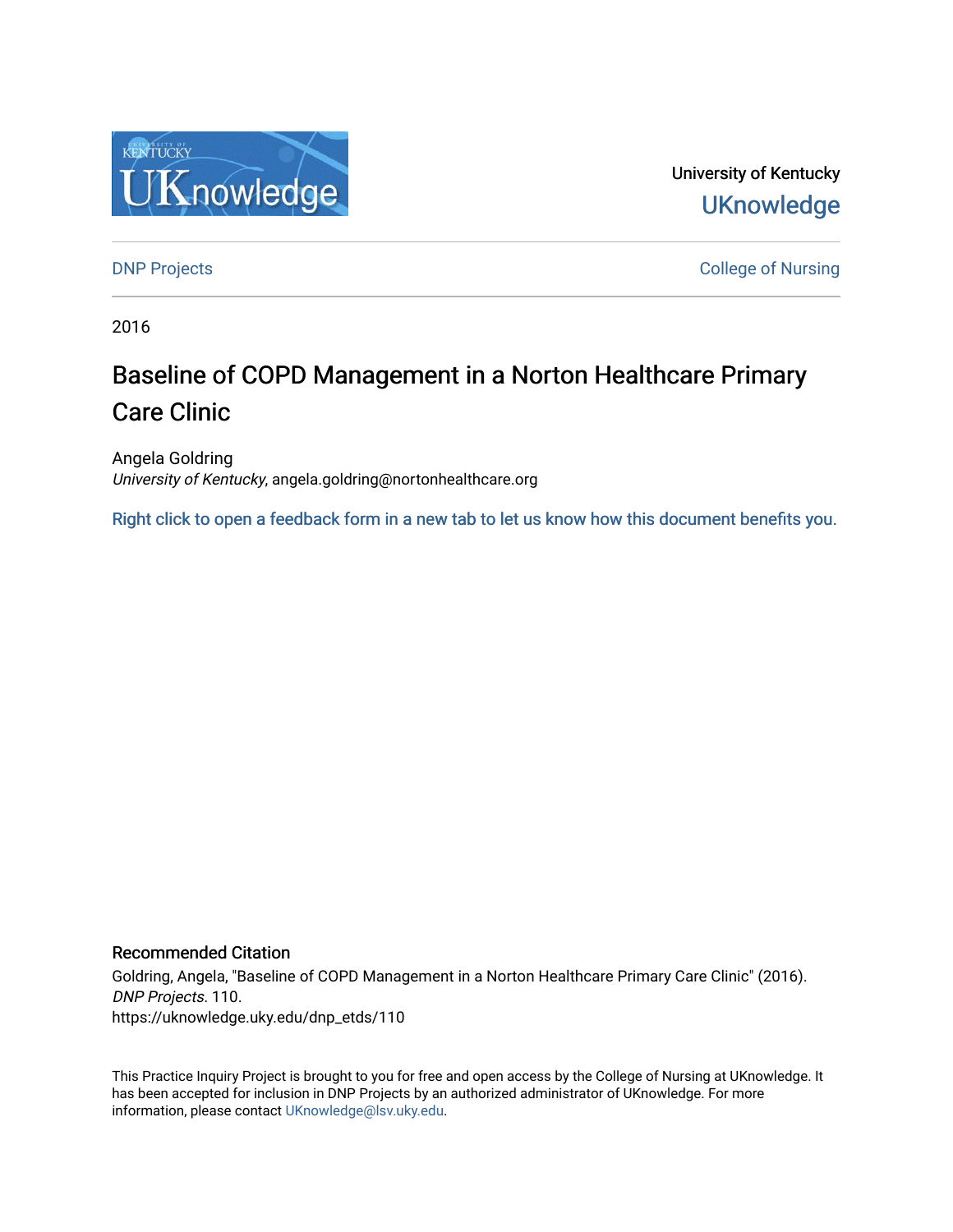### Final DNP Project Report

Baseline of COPD Management in a Norton Healthcare Primary Care Clinic

Angela Goldring MBA, BSN, RN

University of Kentucky College of Nursing Fall 2016

Elizabeth Tovar, PhD, RN – Committee Chair Michelle Pendleton DNP, RN – Clinical Mentor Shirl Johnson, DNP, RN – Committee Member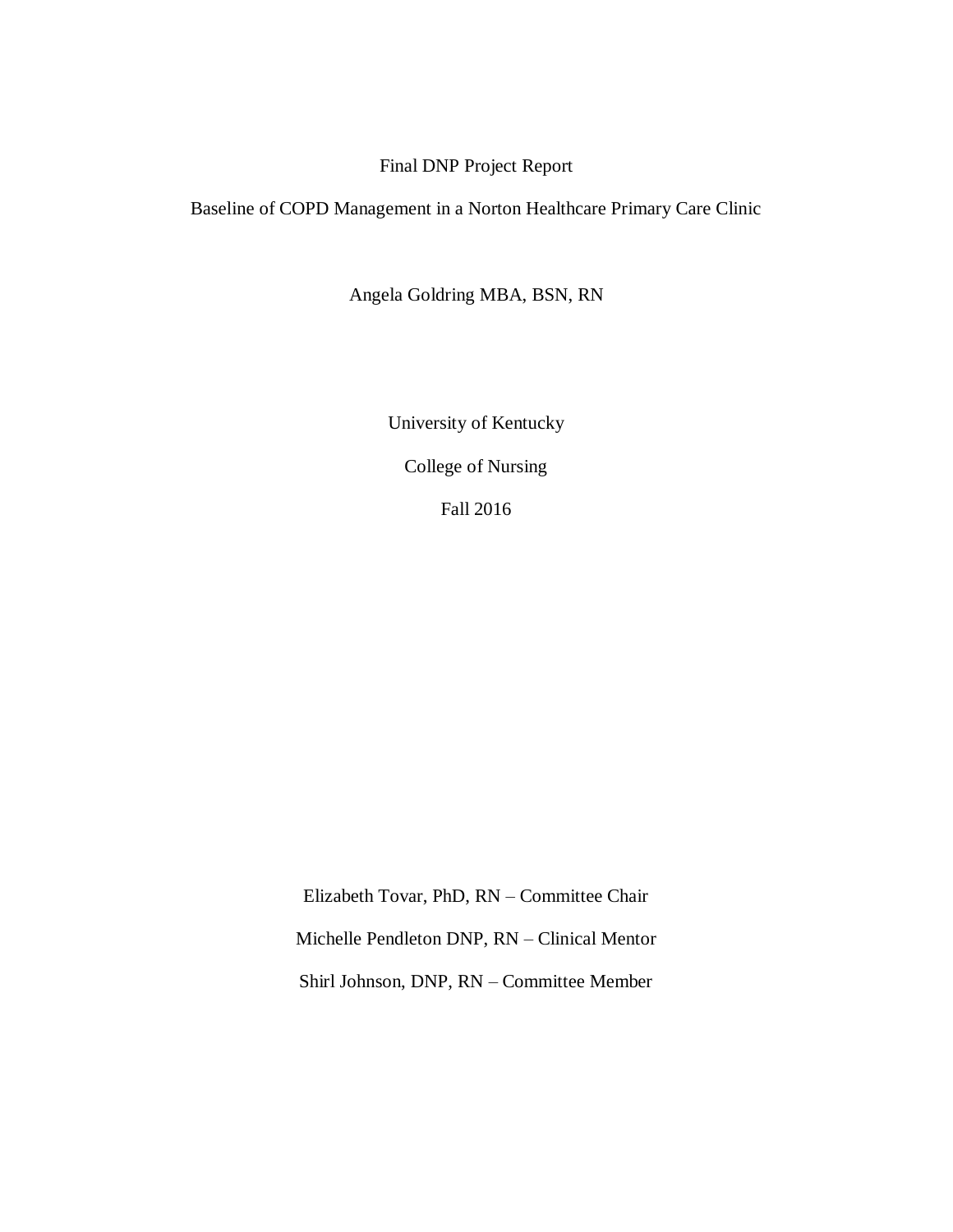#### Dedication

This Practice Improvement Project is dedicated to my future patients with COPD. My commitment to this study positions me as an expert on the evidence-based guideline recommendations, which will enable me to deliver the best possible care to those patients in need of excellent COPD management. My hope is that this study will lead to future studies, as well as practice change, and improved outcomes of the COPD patients of Norton Healthcare and perhaps beyond.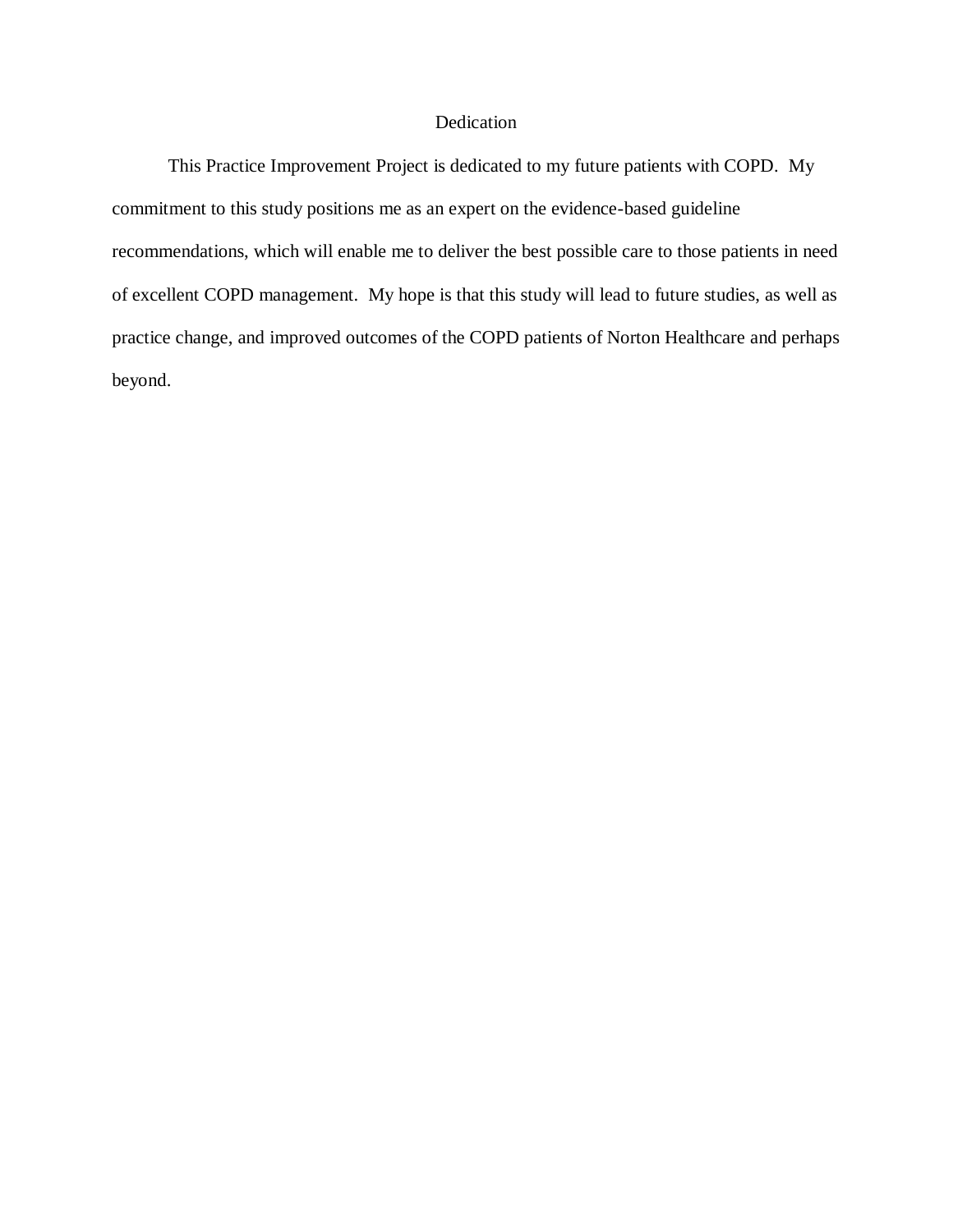#### Acknowledgements

I would like to thank my advisor, Dr. Elizabeth Tovar, of the University of Kentucky (UK). Her brilliant guidance and support gave me the confidence and the sense of security I needed to complete this project. Additionally, I would like to express gratitude for the time, expertise, and knowledge shared by Dr. Michelle Pendleton and Dr. Shirl Johnson of Norton Healthcare. They were of great assistance in adding value to the content of my project. I would also like to acknowledge Dr. Amanda Wiggins of UK, who was one of my statistics professors, as well as an advisor to the statistical portions of this project.

Finally, I must acknowledge Norton Healthcare and the Norton Healthcare Institute for Nursing. Particularly, two of the most influential leaders to me who were there throughout this project and the entire DNP program, Dr. Tracy Williams, and Dr. Kim Tharp-Barrie. I feel incredibly fortunate to have their nursing leadership influence as both an employee and student. They are two of the most successful, dynamic, and transformational nurse leaders in the industry, and I would not have pursued the DNP without their inspiration and generosity. Finally, I must acknowledge my very supportive husband, Nick Goldring; along with the rest of my supportive family. Thank you for your kindness and understanding. I owe you all a great debt.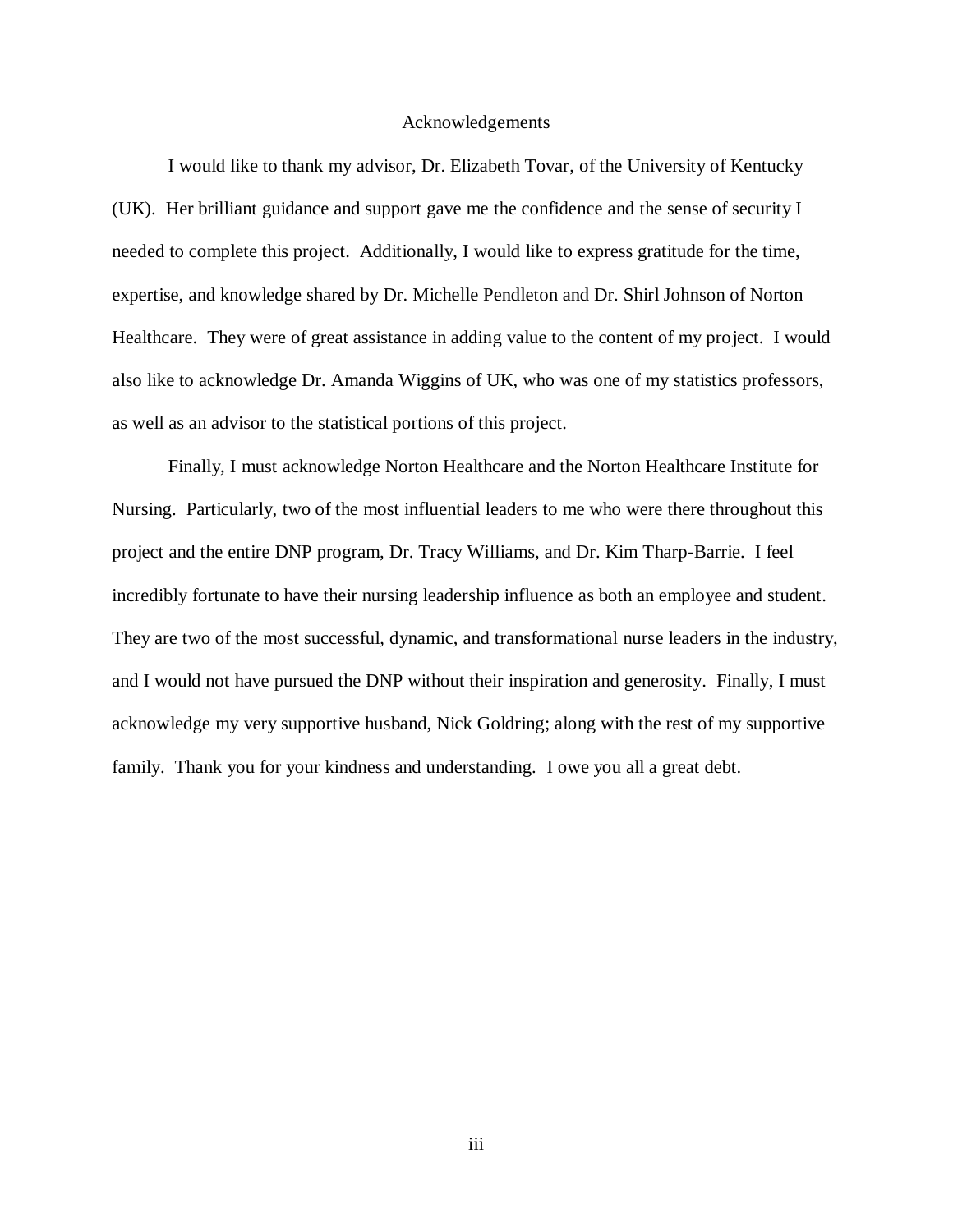### Table of Contents

| List of Tables (a) the contract of Tables (a) and the contract of Tables (c) and the contract of the contract of the contract of the contract of the contract of the contract of the contract of the contract of the contract |  |
|-------------------------------------------------------------------------------------------------------------------------------------------------------------------------------------------------------------------------------|--|
|                                                                                                                                                                                                                               |  |
|                                                                                                                                                                                                                               |  |
|                                                                                                                                                                                                                               |  |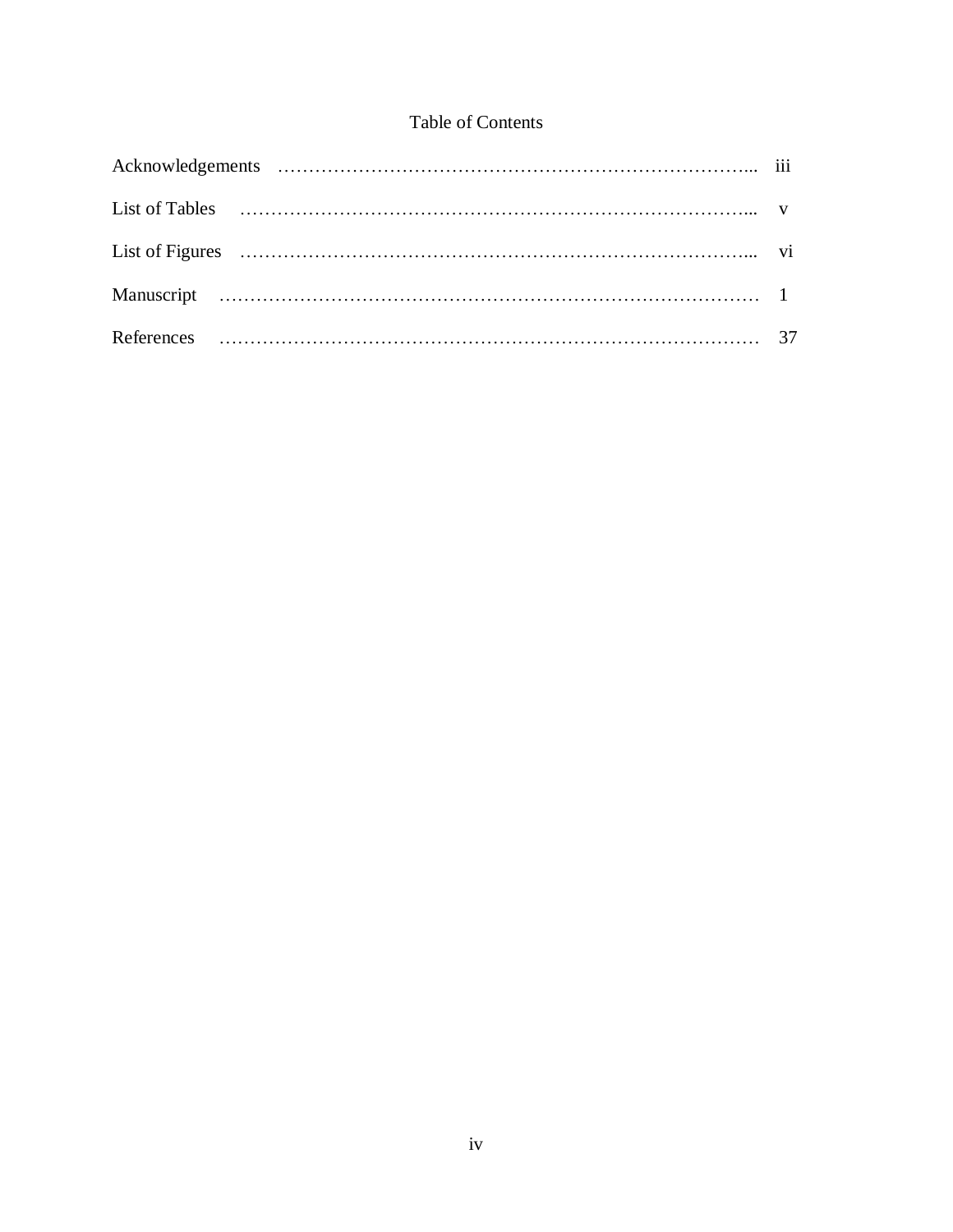### List of Tables

| Table 1 - GOLD (2015) Pharmacotherapy Management Recommendations for Stable    | 27 |
|--------------------------------------------------------------------------------|----|
| Table 2 - Variables, Measures, and Results for Basic Demographic Data          | 28 |
| Table 3 - Variables, Measures, and Results for COPD Hospitalizations           | 31 |
| Table 4 - Variables, Measures and Results for Patients with COPD Readmissions  | 33 |
| Table 5 - Comparison of Variables, Measures and Results for Patients with COPD | 36 |
|                                                                                | 38 |
| Table 7 - Relationships Among Number of PCP Visits and ED or Hospital Visits   | 39 |
|                                                                                | 40 |
| Table 9 - Variables of Interest Without Established Significant Relationships  | 41 |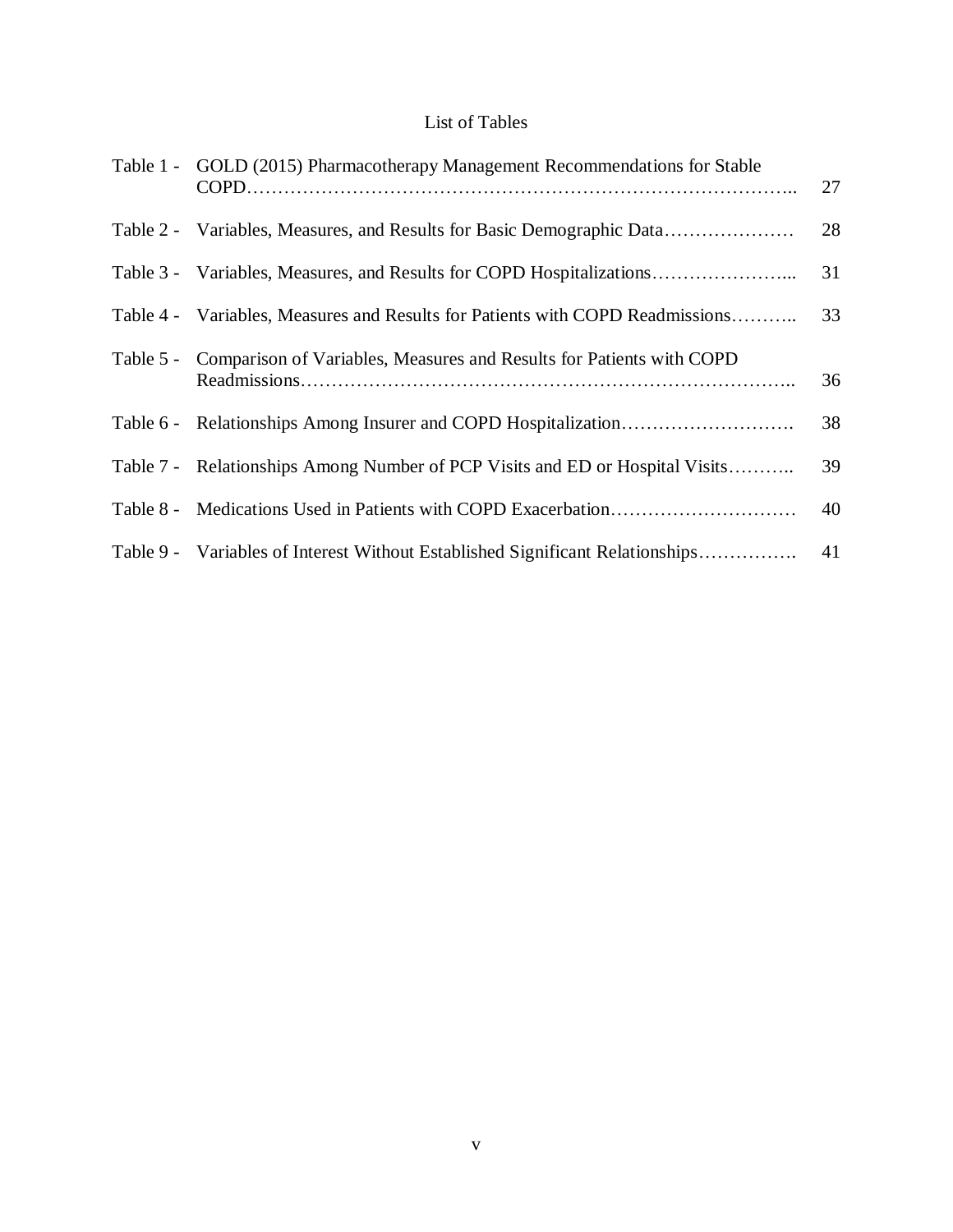## List of Figures

|  | 43 |
|--|----|
|  | 44 |
|  | 45 |
|  |    |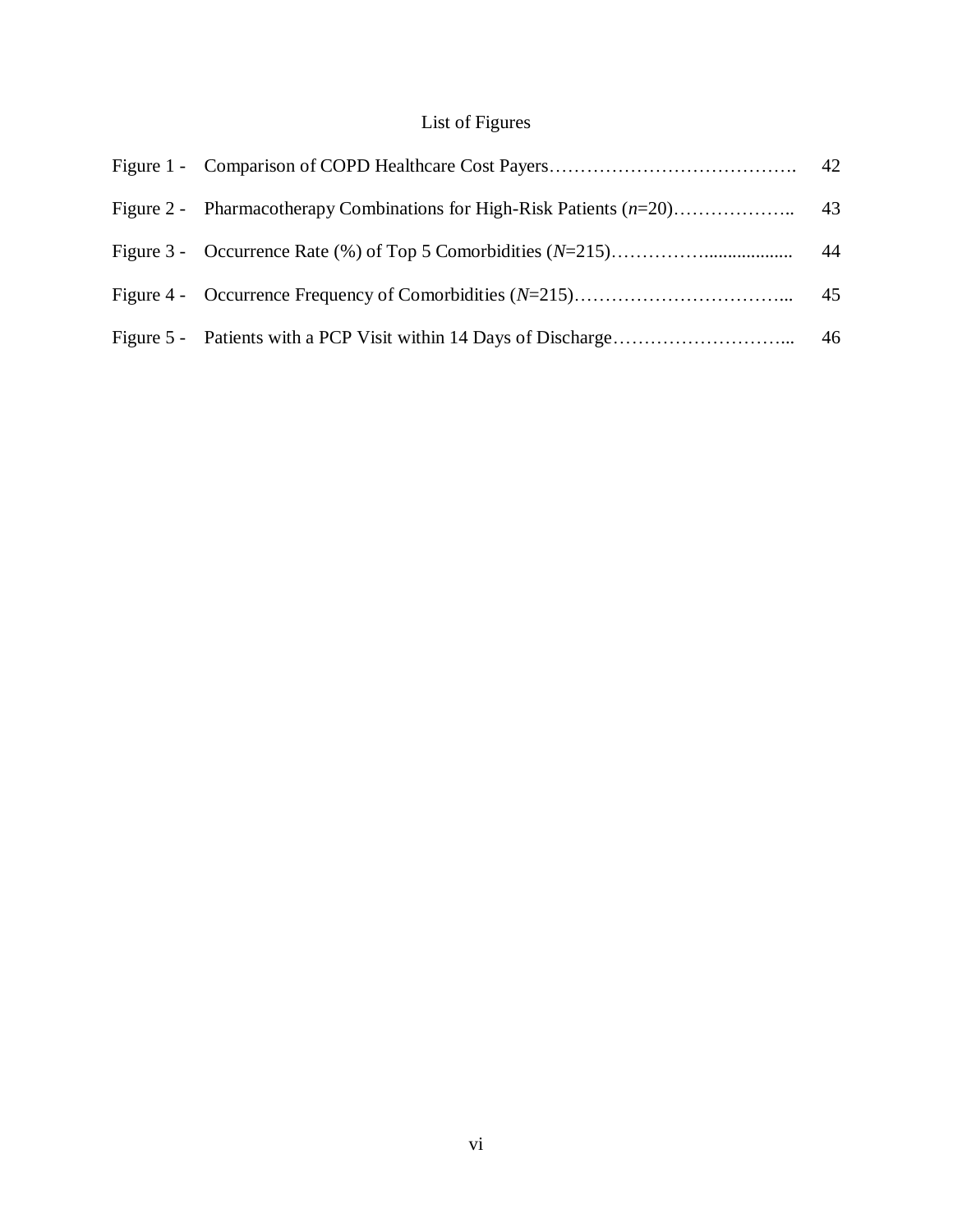#### Abstract

**Background:** Chronic obstructive pulmonary disease (COPD) is a leading cause of death in the United States (U.S), with rates in Kentucky among the highest in the nation. Quality care in the primary care setting is key to optimizing the health outcomes of those with COPD.

**Purpose**: The objective of this study was to establish a baseline of COPD patient care in a primary care clinic. The specific aims of this study were to: 1) describe the demographic and health-related characteristics of patients with COPD who have a primary care provider (PCP) at one Norton Healthcare primary care clinic; 2) explore relationships among key variables; and, 3) evaluate provider adherence to COPD evidence-based practice (EBP) guidelines.

**Methods:** The study was conducted as a retrospective chart review, including a sample of patients (*N*=215) from the clinic between January 1, 2015 and December 31, 2015.

**Results:** Tobacco smokers have more exacerbations than former and never smokers; those with a heart failure (HF) comorbidity were more likely to have had a COPD exacerbation, and were more likely to be hospitalized with a COPD exacerbation; and, those with a diabetes mellitus (DM) comorbidity were also more likely to be hospitalized with a COPD exacerbation. The studied clinic did not meet national benchmarks for bronchodilator therapy, timely PCP followup after hospital discharge, or readmission rates.

**Conclusion:** The results of this study indicate a need for a practice improvement intervention involving program implementation to reduce hospitalizations. Specific aims of the program include: 1) spirometry evaluation in the clinic for objective diagnosis and staging of COPD; 2) optimizing the electronic medical record (EMR) with the addition of COPD templates; and, 3) creating a process for timely follow-up after hospital discharge, particularly for patients with HF or DM.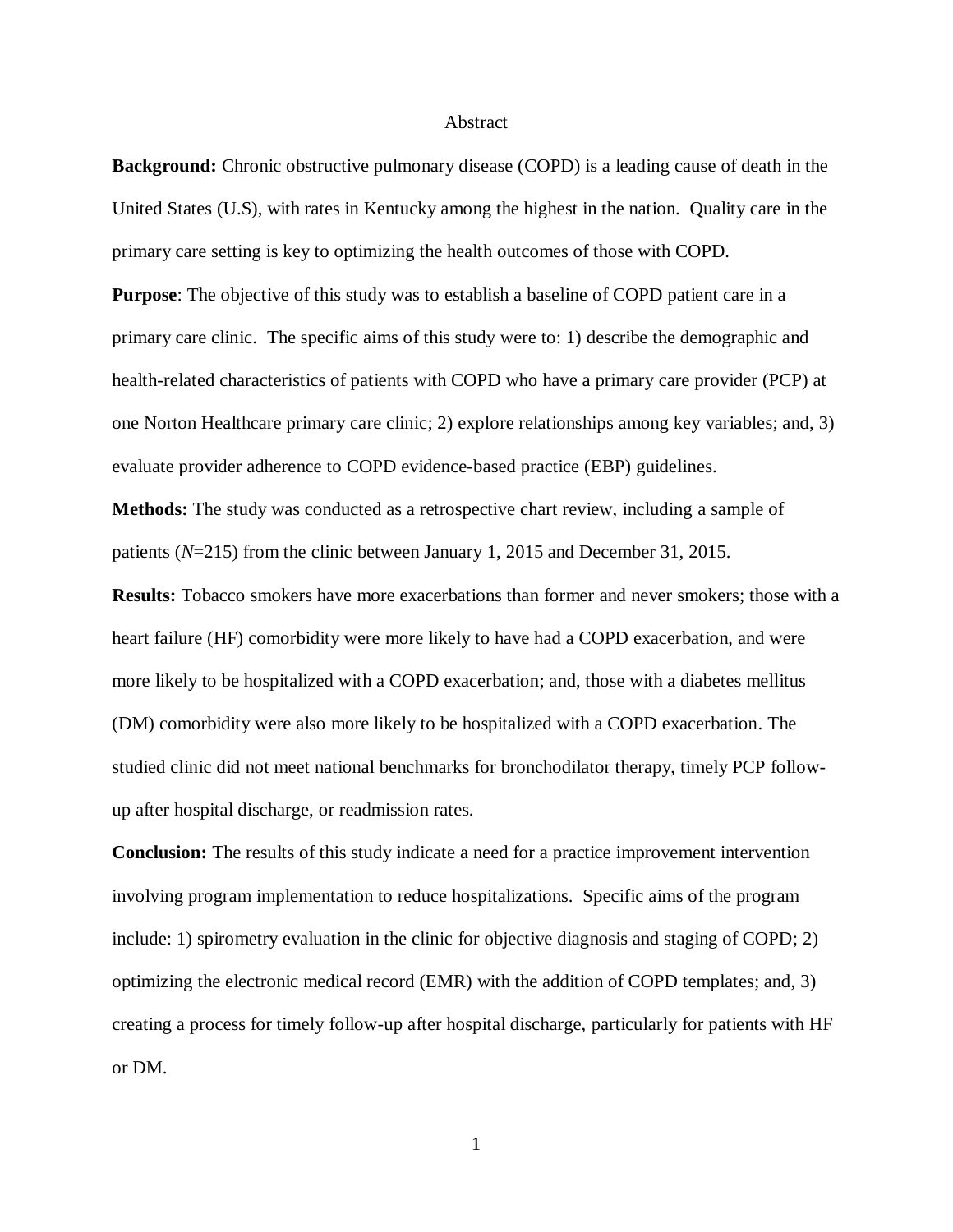Baseline of COPD Management in a Norton Healthcare Primary Care Clinic

#### **Background**

Chronic Obstructive Pulmonary Disease (COPD) is a leading cause of death in the United States. Death rates for stroke and heart disease have significantly declined over the last 10-20 years, while death rates for COPD have steadily increased (Kochanek, Murphy, Xu, & Tejada-Vera, 2016). United States healthcare costs attributed to COPD in 2010 were \$32.1 billion, and are projected to be \$49 billion by year 2020 (Centers for Disease Control and Prevention [CDC], 2014). The National 2010 healthcare costs associated with COPD were paid mostly by state federal and state funds (51% by Medicare, 25% by Medicaid), with only 18% by private insurance (CDC, 2014).

Kentucky is among the states with the highest rates of COPD in the nation, with a near 15% rate in those over age 55 (National Institutes of Health, National Heart, Lung, and Blood Institute [NHLBI], 2012). The rate of readmission within 30 days for COPD is between 16.3% - 28% nationally, with Louisville, Kentucky among those with the highest rates from July 2012 – June 2013 (Centers for Medicare and Medicaid Services [CMS], 2014).

The Triple Aim Initiative of the Institute for Healthcare Improvement ([IHI], 2016) includes: 1) the improvement of patient care experience; 2) the improvement of population health outcomes; and, 3) the reduction of healthcare costs. Targeting improvements in the medical management of COPD can specifically address all three components of the Triple Aim. A CMS prevention quality indicator (PQI) points to COPD as a disease (along with asthma) that can be controlled in an outpatient setting, with the claim that high-quality outpatient care reduces preventable hospital admissions (CMS, 2016). Hospital admission and readmission rates above national average would suggest a need for improvement in the outpatient management of COPD.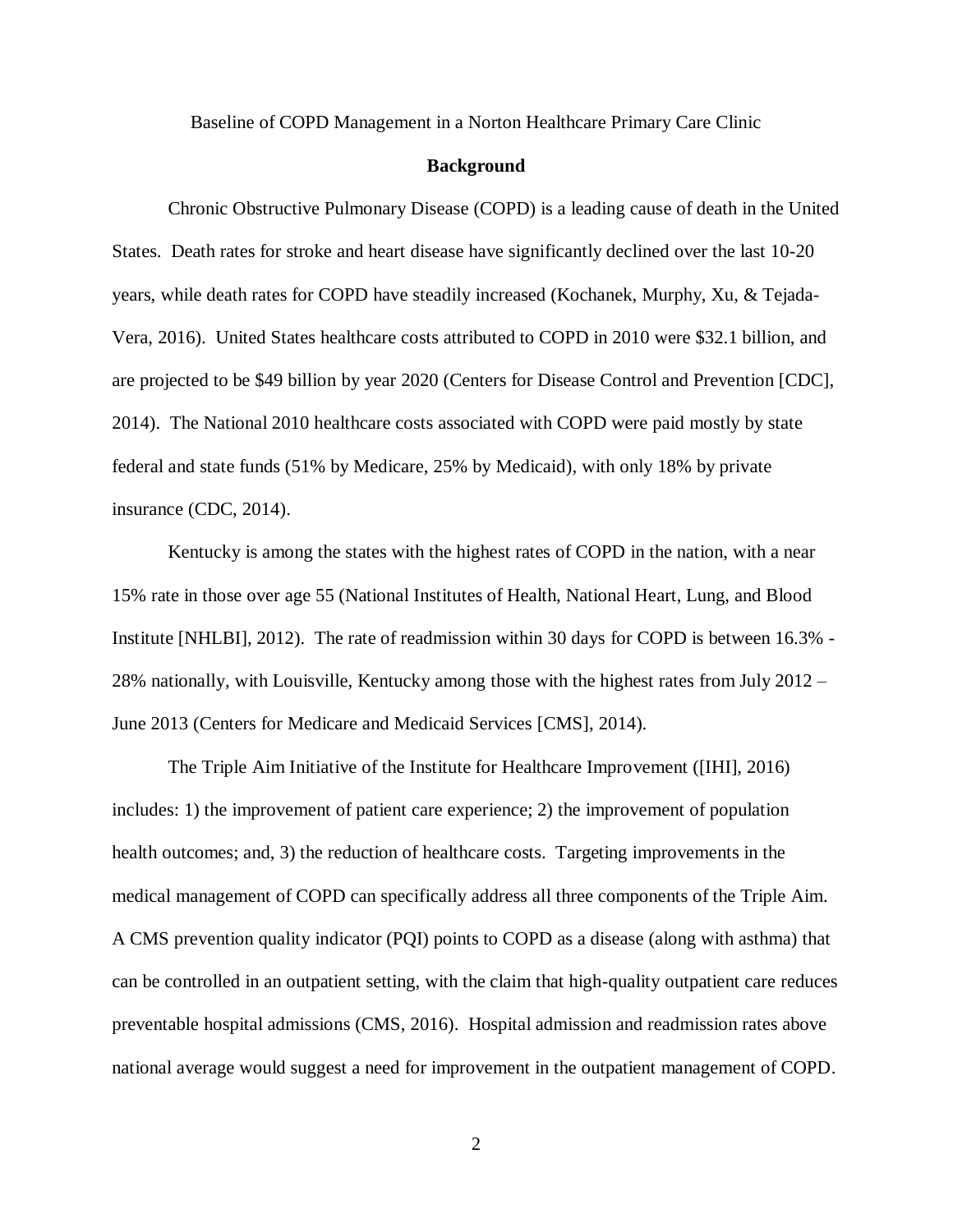#### **Practice Guideline Overview**

The leading evidence-based COPD clinical practice guideline is the Global Strategy for the Diagnosis, Management, and Prevention of Chronic Obstructive Pulmonary Disease (Global Initiative for Chronic Obstructive Lung Disease [GOLD], 2015). Goals for treatment in the management of stable COPD are to reduce symptoms of COPD and reduce the risk of COPD exacerbation. The presence of certain disease comorbidities change the risk for COPD events and have a negative impact on disease prognosis and health outcomes, and are therefore given consideration in the guidelines (GOLD, 2015).

To make a clinical diagnosis of COPD, the guideline clearly states that spirometry is required, with a resulting post-bronchodilator forced expiratory volume/forced vital capacity ratio (FEV<sub>1</sub>/FVC) less than 70% ( $\langle 0.70 \rangle$ ). Treatment recommendations are based on severity of COPD and impact on patient health status, including risk for exacerbations, hospitalization, or death. The GOLD combined assessment of COPD categorizes people A through D, according to subjective and objective assessment results, with groups C and D being high risk for exacerbation and poor health outcomes. Subjective assessment is measured by scores on an evidence-based survey, objective assessment is based on spirometry findings, and the final category regards exacerbations per year ( $\leq 1$  or  $\geq 2$ ), which is the only measure of assessment applicable to this study.

Pharmacologic treatment recommendations are based on the group in which the patient is categorized. Table 1 lists the first line long-term pharmacologic recommendations, which are based on severity of disease or rather, whether patient fits into patient group A, B, C, or D. The types of medications listed in the table include: short-acting anticholinergic (SAA), short-acting beta<sub>2</sub>-agonist (SABA), long-acting anticholinergic (LAA), long-acting beta<sub>2</sub>-agonist (LABA),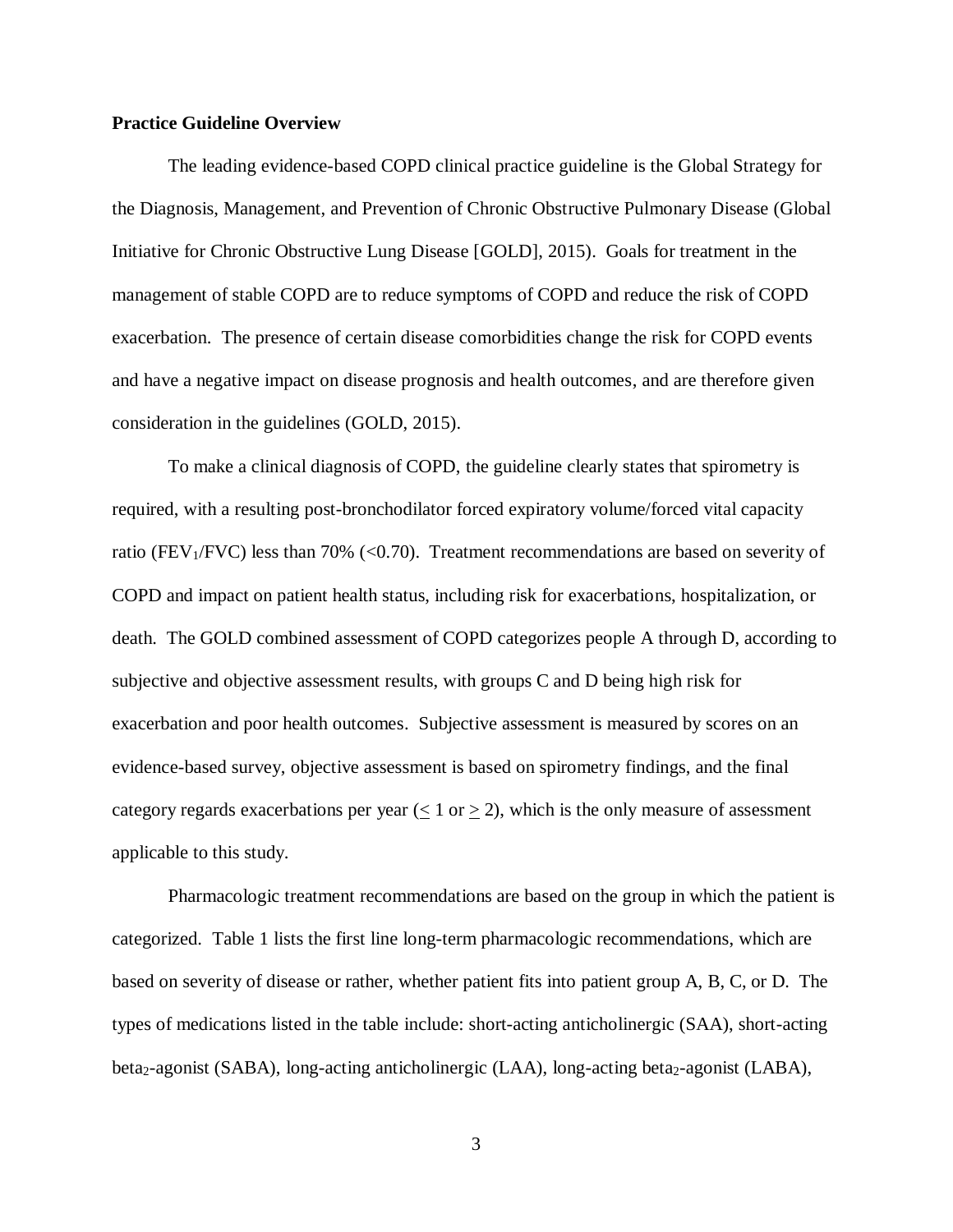and inhaled corticosteroid (ICS). In the event of an exacerbation, the goal is to minimize exacerbation impact and prevent subsequent exacerbations. Treatment preference for exacerbation includes SABAs with or without SAAs, with systemic corticosteroids and antibiotics often being indicated, depending on symptom severity (GOLD, 2015). There is substantial evidence to support primary care management of COPD per GOLD (2015) recommendations, however, there is little research specific to patient outcomes related to implementation of GOLD recommendations in the primary care setting.

#### **Purpose**

The purpose of this study was to establish a baseline of COPD patient care in a primary care clinic to inform quality improvement initiatives to reduce preventable hospitalizations for COPD. The specific aims were to:

- 1. Describe demographic and health-related characteristics of all specified patients of the Norton primary care clinic with COPD during January 1, 2015 through December 31, 2015.
- 2. Explore relationships among key variables (eg. comorbidities and COPD exacerbations).
- 3. Evaluate provider adherence to GOLD (2015) guideline recommendations.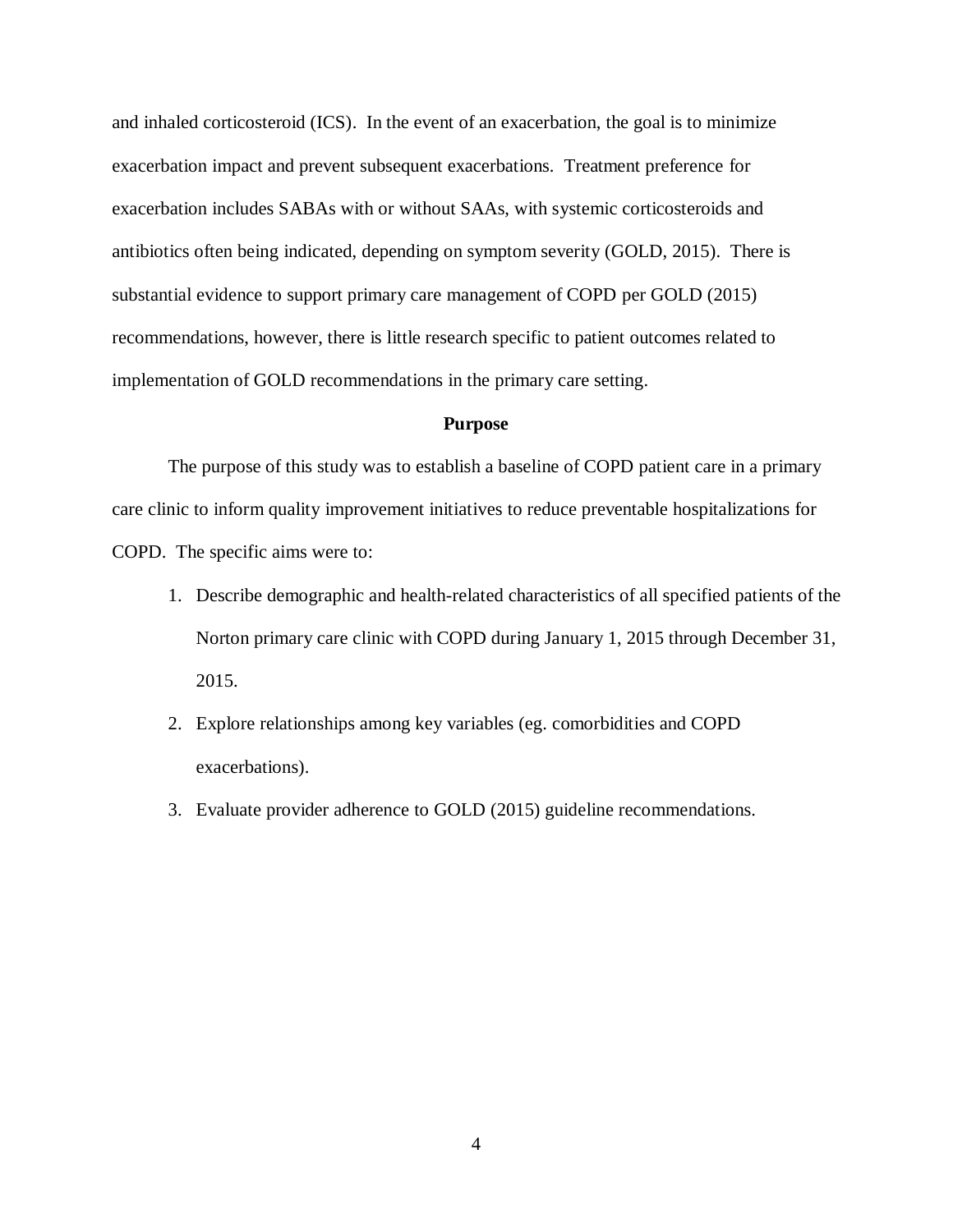#### **Methods**

#### **Setting and Sample**

The application to perform this retrospective chart review was approved by the Institutional Review Board (IRB) of the University of Kentucky and the Norton Healthcare Office of Research Administration (NHORA). The setting for this study was a primary care clinic of Norton Healthcare, located in Louisville, Kentucky. Subjects of the study included the entire population of patients (*N*=215) who met study inclusion criteria between January 1, 2015 and December 31, 2015.

Inclusion criteria consisted of the following: age 40 or older; had an outpatient visit (addressing COPD) to the clinic between January 1, 2015 and December 31, 2015; and, had a PCP at the clinic. Diagnostic codes included were: International Classification of Disease Ninth Edition (ICD-9), 490, 491, 492, 494, 496; ICD Tenth Edition (ICD-10) J44.0, J44.1, J44.9; and, Medicare Severity Diagnostic Related Groups (MS-DRGs) 190, 191, 192, 202, or 203. Exclusion criteria included: under 40 years of age; without an outpatient visit addressing COPD diagnosis or symptom management between January 1, 2015 and December 31, 2015; became patient of the clinic after January 1, 2015; employee of the Fincastle clinic; and/or, personal acquaintance or associate of the principal investigator (PI).

#### **Data Collection**

Norton Health Information Management (HIM) personnel provided a report based on study inclusion criteria. An electronic crosswalk table data collection tool was assembled to simplify the data collection process. The variables for data collection are within the results section and tables within the Appendix of this manuscript. All data was collected through Epic (Epic Hyperspace, Released 2015), the electronic medical record (EMR) platform used by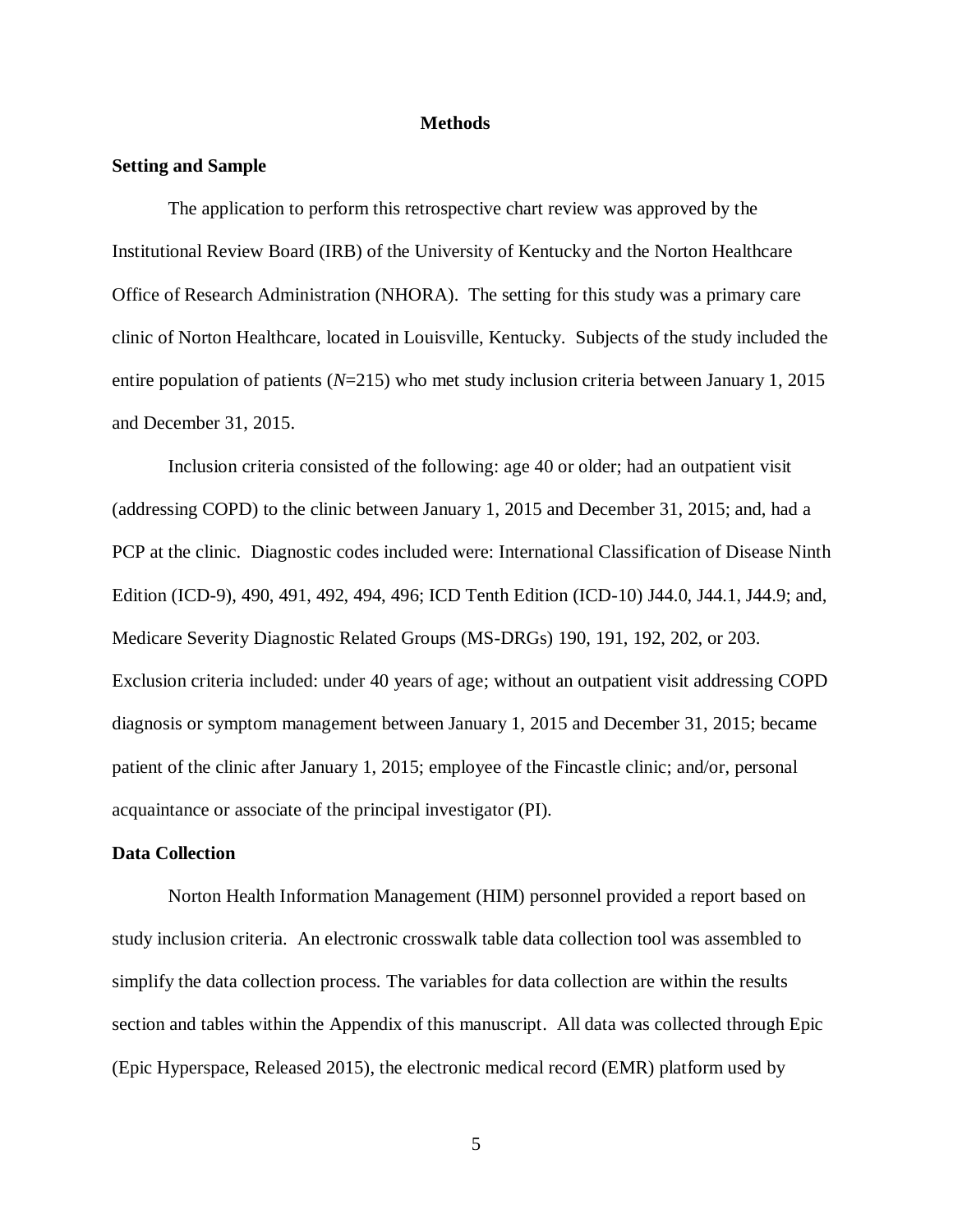Norton Healthcare. The data was entered into the data collection tool, with all data analyzed through the IBM SPSS program (SPSS Version 22, Released 2013).

#### **Statistical Analysis**

Descriptive statistical analysis was used to summarize the data within IBM SPSS (SPSS Version 22, Released 2013). Non-parametric statistical analyses were used to evaluate relationships and establish correlations between variables. Bivariate analyses were used to evaluate relationships between two variables. Chi-square test for independence was used to discover relationships between two nominal or categorical variables. The Mann-Whitney U tested for group differences between nominal and ordinal variables, including mean rank and median comparisons. Spearman's Rank Order Correlation (Spearman's rho) tested for correlation between two ordinal variables. Statistical significance was determined by a *p* value less than or equal to 0.05 ( $p = 0.05$ ). If significant, the effect size was defined as small ( $r = 0.10$ ) to 0.29), medium (*r*=0.30 to 0.49), or large (*r*=0.50 to 1.0) based on the widely accepted Cohen (1988) guidelines outlined in the SPSS text (Pallant, 2013).

#### **Results**

The study sample included 215 patients aged 41 to 94 years, with a median age of 65. Tables 2, 3, 4, and 5 demonstrate the detailed results from the study. In summary, most patients were white (66%) or black (34%), and the gender studied was mostly female (67%) versus male (33%). Most of the patients in this sample were current smokers (52%) or former smokers (43%). The four categories for insurance type were Medicare (65%), Medicaid (24%), commercial or private (10%), and other or no insurance (1%). Figure 1 illustrates that the payer distribution for this study is consistent with the 2010 national data reported by the CDC (2014). Table 6 demonstrates the findings that insurance type was not correlated with COPD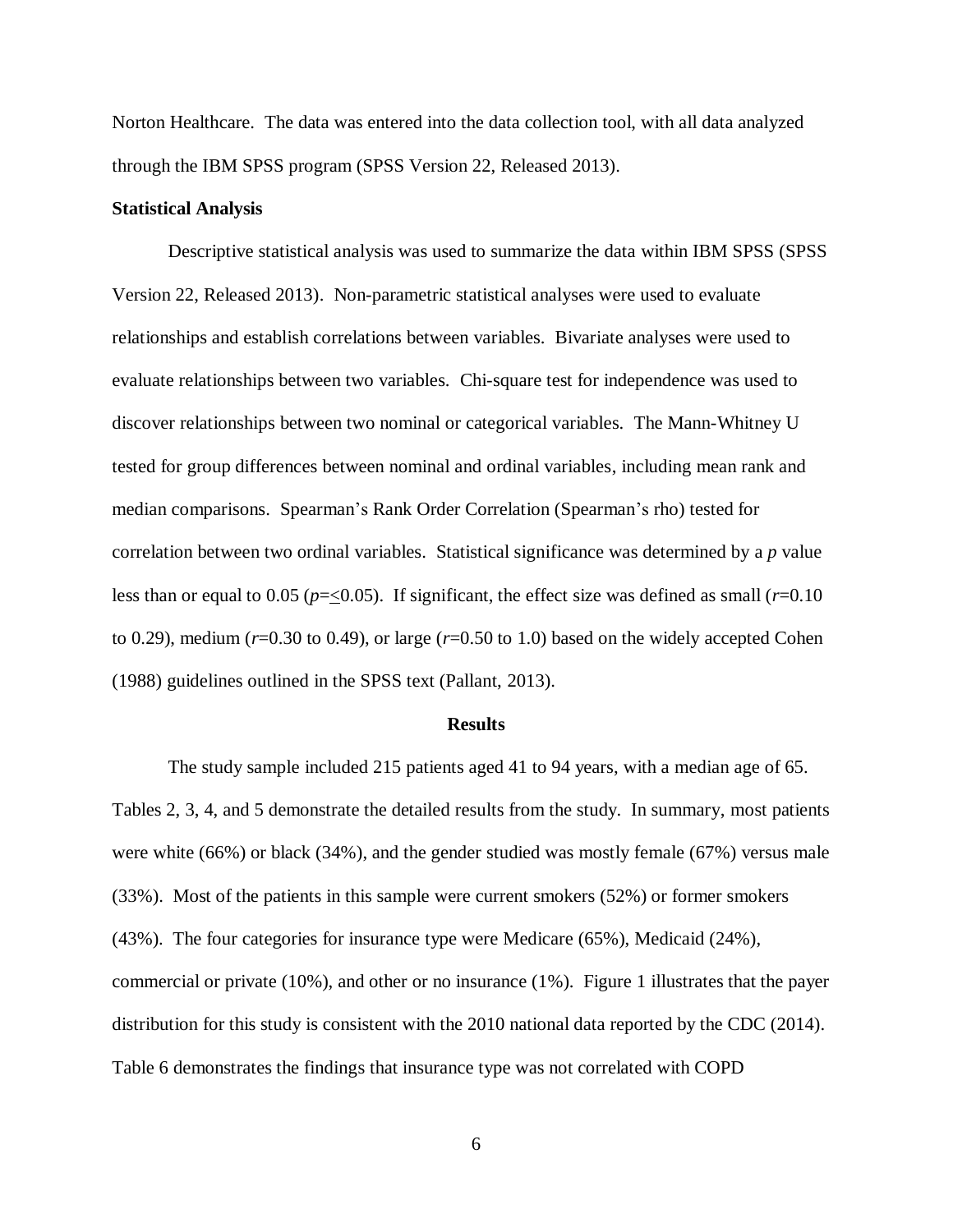hospitalizations or readmissions. Commercial or private insurance was not presented in this table due to an inadequate sample size for testing.

#### **Exacerbations**

There were 45 (21%) people in the study (*N*=215) who had at least one exacerbation, and 20 (9%) with two or more over the 12-month study period. Additional exacerbation data is displayed in Table 2. Spearman's rho identified a statistically significant (*p*=0.037) relationship when testing for correlation between smoking status and number of COPD exacerbations. There is a positive correlation of small effect size  $(r=0.142)$ , indicating that current smokers have more exacerbations than the former and never smokers. The only comorbidity that correlated with COPD exacerbation was HF, which will be discussed further in the comorbidities subsection.

#### **Primary Care Provider and Emergency Department Visits**

Data regarding visits to the clinic PCP, Norton emergency department (ED), and Norton hospitals is displayed in table 2. Most people (56%) had four or more PCP visits over the 12 month period. Very few people had ED visits for COPD  $(\leq 5\%)$ , however, the study was limited to Norton ED visits only, and there are several other ED options within proximity to Norton ED locations. About 27% of patients had ED visits for reasons other than COPD, however, the specific reasons were not part of the study. No statistically significant relationships could be found between number of PCP visits, ED visits or hospitalizations. Table 7 displays the variables, *p* value, and the testing method compelling this conclusion.

#### **Pharmacotherapy**

Data was collected by type of medication and whether it was used for long-term disease management, versus only used in times of exacerbation. The data collected on long-term pharmacotherapy is reported in frequency and rate in table 2. Those with two or more ( $\geq$  2)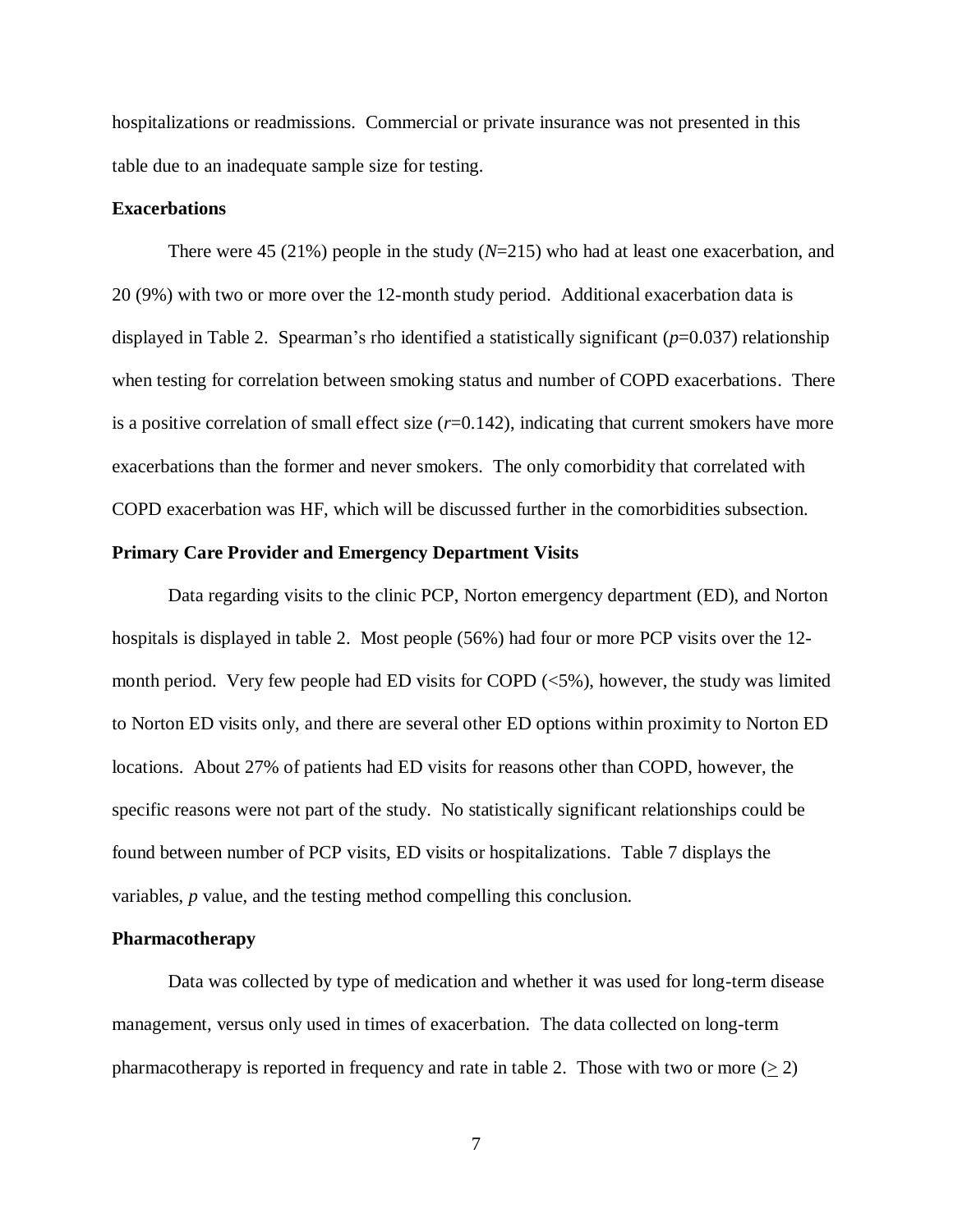exacerbations per year are considered high-risk per GOLD (2015) measures, which places 20 (9%) patients from the study group (*N*=215) into patient Group C or D (see table 1 for grouping). The recommended long-term medication options for Group C and D patients include: LAA only, or ICS plus  $(+)$  LABA, or ICS + LABA + LAA. Figure 2 displays the medication combinations used for the high-risk patients (*n*=20), and identifies an 85% compliance rate with recommended long-term pharmacotherapy based on disease severity category.

Physician Quality Reporting System (PQRS) Performance Measure #52 is regarding bronchodilator therapy for all patients with COPD (CMS, 2016). The 2014 benchmark for bronchodilator therapy was reported at 92%. This performance measure for bronchodilator therapy aligns with GOLD recommendations. This study found an 83% rate of long-term bronchodilator therapy among the sample.

Standards of care for exacerbation treatment includes adding or increasing SABA and SAA inhaled medications, and adding systemic antibiotic and/or systemic corticosteroid in some cases, when appropriate. This study included antibiotic and corticosteroid administration as variables for collection regarding exacerbation. Medication use across the entire sample (*N*=215) is displayed in Table 2, and medications for exacerbation are in Table 8. There were 45 people (*n*=45) who had at least one exacerbation among the population (see data in table 2). Due to data extraction difficulty, the addition of or increase in SABA and SAA medications as well as indications for use of steroid and antibiotic medications were not study variables. Therefore, the table 8 shows whether the patient with an exacerbation had SABA and/or SAA as long-term medications, and whether systemic antibiotic and/or corticosteroid were additional exacerbation treatments. All but two people (4%) in the group (*n*=45) were treated with one of the four recommended medication combinations, thus, a 96% compliance rate with recommendations for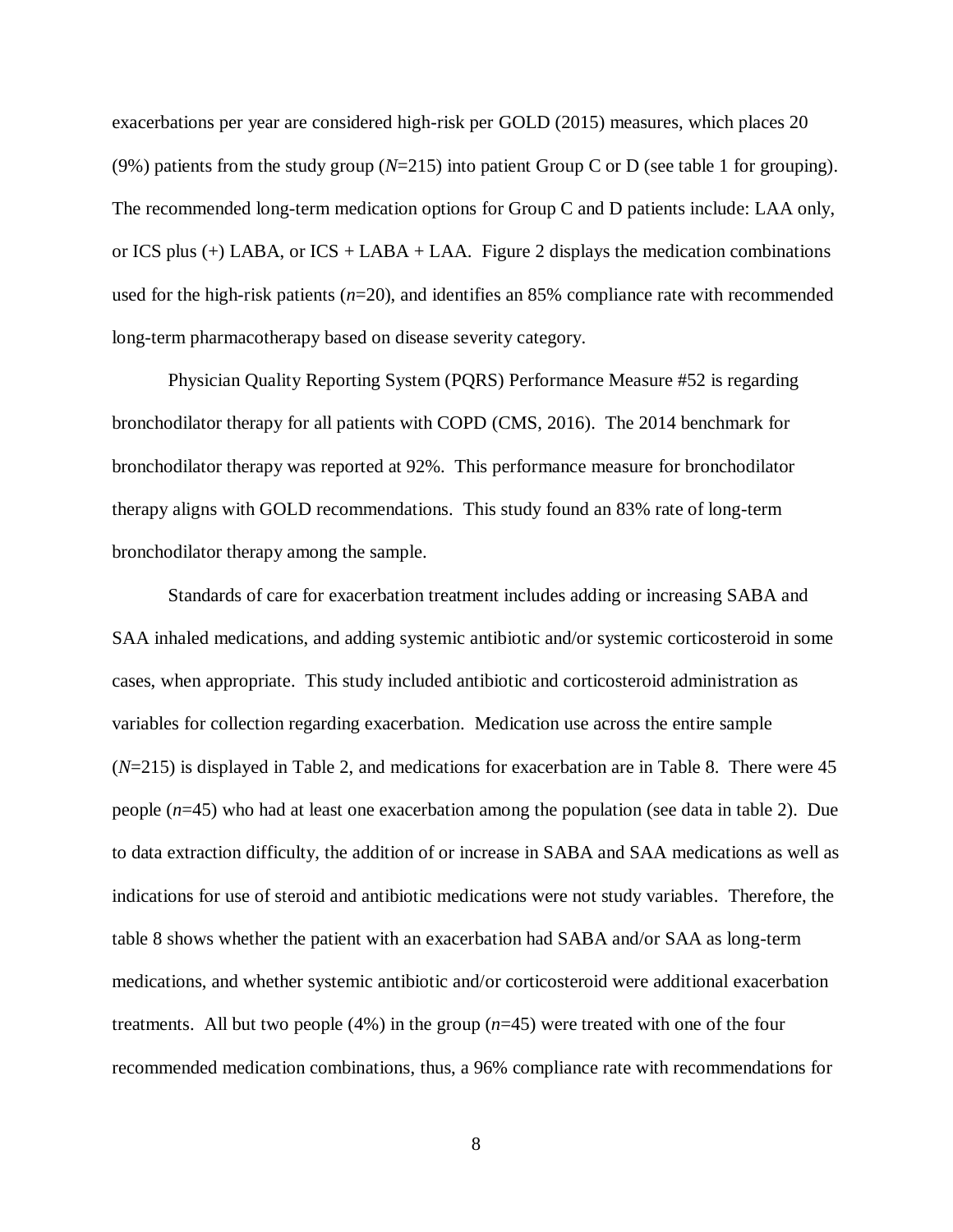exacerbation treatment was found. Most patients were treated with inhaled medication (SABA and/or SAA) and both systemic antibiotic and systemic steroid therapy (56%).

#### **Comorbid Conditions**

There were nine comorbid conditions tracked, with a median number of two comorbidities per patient  $(N=215)$ . The comorbidities tracked in the study include: anxiety and/or depression; atrial fibrillation (Afib); cognitive impairment; diabetes mellitus (DM); gastroesophageal reflux disease (GERD); heart failure (HF); hypertension (HTN); lung cancer; and, osteoporosis. Comorbidity frequencies and rates are displayed in table 2. The occurrence rate of the top five occurring comorbidities is illustrated in figure 3, while figure 4 illustrates the number of comorbidities present in each study subject.

Number of COPD exacerbations and presence of HF comorbidity were found to be related. A Mann-Whiney U test revealed (*U*=2206.500, *z*=-3.412, *p*=0.001, *r*=-0.233) a statistically significant difference of small effect size, in the number of exacerbations in those who had HF ( $n=33$ ). Therefore, those with HF (mean rank=132.14) were slightly more likely to have had a COPD exacerbation than those studied (*N*=215) who did not have HF (mean rank=103.62).

A Mann-Whitney U test revealed (*U*=1144, *z*=-3.142, *p*=0.002, *r*=-0.214) a statistically significant difference of small effect size, in the number of comorbidities in those who had a hospitalization for COPD (*n*=20, median=3 comorbidities) and those who did not have a hospitalization for COPD ( $n=195$ , median=2 comorbidities). These findings indicate that the more comorbidities a person has, the more likely they are to be hospitalized with a COPD exacerbation.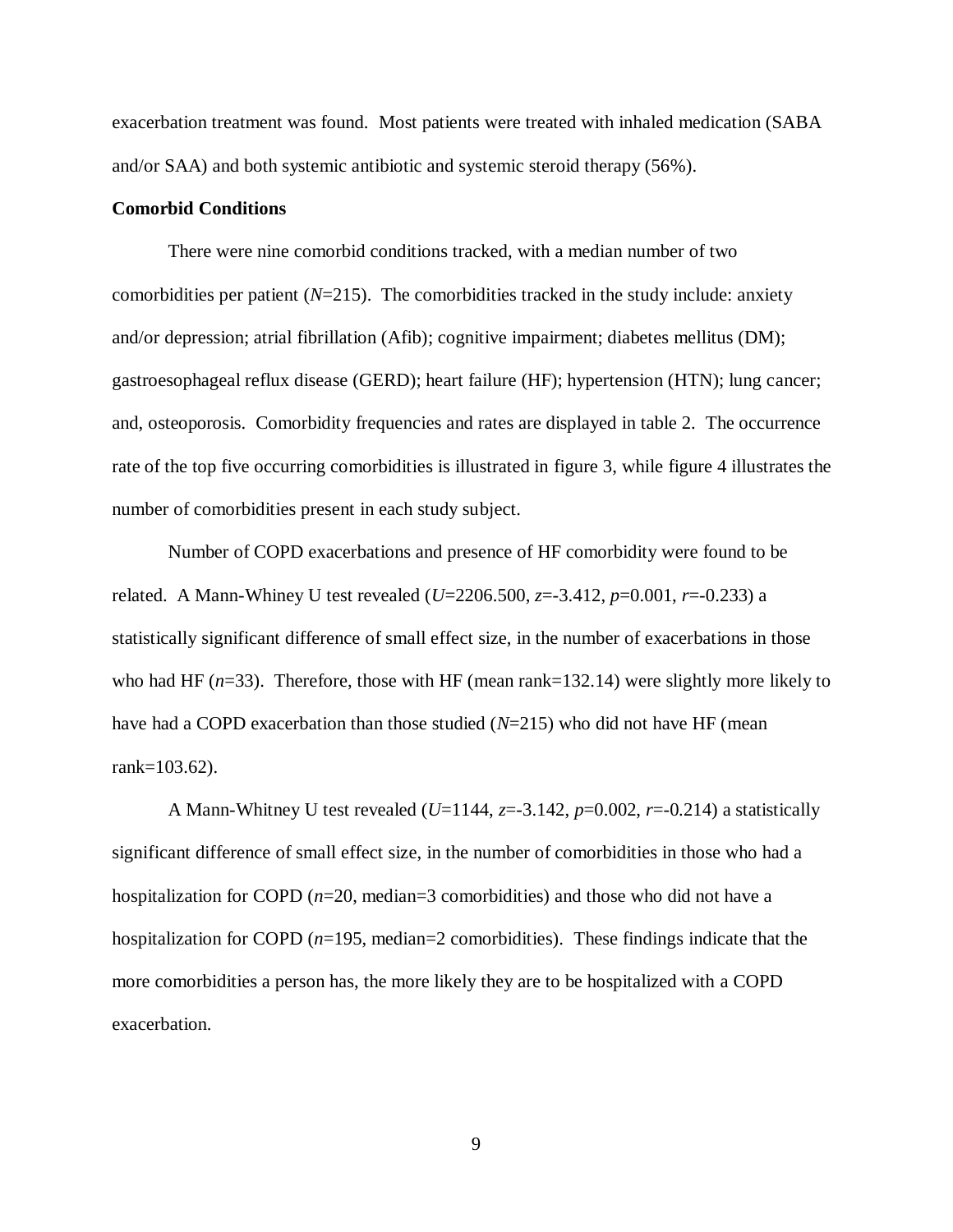When examining each comorbidity in a Chi-square test for independence, HF and DM were the comorbidities found to relate to hospitalization for COPD exacerbation. Those with DM (*n*=68) were found to have a statistically significant (*p*=0.002) relationship of small to medium effect size  $(r=0.230)$ . Those with HF  $(n=20)$  were found to have a statistically significant (*p*=0.000) relationship of medium effect size (*r*=0.308). Therefore, those with HF or DM were more likely to have a hospitalization for COPD exacerbation than those without HF or DM. No other comorbidities showed statistically significant relationships with hospitalizations, however, some did not meet minimal sample size requirement for *n*.

Evidence points to association between anxiety and/or depression, and poor COPD prognosis; with both anxiety and depression associating with younger age, female gender, smoking, and lower  $FEV<sub>1</sub>$  (GOLD, 2015). This study was not able to correlate the comorbidity of anxiety and/or depression with female gender (*p*=0.271), smoking status (*p*=0.223), hospitalizations for COPD ( $p=0.058$ ), or other hospitalizations ( $p=0.394$ ). Presence of anxiety and/or depression was found to correlate with younger age  $(p=0.00)$ , with the median age range of 51-60 in patients with this comorbidity (*n*=97).

#### **Summary of Hospital Admissions**

Rather than evaluating hospitalizations only in terms of patients hospitalized (*n*=20), each hospitalization (*n*=39) was also evaluated separately. As displayed in table 2, hospitalizations were divided into two groups: hospitalization with COPD exacerbation; and, hospitalization for anything other than COPD exacerbation. Both types of hospitalizations were subdivided into four groups per number of hospitalizations: zero; one; two; three; and, four (the maximum occurring number). For COPD exacerbation, there was a total of 39 hospital visits distributed among 20 patients in the study group. Table 3 reports frequencies and rates of the six variables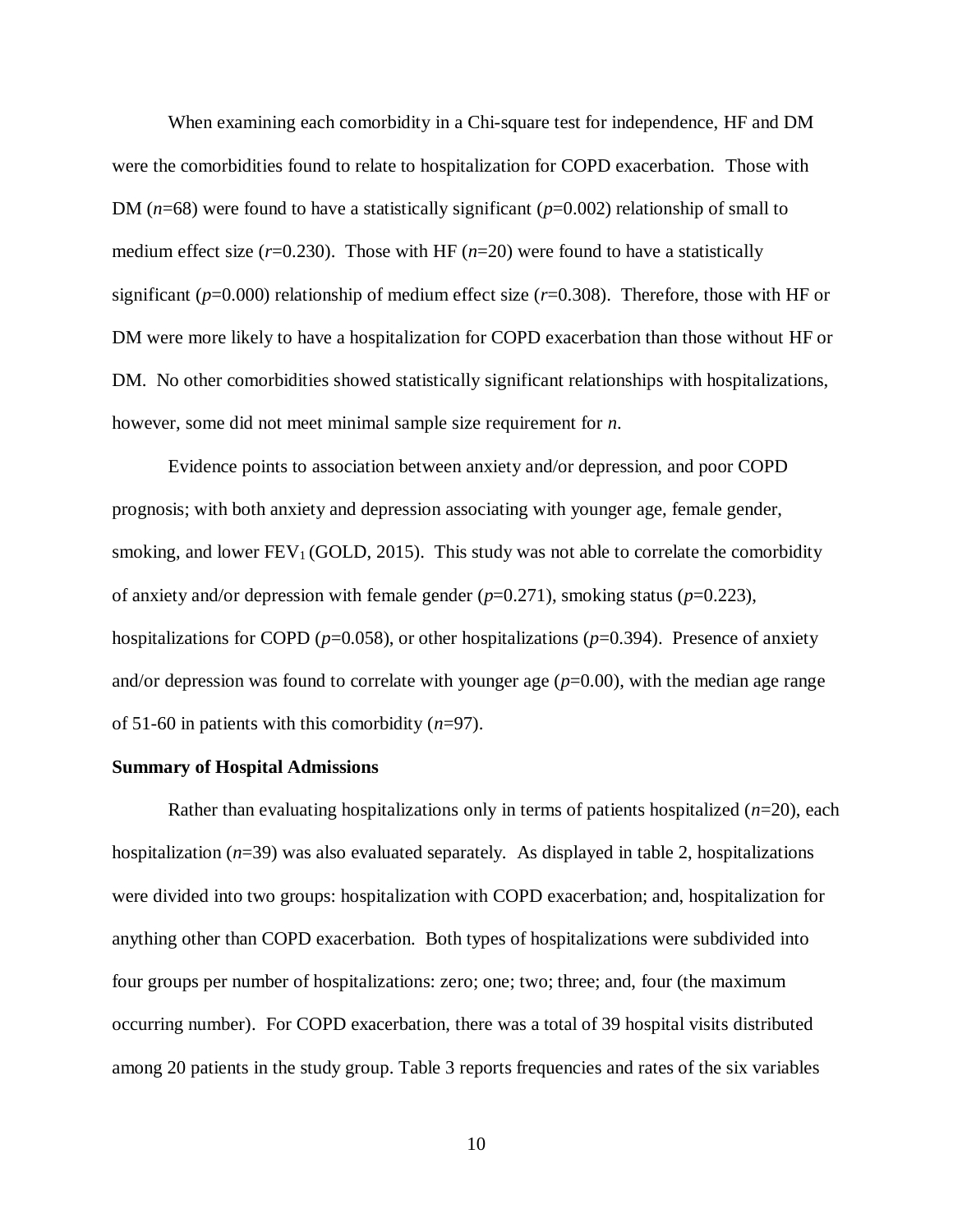unique to hospitalizations with COPD exacerbation diagnoses (*n*=39): length of stay (LOS), discharge disposition, follow-up PCP appointment in place at time of discharge (PCP appointment at discharge), time from discharge to follow-up appointment (time to appointment), time from discharge to follow-up visit (time to actual PCP visit), and readmitted within 30 days of discharge for COPD (COPD readmission).

The median LOS was four days, with 87% of the group (*n*=39) having an LOS of seven days or less. Discharge to home was the median and mode (69%) discharge disposition. Most patients (67%) had an appointment with their PCP in place at time of discharge. However, there is no indication in Epic when this appointment was made, thus, the appointment could have been made without regard to hospitalization at the last PCP visit. This might explain why in 22 cases (54%), the appointment was scheduled greater than 14 days following hospital discharge. In 44% of cases, patients had an actual PCP visit within 14 days; while 56% either had a visit greater than 14 days from discharge, were readmitted to the hospital (28%) for COPD, or were readmitted for something else (3%). Readmission for COPD exacerbation occurred 11 times (28%) among seven patients. Among the patients hospitalized for COPD (*n*=20), seven (35%) were readmitted at least one time for COPD. Readmission for reasons other than COPD occurred one time (3%). It is unclear whether an intervention occurred to schedule PCP appointments prior to hospital discharge. The variation in time from scheduled appointment and actual visit might be explained by a care management or nurse navigator intervention (e.g. a post-discharge phone call) to move the appointment time closer to the discharge date.

Among the hospitalizations  $(n=39)$ , there were 11 readmissions  $(n=11)$  for COPD distributed among seven total patients. Table 4 displays the basic demographic variables and results for only the patients who had a COPD readmission  $(n=7)$ . Additionally, the data specific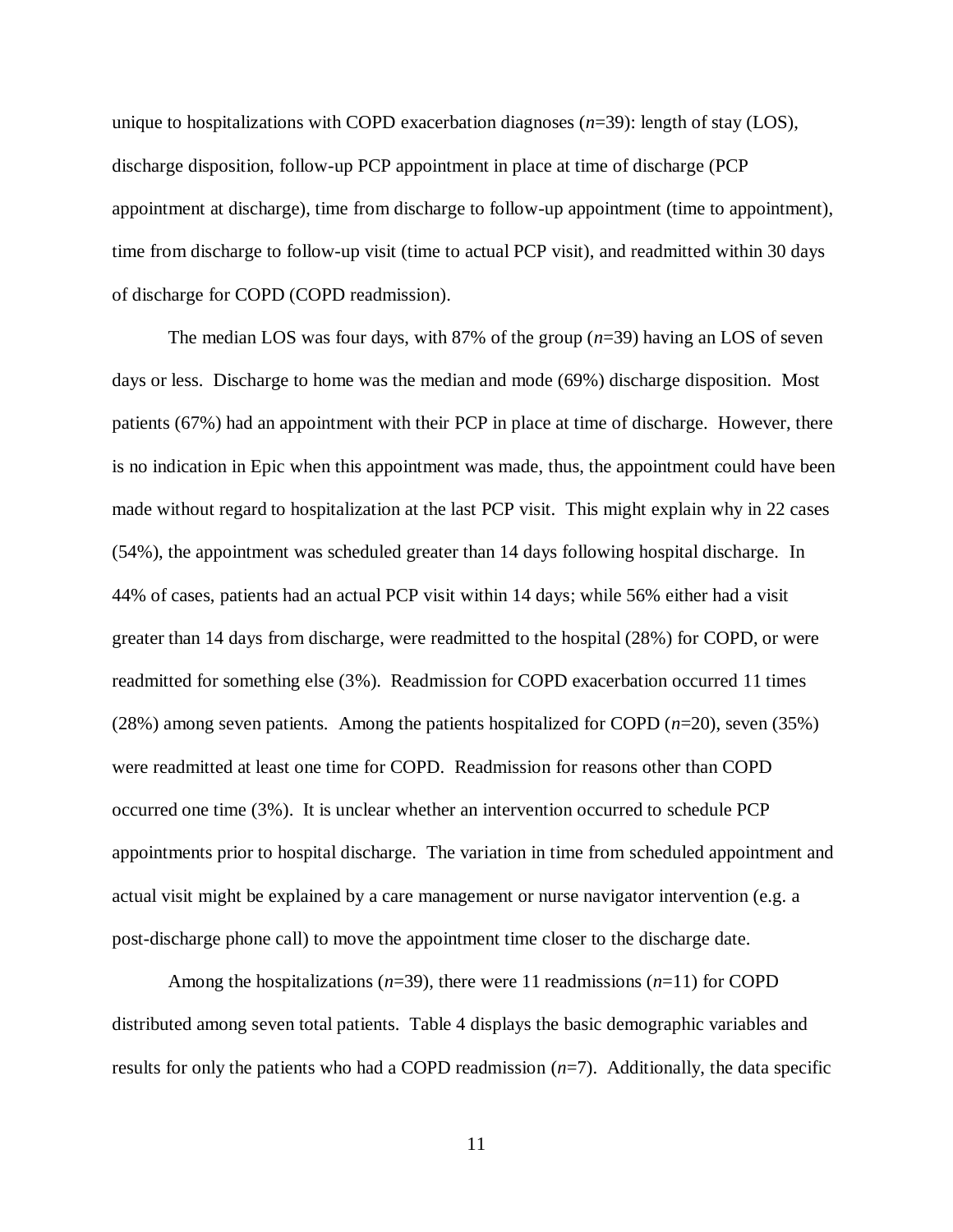to hospitalization for those patients is best viewed in a table comparing the initial hospitalization with the subsequent readmissions, as in table 5. With such a small sample size of people who were readmitted  $(n=7)$ , it is difficult to determine relationships, therefore, the data is reported in frequencies. Findings of interest include: in hospitalized patients (*n*=20) the median number of exacerbations in hospitalized patients was two, whereas in readmitted patients  $(n=7)$  the median was three; and, the median number of comorbidities in hospitalized patients was three, whereas in readmitted patients the median was four. Another interesting finding was that there was little difference between time to follow up visit between the two groups of hospitalizations. The median time from discharge to PCP follow-up in all COPD hospitalizations (*n*=39) was >14 days, and for the readmissions (*n*=11), it was 11-14 days. Readmitted patients having a higher number of comorbidities indicates they could be more ill and at higher risk for exacerbation than those who were not readmitted. The minimal difference in time to follow-up indicates there might have been an intervention, but there is room to improve in the higher risk patients.

#### **Comparison of Data**

One study concludes that highest risk patients should follow-up within seven days from hospital discharge (Jackson et al., 2015); however, other study recommendations vary according to risk and diagnosis. Timeliness is not specifically defined as a national best practice recommendation, therefore, this study focused on 14 days or less for comparison with reported data. Hospital compare (CMS, 2016) reports 2012 – 2015 readmission rates for both Norton Healthcare and the nation of 20%. The hospitalizations in this study group  $(n=39)$  had a readmission rate of 28%, indicating a performance worse than national and Norton averages.

Follow-up rates within 14 days of hospital discharge are compared in figure 5. Comparisons are of the hospitalizations of this study group (*n*=39), with reported national and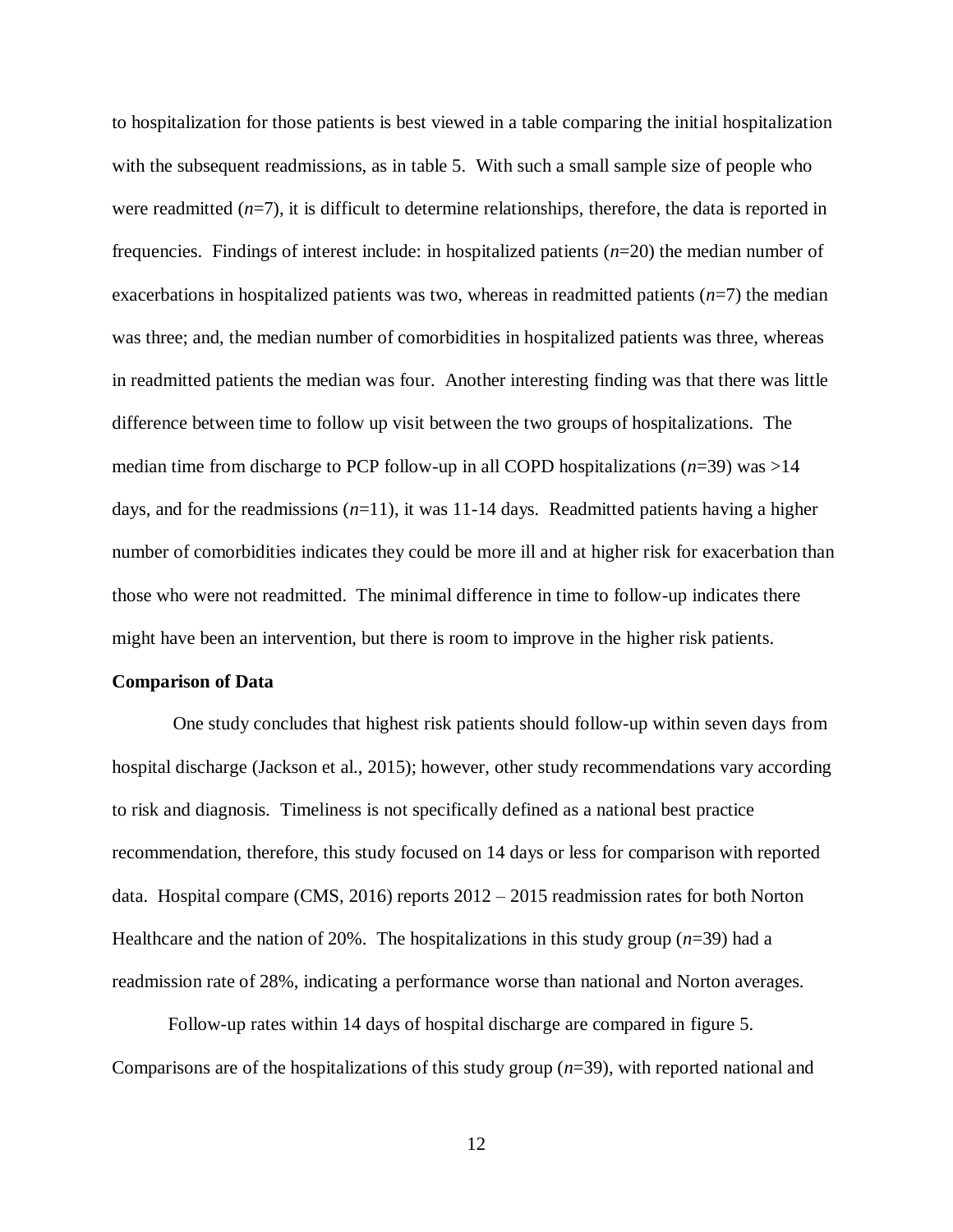Norton Healthcare averages for HF (The Dartmouth Institute for Health Policy and Clinical Practice [DAHC], 2016). No data could be found on COPD specifically for this measure, thus, HF was used for comparison. Figure 5 shows that COPD patients of the study have lower rates of PCP follow-up within 14 days of discharge than Norton Healthcare and the nation (for HF hospital discharges), indicating performance below the national standard.

All identifiable significant relationships among variables were summarized in this results section. There were 39 hospitalizations distributed among 20 patients, and there were 11 readmissions for COPD, distributed among seven patients. When testing for relationships between COPD hospitalization variables and others, specific patients with a COPD hospitalization were compared (*n*=20), thus making for a smaller sample for comparison. Variables were often manipulated and recoded from ordinal variables into bivariate nominal variables to enable various testing methods. The variables of interest in which there were no identifiable relationships are reported in Table 9, along with *p-*values and testing methods. Listed variables in table 9 are as follows: smoker (yes or no), smoking status (current, former, or never), any hospitalization (ordinal range), any hospitalization status (yes or no), COPD hospitalization (ordinal range), COPD hospitalization status (yes or no), readmission (yes or no), number of comorbidities (ordinal range) number of PCP visits (ordinal range), ED for COPD (ordinal range), ED for other than COPD (ordinal range), number of comorbidities (ordinal range), PCP appointment at discharge (yes/no), follow-up visit within 14 days of discharge (yes or no).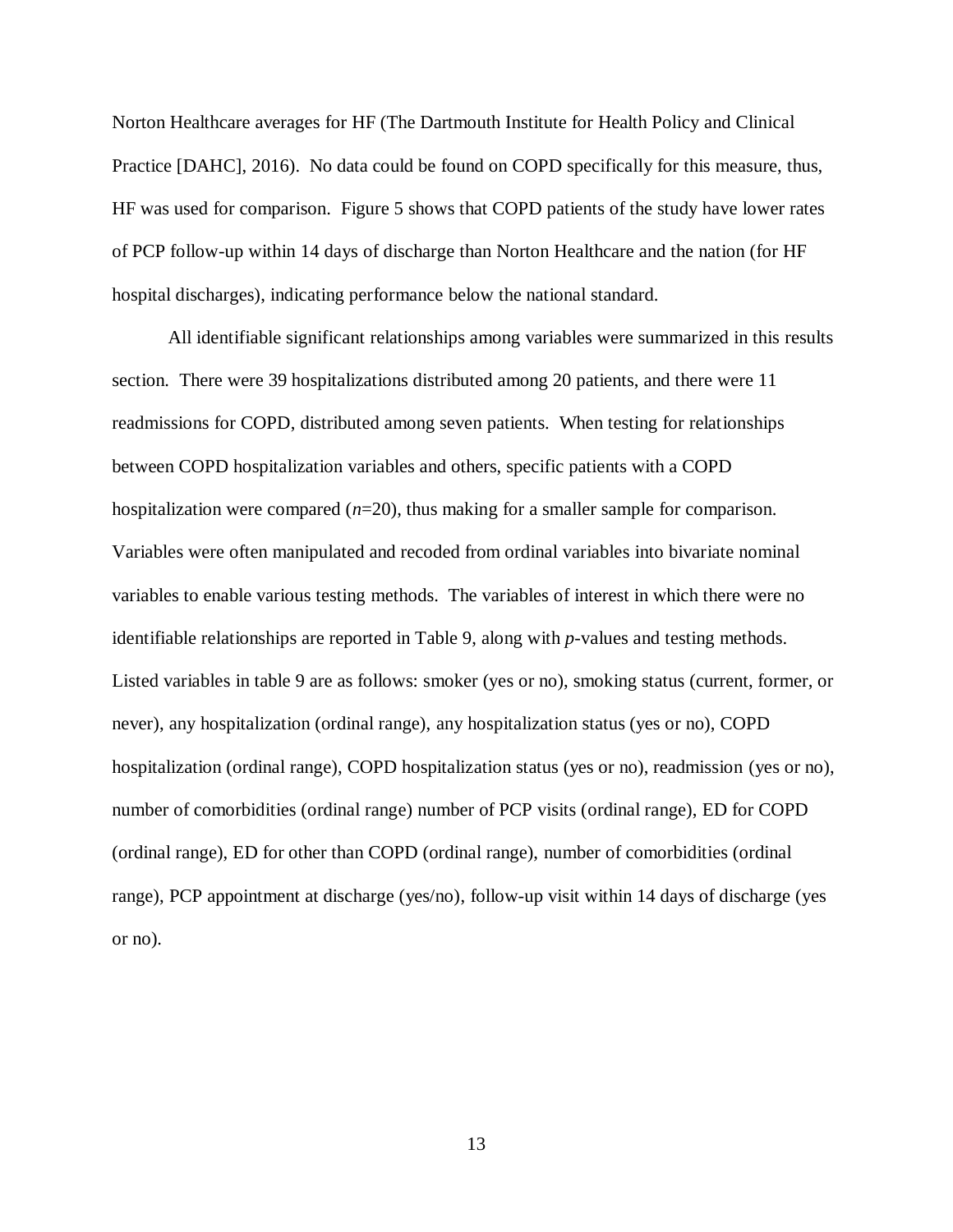#### **Discussion**

An exhaustive literature review of published studies has determined that this is the first time an attempt has been made to establish a baseline of primary care management of COPD in the U.S. per the updated GOLD (2015) guideline recommendations. This study was a retrospective chart review conducted through the Epic EMR that included patients with COPD (*N*=215) who had a visit within the 12 months of 2015 to the Norton Healthcare primary care clinic studied. This study aimed to describe the characteristics of those studied, explore relationships among key variables, and evaluate provider adherence to GOLD (2015) guideline recommendations.

The first aim of this study was met by providing a description of the sample demographics and health characteristics of the COPD patients in the Louisville, Kentucky primary care clinic  $(N=215)$ . The sample was majority white  $(65\%)$ , female  $(67\%)$ , current smokers (52%), with a median age of 65. The payer distribution was divided among Medicare, Medicaid, and commercial payers at a rate consistent with national rates. Resulting frequencies and rates of data regarding demographic variables, exacerbations, outpatient and inpatient visits, COPD pharmacotherapy, and comorbid conditions is displayed in table 2.

The significant relationships found were related to risk for exacerbation and hospitalization. Statistically significant relationships regarding exacerbations included: current smokers have more exacerbations than former and never smokers; those with HF tend to have more COPD exacerbations than those without HF; those hospitalized with COPD exacerbation tend to have more comorbidities than those who were not hospitalized; and, those with HF or DM comorbidities are more likely to be hospitalized with COPD exacerbation. These findings are not surprising, as it is widely accepted as fact that tobacco smoking is a risk factor for COPD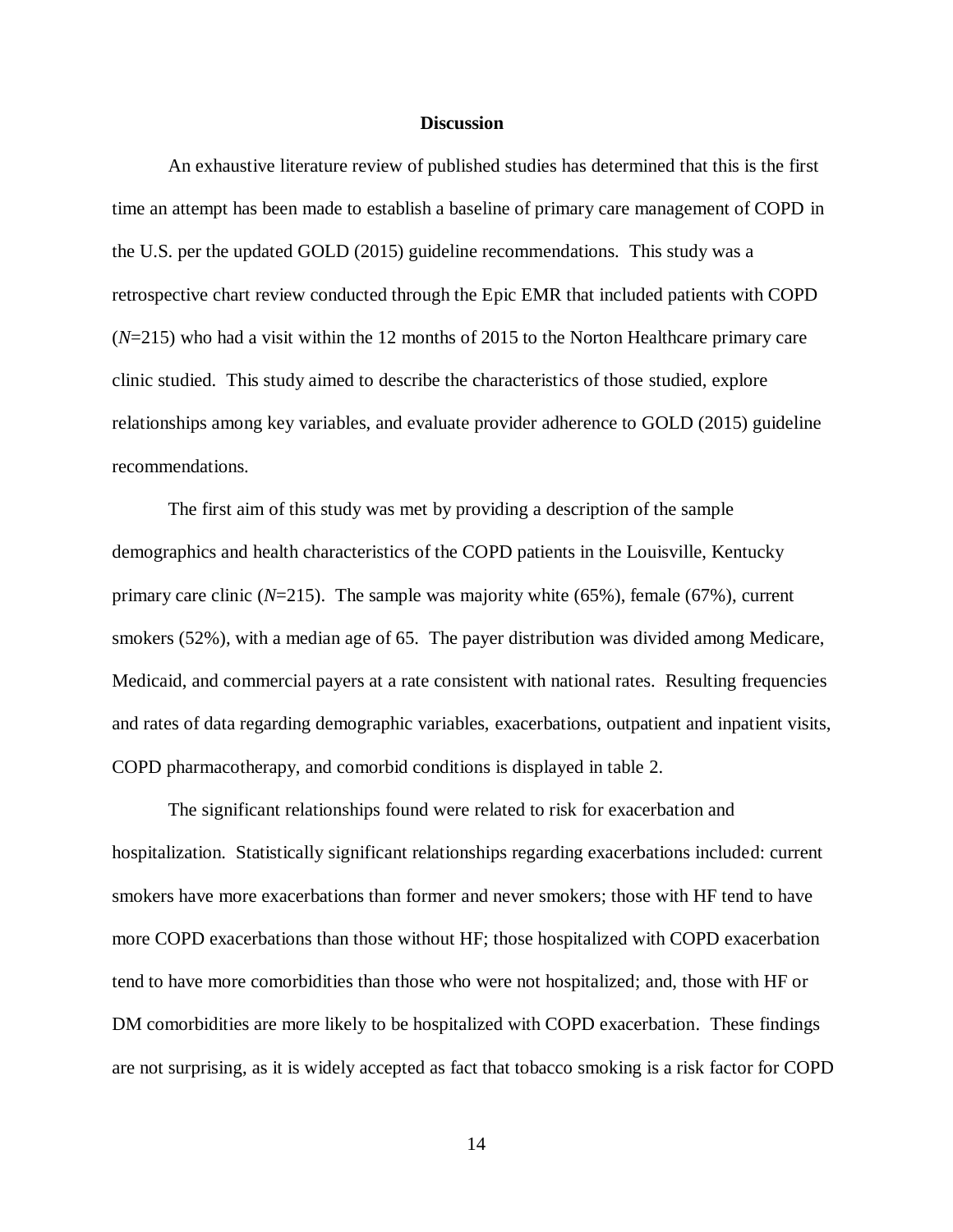and continued smoking in presence of COPD leads to more complicated and rapid disease progression (GOLD, 2015). Studies have also established a connection between HF and COPD exacerbations and hospitalizations, and indicate that it can be difficult to separate cause of exacerbation with concomitance of HF and COPD due to both being diseases of exacerbation and remission (Iversen et al., 2008).

With the connection between cardiovascular disease and lung disease, and DM and cardiovascular disease (Mannino, Thorn, Swenson, & Holguin, 2008;) (GOLD, 2015), it is also not surprising that a DM comorbidity is associated with higher risk of hospitalization for COPD exacerbation. This study finding a relationship between a higher number of comorbidities and a higher incidence of COPD hospitalization correlates with the previously established evidence (GOLD, 2015).

Another aim of this study was to determine the degree to which the clinic adhered to GOLD 2015 guidelines. Due to study design, the data collected, and the 2015 structure of the Epic EMR, a complete assessment of guideline adherence could not be performed. Key GOLD (2015) recommendations include: diagnostic spirometry evaluation; pharmacologic treatment based on severity of disease (determined by spirometry results and symptoms); recommended treatment of COPD exacerbations include adding/increasing inhaled SABA and/or SAA, and adding systemic antibiotic and/or corticosteroid when appropriate; and, treating comorbidities per the practice guidelines for those comorbidities. Without data collected on evaluation procedures on all tracked comorbidities, it cannot be determined whether comorbidities were treated in accordance with guideline recommendations.

Diagnostic spirometry data was a variable for collection until it was determined that spirometry was not done or was not reliably reported in the EMR. The capability for spirometry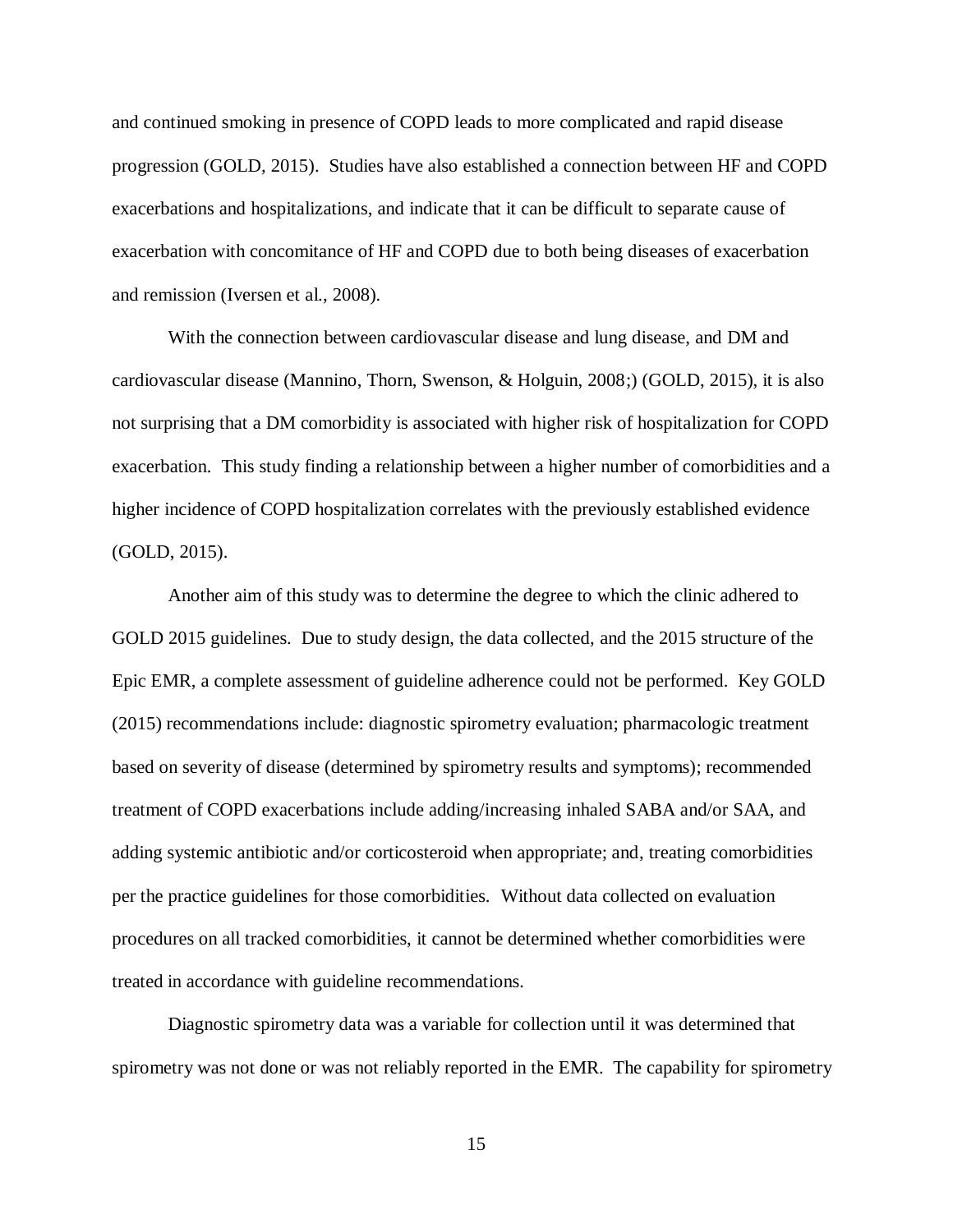use as an objective diagnostic tool was not present on site, and there was no standard location for spirometry documentation in the EMR. The patient burden required an off-site visit at a separately scheduled time. Burden on clinic providers/staff included ordering and submitting referrals, obtaining records, and provider review/follow-up. These factors are highly likely to have influenced spirometry evaluation for this population and can easily explain a lack of spirometry for diagnosis. It is also likely that diagnosis of COPD was based on patient-reported historical diagnosis and clinical presentation, rather than the diagnostic and staging criteria defined by the GOLD 2015 guidelines.

The lack of variables to assess exacerbation further inhibited the ability to evaluate whether recommendations for exacerbation pharmacotherapy were followed. However, GOLD (2015) and CMS (2016) recommend long-term bronchodilator therapy at stages of disease, with 2014 national benchmark of 92% compliance. The study finding an 83% rate of compliance with this recommendation indicates room for improvement. Another method used to determine medication compliance was the pharmacologic treatment used in patients who had a COPD exacerbation  $(n=45)$ . The evaluation indicated that most patients (96%) were treated with GOLD recommended therapies. The patients with two or more exacerbations (*n*=20) fit into the GOLD high-risk grouping C or D; the evaluation of these therapies indicated an 85% compliance rate with recommended long-term pharmacotherapy among these patients. Therefore, through the information that is available, it can be stated that the clinic requires improvement in bronchodilator therapy to meet the national benchmark. Without benchmark comparisons for the others, it appears acceptable, the compliance rates of 96% and 85% for exacerbation and highrisk patient treatments respectively.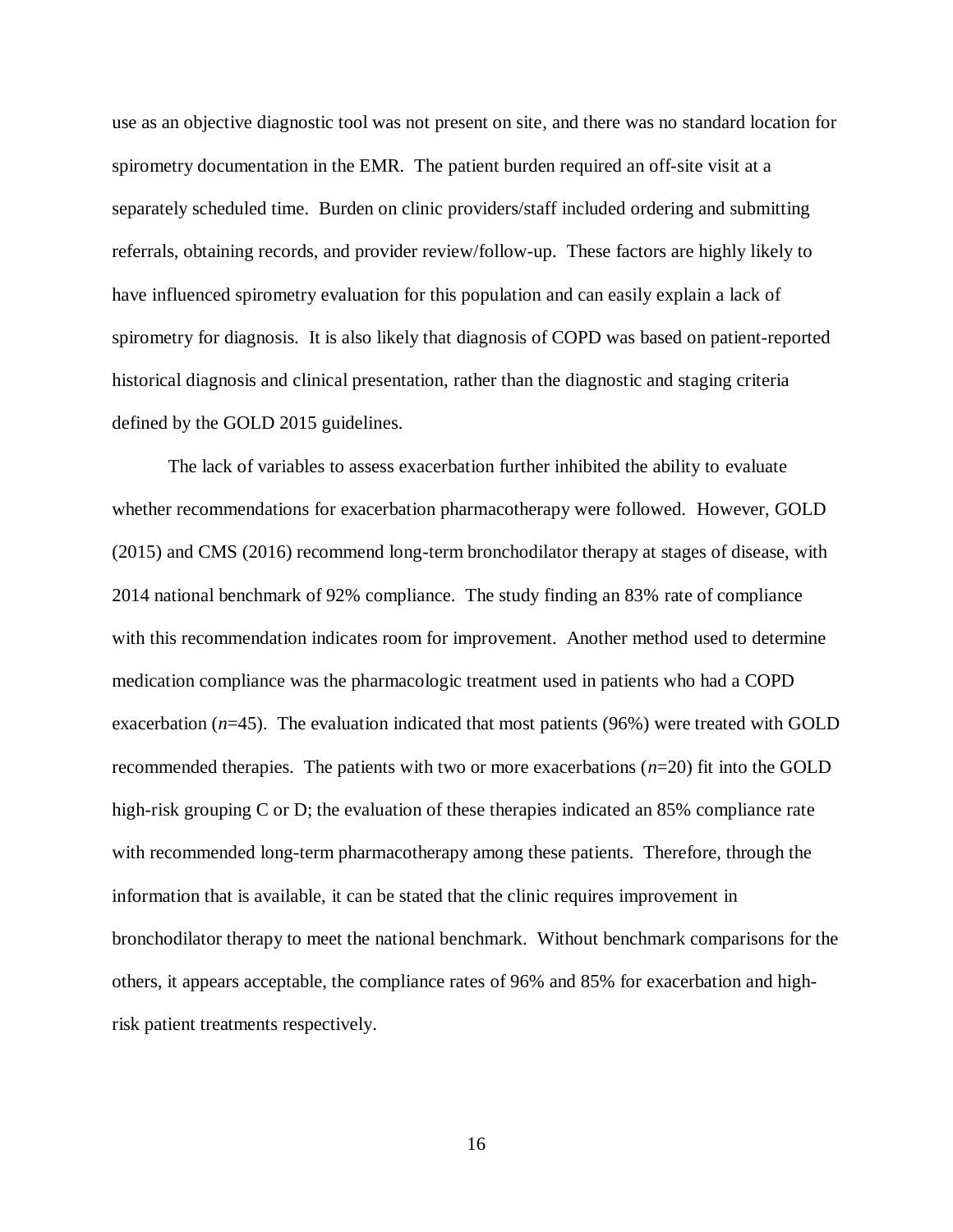#### **Limitations**

The study had a small sample size overall, in which the entire sample included 215 patients, with 39 total hospitalizations, and 11 readmissions. The small size limited the ability to test for relationships among variables because the sample sizes were often too small for reliable testing and/or had a low power of test results. The study design did not account for the overlap in clinical presentation and treatment recommendations for COPD, asthma, and bronchitis, so limiting data evaluation to only COPD exacerbation suggests disease process, specifically exacerbations, were underreported in this study. The collection of data over one year, versus two or more years of data limited the ability to grasp the big picture of disease progression and disease management. Tracking exacerbation medications for this study included only the addition of systemic corticosteroids and systemic antibiotics. Additional tracking of SABA and SAA use for exacerbations was not done due to overlap with most patients being on long-term SABA and/or SAA, and the inability to redesign methods for data collection. This limited the ability to determine compliance with exacerbation treatment.

Possibly the largest limitation and factor inhibiting the ability to determine guideline adherence, was the inability to stage the severity of COPD in the population. Without spirometry data, it was impossible to measure guideline adherence due to guideline recommendations being largely based on spirometry values. The study data only being from Norton facilities has an unknown impact on the ability to fully appreciate the complete picture of the COPD disease process and disease management. There are several non-Norton options for emergency and hospital care in the Louisville area, and patients often require emergent care for COPD exacerbations, and thus travel to the nearest medical facility. Finally, tracking only PCP visits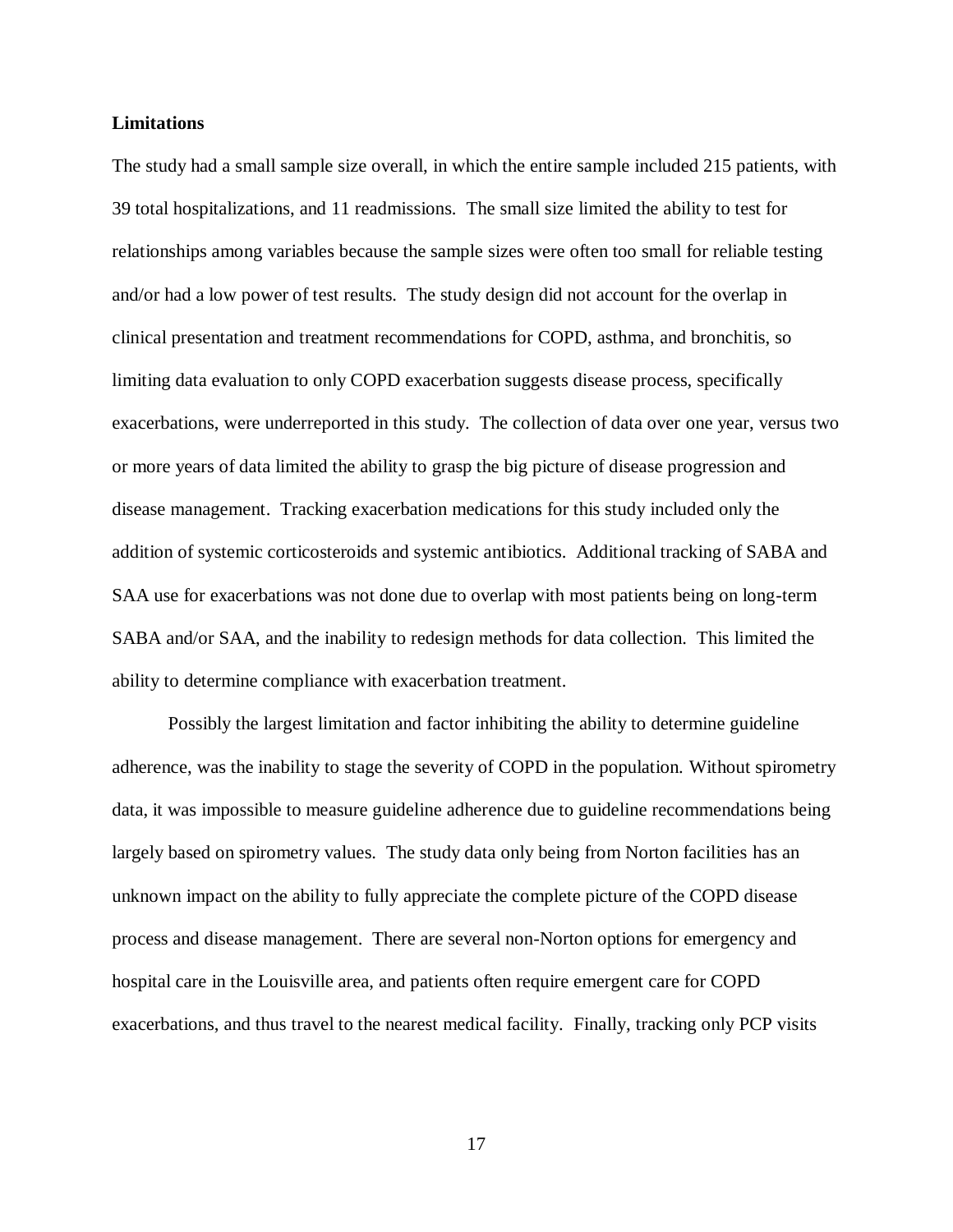post-discharge versus including specialist visits such as pulmonology visits, might have led to underreporting of timely hospital follow-up.

#### **Practice Improvement Recommendations**

The NHLBI (2012) reported rate of hospitalization is 15% for Kentucky residents over age 55, and the admission rate for COPD of those in this study aged 55 and over was also 15%. Considering the CMS (2016) PQI regarding hospital admissions for COPD and asthma, the 15% admission rate and 28% readmission rate of those in this study (*N*=215), targeting a reduction in hospitalizations is an appropriate goal for this clinic. A pilot program to better manage COPD in the outpatient setting per GOLD guidelines with the goal of reduction in hospitalizations (and readmissions) is the recommendation based on study findings and evidence-based practice recommendations. Program aims include: 1) objective diagnosis and staging of COPD on all patients; 2) optimize the EMR with COPD templates; and, 3) create a process for timely followup after hospitalization.

Additional study procedure recommendations include: account for specialist visits as data variables, particularly pulmonology; include asthma exacerbation and acute bronchitis in variables for collection; include all GOLD comorbidities and treatments as variables; collect data on smoking cessation counseling and cessation treatments; and, include data regarding timely follow-up intervention for those hospitalized with COPD exacerbations. Comparing the findings of this study to those of future years could have broad implications for COPD management in primary care.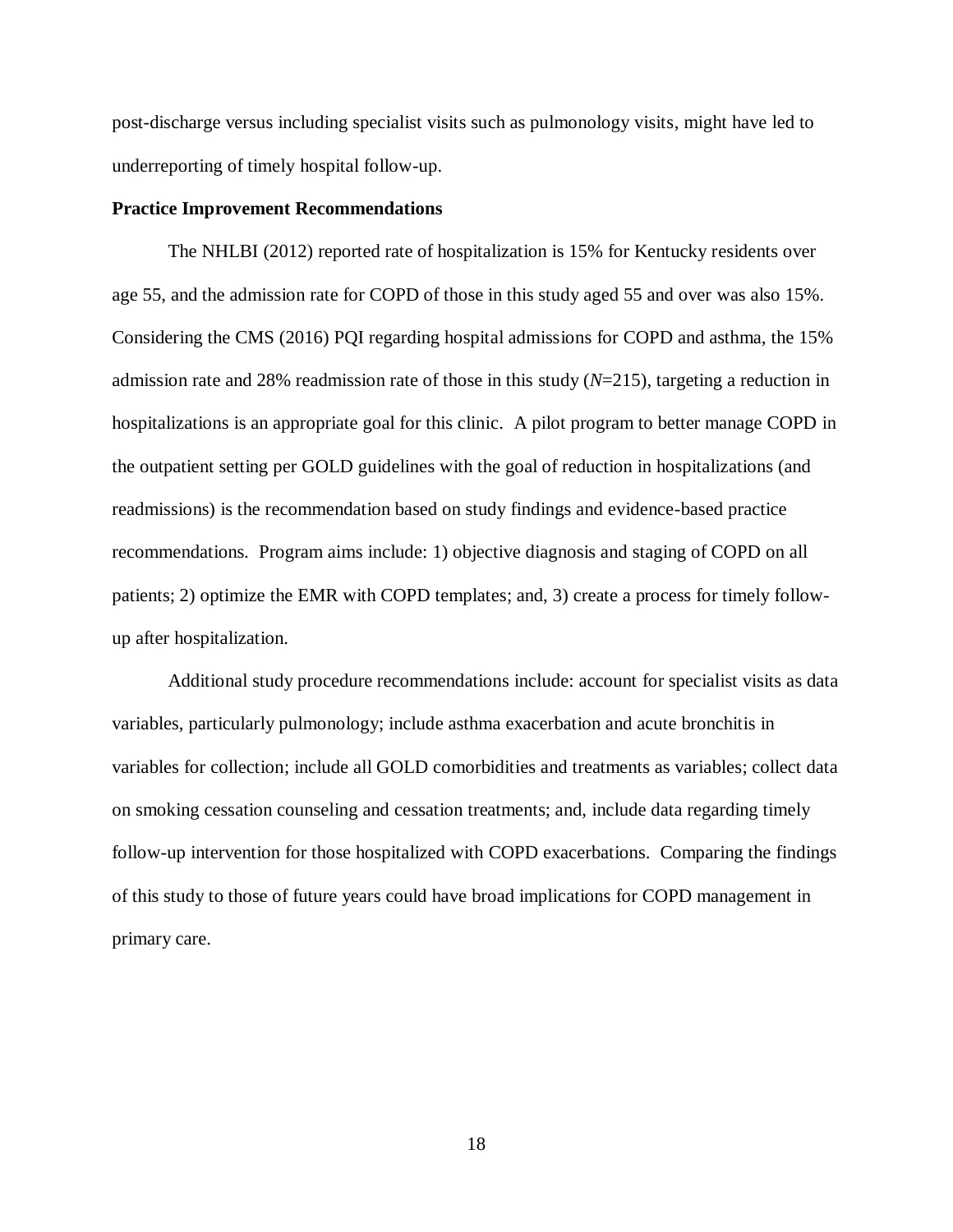**Timely Follow-up.** Past study findings link timely outpatient follow-up after hospital discharge with reduction in readmission rates (Jackson et al., 2015;) (Misky, Wald, & Coleman, 2010). Pittsburgh Regional Health Initiative (2011) recommends identifying patients at highest risk for readmission and implementing a high-impact intervention that will improve transition back to the community and prevent an avoidable hospital readmission. Jackson et al. (2015) found that outpatient follow-up within 14 days of hospital discharge was associated with a 1.5% to 19.1% reduction in readmissions, with the wide range due to varying risk groups. When comparing the study population to Norton Healthcare and national averages, the study population revealed a comparatively high readmission rate of 28% and a low rate of PCP follow-up within 14 days of 44%. Considering previous evidence suggesting the importance of timely follow-up, as well as the relationship findings in this study between comorbidities and COPD hospitalization, there is evidence that the clinic would benefit from a focus on timely PCP follow-up after hospital discharge.

The goal includes improving the rate of follow-up within 14 days from 44% to at or above 60%. The proposed intervention to achieve this goal includes the use of the outpatient nurse navigator (already in place at the clinic) to ensure that a follow-up appointment is in place prior to hospital discharge. Additionally, this nurse navigator will make a follow-up telephone call within two days of hospital discharge to confirm the appointment and assist the patient with any health questions or barriers to follow-up. Due to the study group having a higher-thanaverage COPD readmission rate, targeting timely follow-up could serve as a high-impact intervention to reduce readmission rates. Specifically targeting those with HF and DM comorbidities could also be impactful due to the relationship between those diagnoses and hospital admission rates found in this study.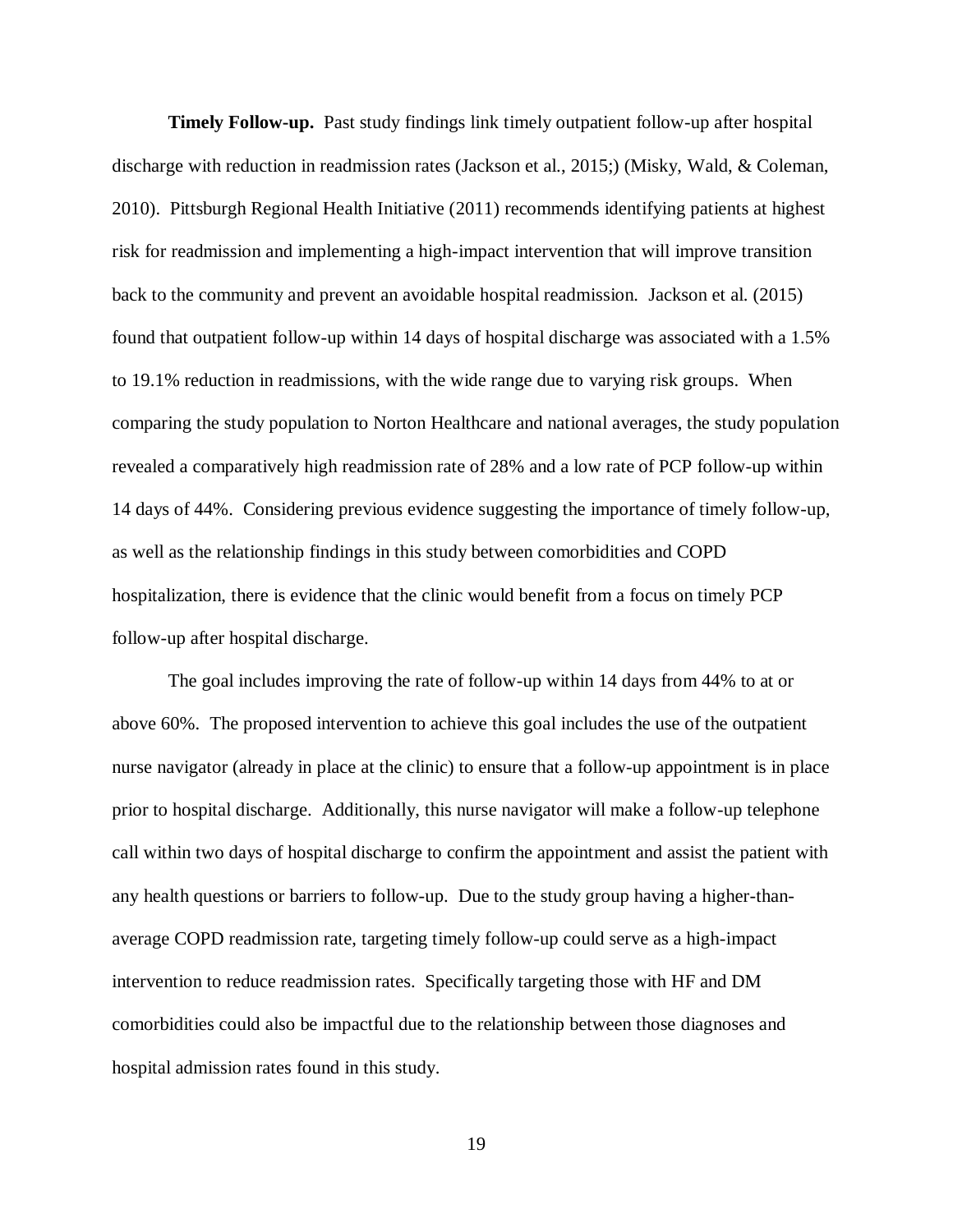**Staging COPD Severity.** Both GOLD (2015) and CMS (2016) agree that it is a diagnostic necessity for patients with COPD to have at least baseline spirometry evaluation. Spirometry is a low-cost, billable test that takes minimal time to perform, with results that can be immediately interpreted by the PCP. The proposed intervention includes performing spirometry in the clinic. This will require training medical assistants at test administration, obtaining the required equipment, and dedicating a location in the clinic for performing spirometry. The benefits to on-site spirometry evaluation include: a reduction in patient burden due to decreased outpatient visits and cost; the results can be interpreted by the PCP immediately following testing, therefore objectively guiding treatment per guidelines; and, the clinic will benefit from an increased revenue.

Medical grade spirometry equipment can be purchased at a cost below \$2,000, and Medicare reimbursement for various spirometry tests ranges \$36-\$57 (Jones Medical Instrument Company [Jones], 2015; QRS Diagnostics [QRS], 2012). If equipment is purchased for \$2,000, with four tests performed weekly, at an average reimbursement of \$44 per test, the net revenue after one year is \$7,152. In this scenario, the return on investment is achieved in about 11 weeks. Best practice recommendations, the results of this study, and spirometry revenues lead to a strong recommendation that this primary care clinic have spirometry evaluation capability, trained spirometry administrators, and the goal of baseline spirometry evaluation in all patients with COPD. Spirometry and Epic optimization to prompt providers to obtain spirometry evaluation is a recommendation based on the existing evidence and findings in this study.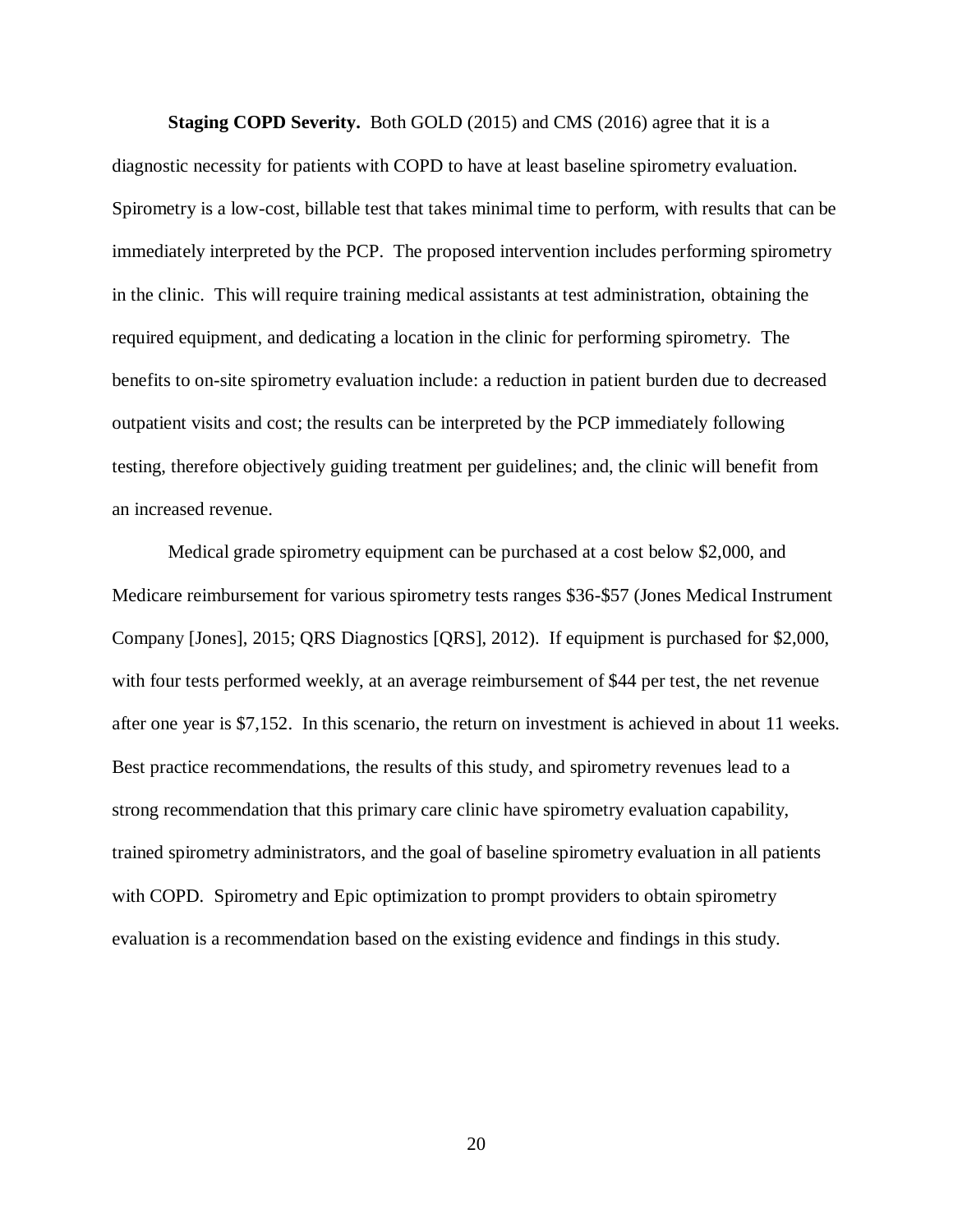**Optimization of the Electronic Medical Record.** Optimization of the EMR is an ongoing process at Norton Healthcare, and has not occurred system-wide to specifically target COPD management in primary care. Results from this study indicate need for improvement in GOLD (2015) guideline adherence, and the use of EMR templates for chronic disease management has been shown to align patient care with EBP guidelines (Gronkiewicz, Borkgren-Okonek, Diamond, & Hickam, 2009). The recommended intervention is to implement an evidence-based template in the EMR for COPD management in primary care.

Recent Epic optimization has occurred to improve DM management per guideline recommendations. This includes a template of best practice recommendations and a standard location in which to document DM care. It is recommended that the COPD template includes disease symptoms, spirometry values (and corresponding date), COPD staging, pharmacologic treatment regimen, GOLD comorbidities, and dates of recent exacerbations and treatments. The template should also include provider prompts to guide care per recommendations. The use of COPD templates has the potential to improve patient health outcomes, as well as improved reported measures such as bronchodilator therapy and spirometry. An additional benefit of optimizing the EMR to include these components, is that it will simplify future studies measuring guideline adherence, and change in patient outcomes such as hospitalizations and exacerbations.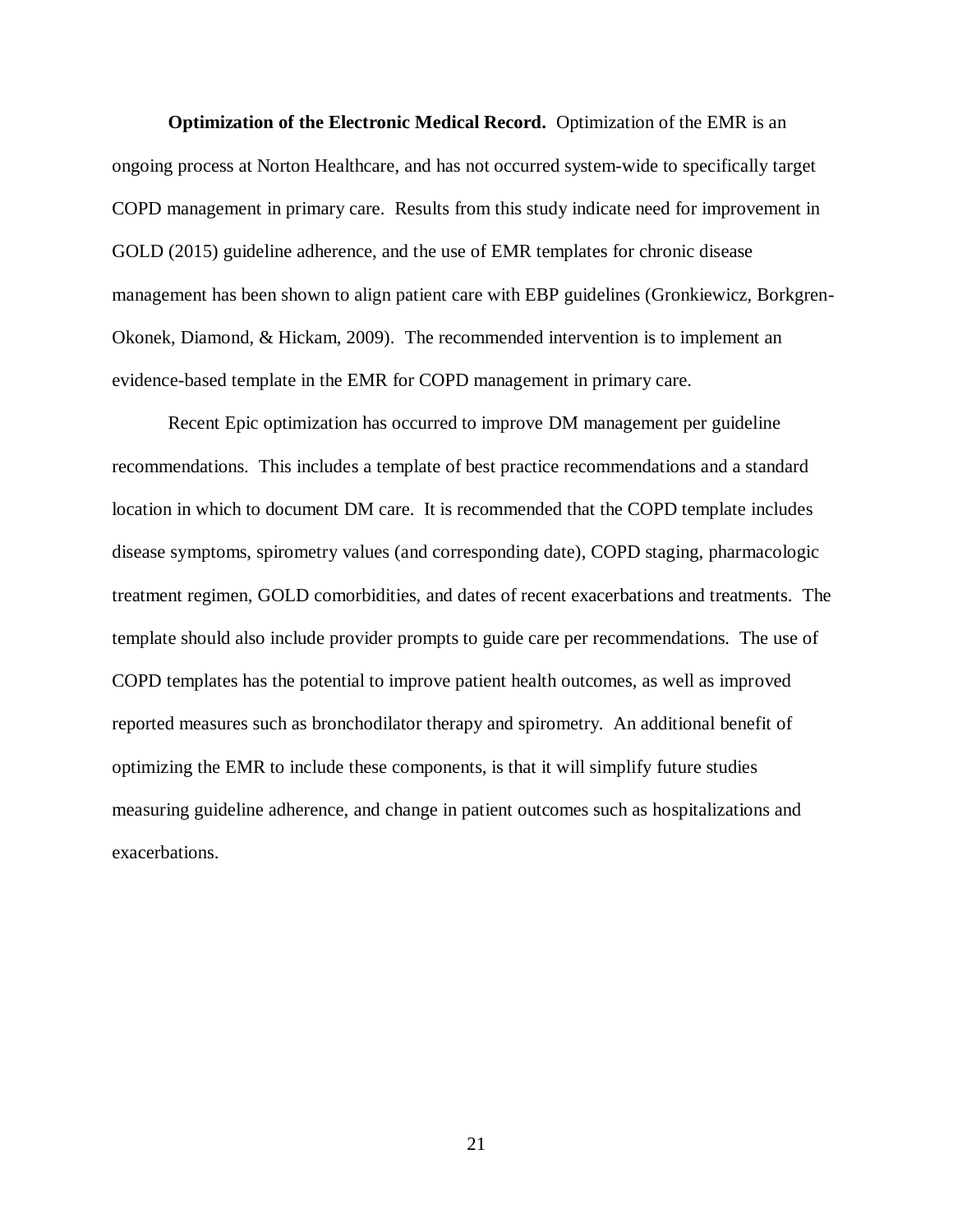#### **Conclusion**

The data and analysis regarding hospitalizations and comorbidities have provided valuable results with implications for practice improvement and future research. Results from this study indicate that the implementation of evidence-based practice change initiatives will improve the health outcomes of patients with COPD. Implementing the suggested program interventions incorporates every aspect of the Triple Aim (IHI, 2016). The process for timely follow-up puts patients at the center of care includes their best interest as well as cost-reduction in the efforts to promote health and reduce hospital readmissions. The spirometry intervention will reduce the patient burden of an off-site visit, it will objectively guide treatment to improve health outcomes, and will help achieve reduced costs by improving health and reducing both outpatient and hospital visits. Optimization of the EMR with COPD templates will enable patients to better report their symptoms, providers to better treat their disease, and improved outpatient disease management will be cost-effective in that it will reduce hospitalizations.

Professional next steps as a Doctor of Nursing Practice will be to share these study findings with stakeholders and obtain buy-in for the pilot program. It will be necessary to explore potential barriers and modify the program to optimize potential outcomes, as well as develop an implementation and evaluation method for the proposed program. Adapting the 2015 study per previously mentioned criteria will enable 2016 data collection for additional baseline data prior to program implementation. Following at least one year of program implementation, a pre-post retrospective study could provide broad implications to inform quality improvement initiatives for the management of COPD in the primary care setting.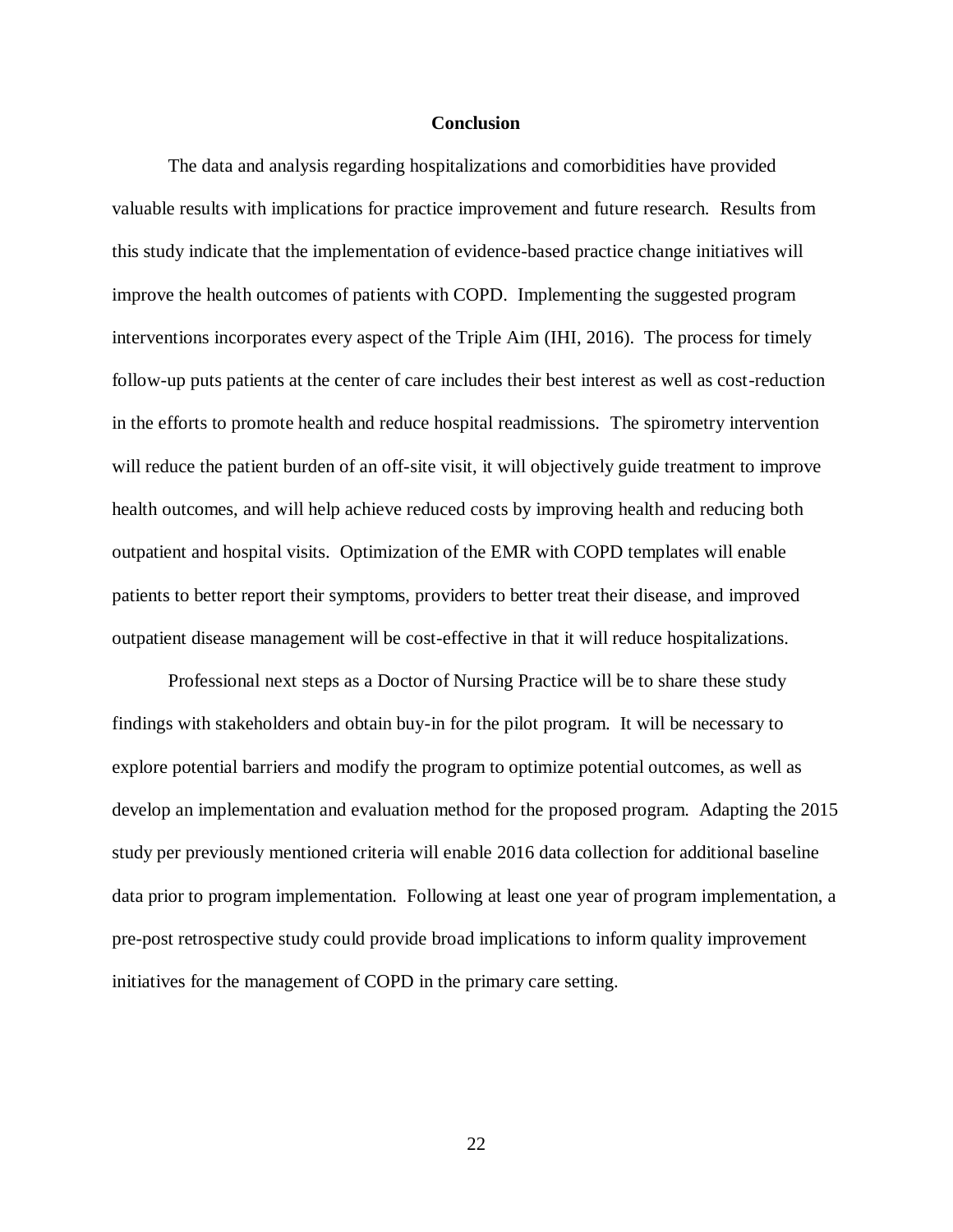#### References

- American College of Chest Physicians and Canadian Thoracic Society. (2015). *Prevention of acute exacerbations of COPD* (147 # 4 CHEST). Retrieved from http://journal.publications.chestnet.org/
- Bindman, A. B., Grumbach, K., & Osmond, D. (1995). Preventable hospitalizations and access to health care. *Journal of the American Medical Association*, *274*(4), 305-311. http://dx.doi.org/Retrieved from
- Boccuti, C., & Casillas, G. (2015, January, 2015). Aiming for Fewer Hospital U-turns: The Medicare Hospital Readmission Reduction Program. *The Henry J. Kaiser Family Foundation*, 1-10. Retrieved from http://kff.org/medicare/issue-brief/aiming-for-fewerhospital-u-turns-the-medicare-hospital-readmission-reduction-program/
- Centers for Disease Control and Prevention. (2014). *Increase expected in medical care costs for COPD*. Retrieved from http://www.cdc.gov/features/ds-copd-costs/
- Centers for Medicare and Medicaid. (2016). *Hospital Compare*. Retrieved from https://www.medicare.gov/hospitalcompare
- Centers for Medicare and Medicaid Services. (2014). *Medicare hospital quality chartbook: Performance report on outcome measures*. Retrieved from https://www.cms.gov/sitesearch/search-results.html?q=ky%20copd%20readmission
- Centers for Medicare and Medicaid Services. (2016). *A blueprint for the CMS measures management system, Version 9*. Retrieved from https://www.cms.gov/Medicare/Medicare-Fee-for-Service-Payment/sharedsavingsprogram/Quality-Measures-Standards.html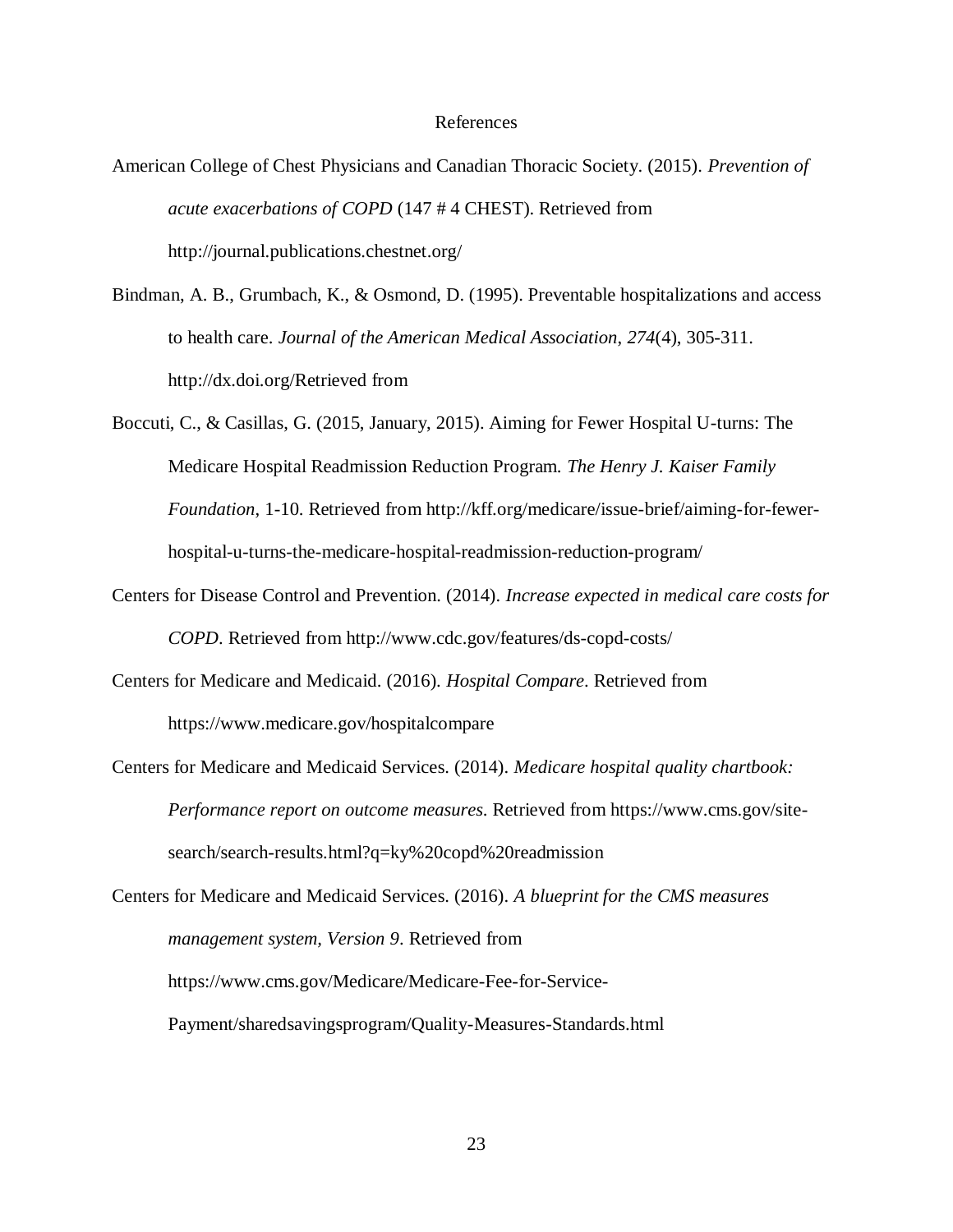- Coates, A. L., Graham, B. L., McFadden, R. G., McParland, C., Moosa, D., Provencher, S., & Road, J. (2013). Spirometry in primary care. *Canadian Respiratory Journal: Journal of the Canadian Thoracic Society*, *20*(1), 13-22. Retrieved from https://www.ncbi.nlm.nih.gov/pmc/articles/PMC3628641/
- Cohen, J. W. (1988). *Statistical power analysis for the behavioral sciences* (2nd ed.). Hillsdale, NJ: Lawrence Erlbaum Associates.
- Deprez, R., Kinner, A., Millard, P., Baggott, L., Mellett, J., & Loo, J. (2009, November 4). Improving quality of care for patients with chronic obstructive pulmonary disease. *Population Health Management*, *12*, 209-215. http://dx.doi.org/10.1089/pop.2008.0043

Epic Hyperspace [Computer software]. (Released 2015). Verona, WI: Epic Systems Corporation.

Fabbri, L. M., Luppi, F., Beghe, B., & Rabe, K. F. (2008). Complex chronic comorbidities of COPD. *European Respiratory Journal*, *31*, 204-212.

http://dx.doi.org/10.1183/09031936.00114307

- Global Initiative for Chronic Obstructive Lung Disease. (2015). *Global strategy for the diagnosis, management, and prevention of chronic obstructive pulmonary disease*. Retrieved from http://www.goldcopd.org/guidelines-global-strategy-for-diagnosismanagement.html
- Gronkiewicz, C., Borkgren-Okonek, M., Diamond, E., & Hickam, P. L. (2009). Development of electronic medical record (emr) templates to optimize evidence-based management of COPD outpatients. *Chest*, *136*, 136. Retrieved from

http://journal.publications.chestnet.org/article.aspx?articleid=1096026

IBM SPSS Statistics for Windows (Version 22) [Computer software]. (Released 2013). Armonk, NY: IBM Corporation.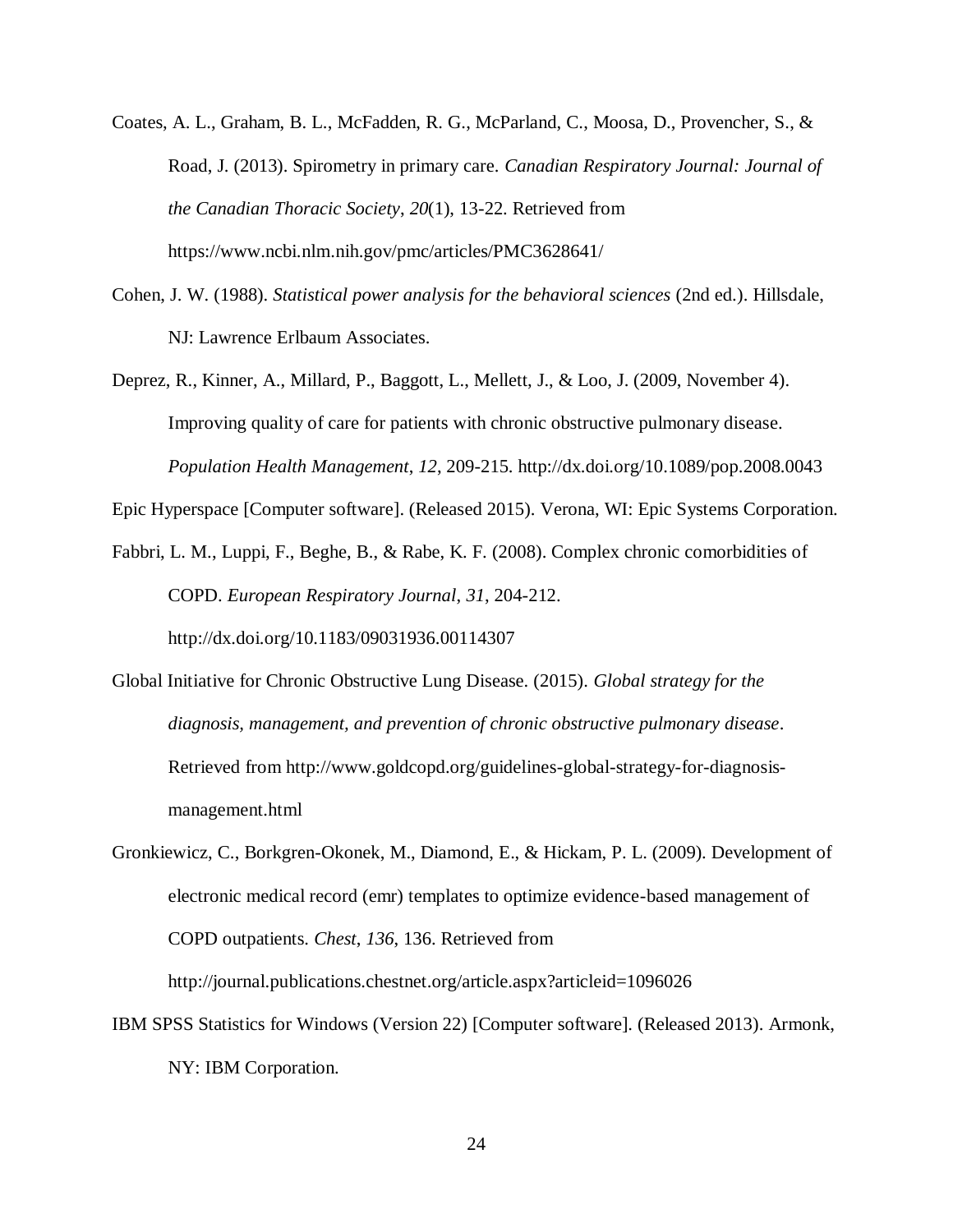- Institute for Healthcare Improvement. (2016). *IHI triple aim initiative: better care for individuals, better health for populations, and lower per capita costs.* Retrieved from http://www.ihi.org/engage/initiatives/tripleaim/pages/default.aspx
- Iversen, K. K., Kjaergaard, J., Akkan, D., Kober, L., Torp-Pedersen, C., Hassager, C., Vestbo, J., Kjoller, E. and The ECHOS-Lung Function Study Group (2008), Chronic obstructive pulmonary disease in patients admitted with heart failure. *Journal of Internal Medicine,* 264, 361–369. http://dx.doi:10.1111/j.1365-2796.2008.01975.x
- Jack, B. W., Chetty, V. K., Anthony, D., Greenwald, J., Sanchez, G. M., & Johnson, A. E. (2009). A reengineered hospital discharge program to decrease rehospitalization. *Annals of Internal Medicine*, *150*, 178-187. http://dx.doi.org/10.7326/0003-4819-150-3- 200902030-00007
- Jackson, C., Shahsahebi, M., Wedlake, T., & DuBard, C. (2015, March/April). Timeliness of outpatient follow-up: an evidence-based approach for planning after hospital discharge. *The Annals of Family Medicine*, *13*(2), 115-122. http://dx.doi.org/10.1370/afm.1753
- Jones Medical Instrument Company. (2015). Spirometry reimbursement guide. Retrieved from www.jonesmedical.com/pdf/Jones\_Spirometry\_Reimbursement\_Guide\_2015.pdf
- Mannino, D. M., Thorn, D., Swenson, A., & Holguin, F. (2008). Prevalence and outcomes of diabetes, hypertension and cardiovascular disease in COPD. *European Respiratory Journal*, *32*, 962-969. http://dx.doi.org/10.1183/09031936.00012408
- Misky, G., Wald, H., & Coleman, E. (2010, June 23). Post-hospitalization transitions: Examining the effects of timing of primary care provider follow-up. *Journal of Hospital Medicine*, *5*(7), 392-397. http://dx.doi.org/10.1002/jhm.666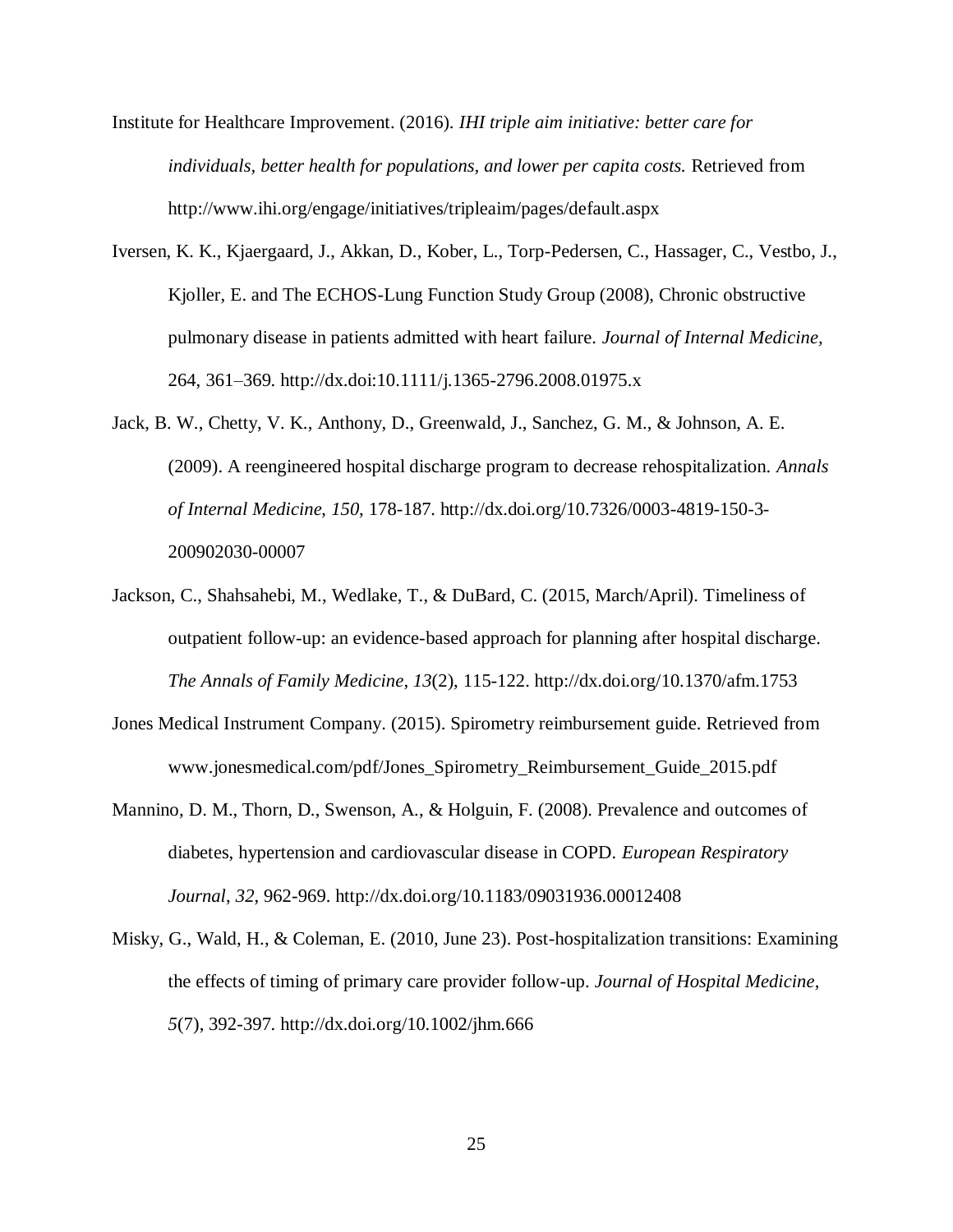National Institutes of Health, National Heart, Lung, and Blood Institute. (2012). *Morbidity & mortality: 2012 chart book on cardiovascular, lung, and blood diseases*. Retrieved from http://www.nhlbi.nih.gov/resources/docs/cht-book.htm

Pallant, J. (2013). *SPSS survival manual* (5th ed.). New York, NY: McGraw Hill.

Pittsburgh Regional Health Initiative. (2011). *PRHI readmission reduction guide: A manual for preventing hospitalizations*. Retrieved from www.prhi.org/documents/ReadmissionReductionGuide-Final2-1-11.pdf

QRS Diagnostics. (2012). *Orbit Return on investment*. Retrieved from http://qrsdiagnostic.com/spirometry

The Dartmouth Institute for Health Policy and Clinical Practice. (2016). *Data by topic*. Retrieved from http://www.dartmouthatlas.org/data/topic/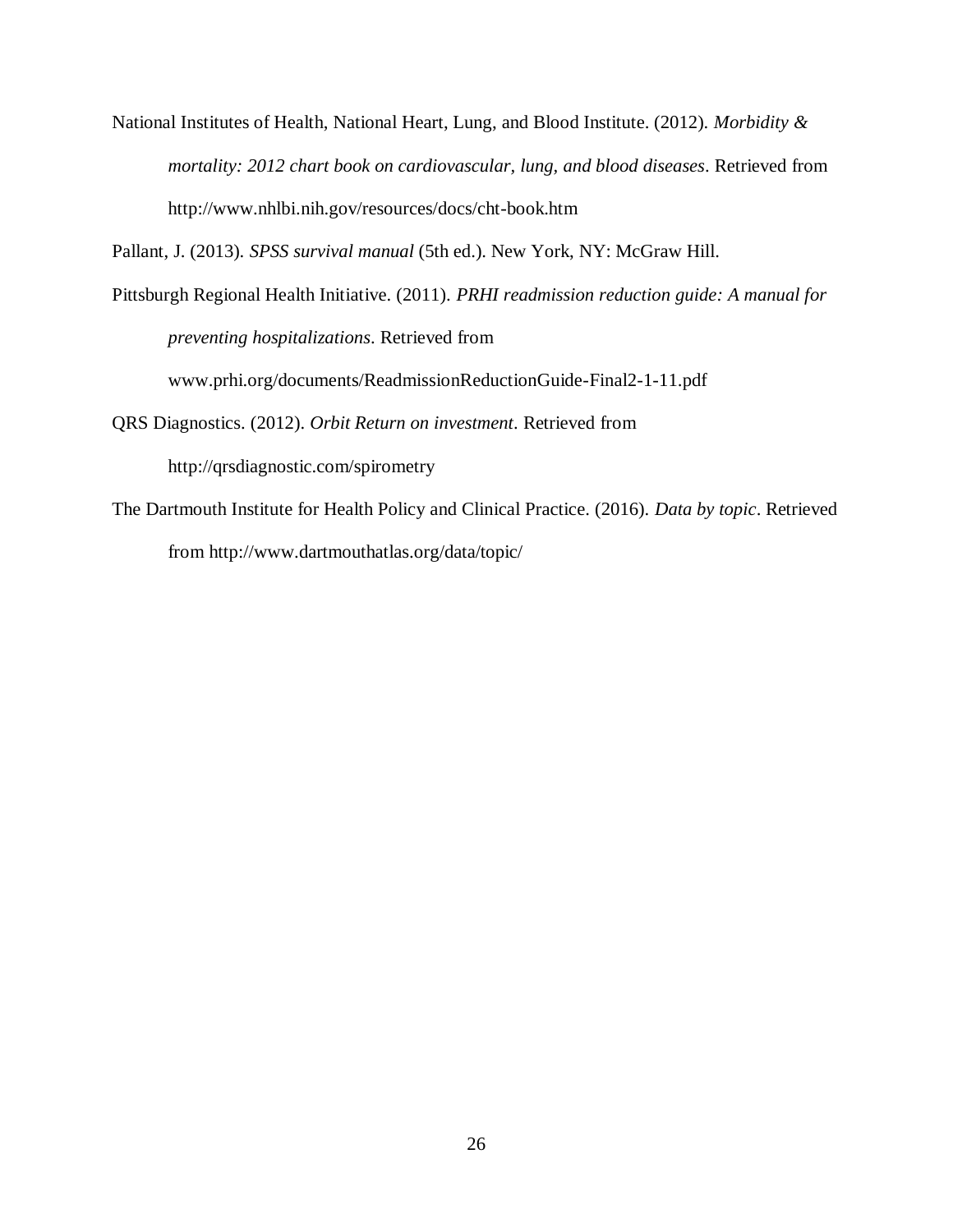| Patient Group | First Line Therapy |
|---------------|--------------------|
| A             | <b>SAA PRN</b>     |
|               | <b>or</b>          |
|               | <b>SABA PRN</b>    |
|               |                    |
| $\bf{B}$      | LAA                |
|               | <b>or</b>          |
|               | <b>LABA</b>        |
|               |                    |
| $\mathbf C$   | $ICS + LABA$       |
|               | <b>or</b>          |
|               | LAA                |
|               |                    |
| D             | $ICS + LABA$       |
|               | and/or             |
|               | LAA                |
|               |                    |

## *GOLD (2015) Pharmacotherapy Management Recommendations for Stable COPD*

*Note.* Adapted from GOLD (2015) recommendations.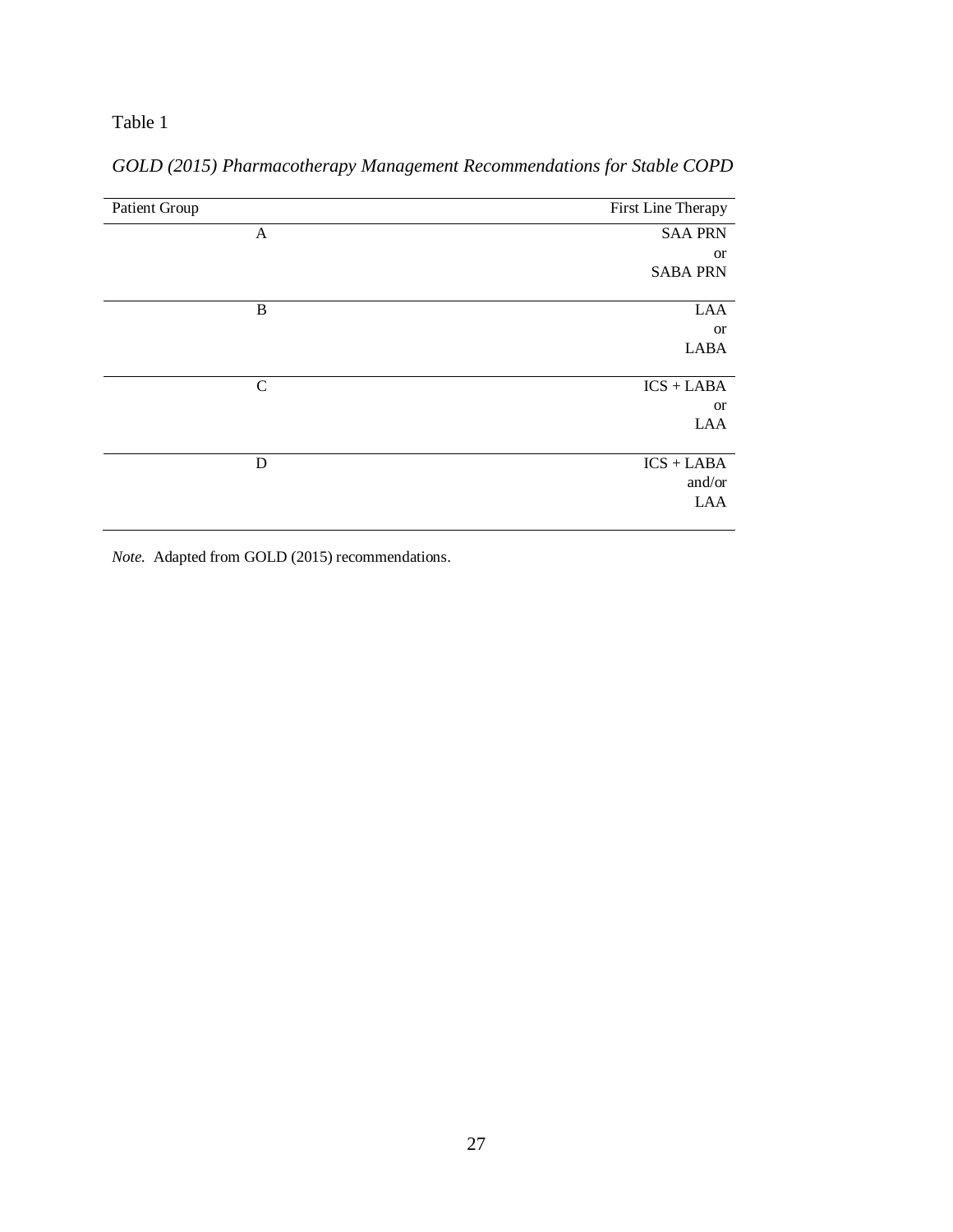| Variable                      | Frequency        | Rate <sup>a</sup> |
|-------------------------------|------------------|-------------------|
| Age                           |                  |                   |
| $40 - 50$                     | 19               | 9                 |
| 51-60                         | 60               | 28                |
| 61-70                         | 62               | 29                |
| 71-80                         | 45               | 21                |
| 81 and over                   | 29               | 14                |
| Race/ethnicity                |                  |                   |
| Caucasian/White               | 141              | 66                |
| African American/Black        | 72               | 34                |
| Other or Unknown              | $\overline{2}$   | $\mathbf{1}$      |
| Gender                        |                  |                   |
| Female                        | 145              | 67                |
| Male                          | 70               | 33                |
| Other                         | $\boldsymbol{0}$ | $\boldsymbol{0}$  |
| <b>Insurance Provider</b>     |                  |                   |
| Medicare                      | 139              | 65                |
| Medicaid                      | 52               | 24                |
| Commercial/Private            | 22               | 10                |
| Other or none                 | $\overline{2}$   | $\mathbf{1}$      |
| <b>Smoking Status</b>         |                  |                   |
| Current (ever smoked in 2015) | 111              | 52                |
| Former (quit prior to 2015)   | 93               | 43                |
| Never Smoker                  | 11               | 5                 |
| Number of exacerbations       |                  |                   |
| Zero                          | 170              | 79                |
| One                           | 25               | 12                |
| Two                           | 11               | 5                 |
| Three                         | 3                | 1                 |
| Four or more                  | 6                | 3                 |

*Variables, Measures, and Results for Basic Demographic Data (N=215)*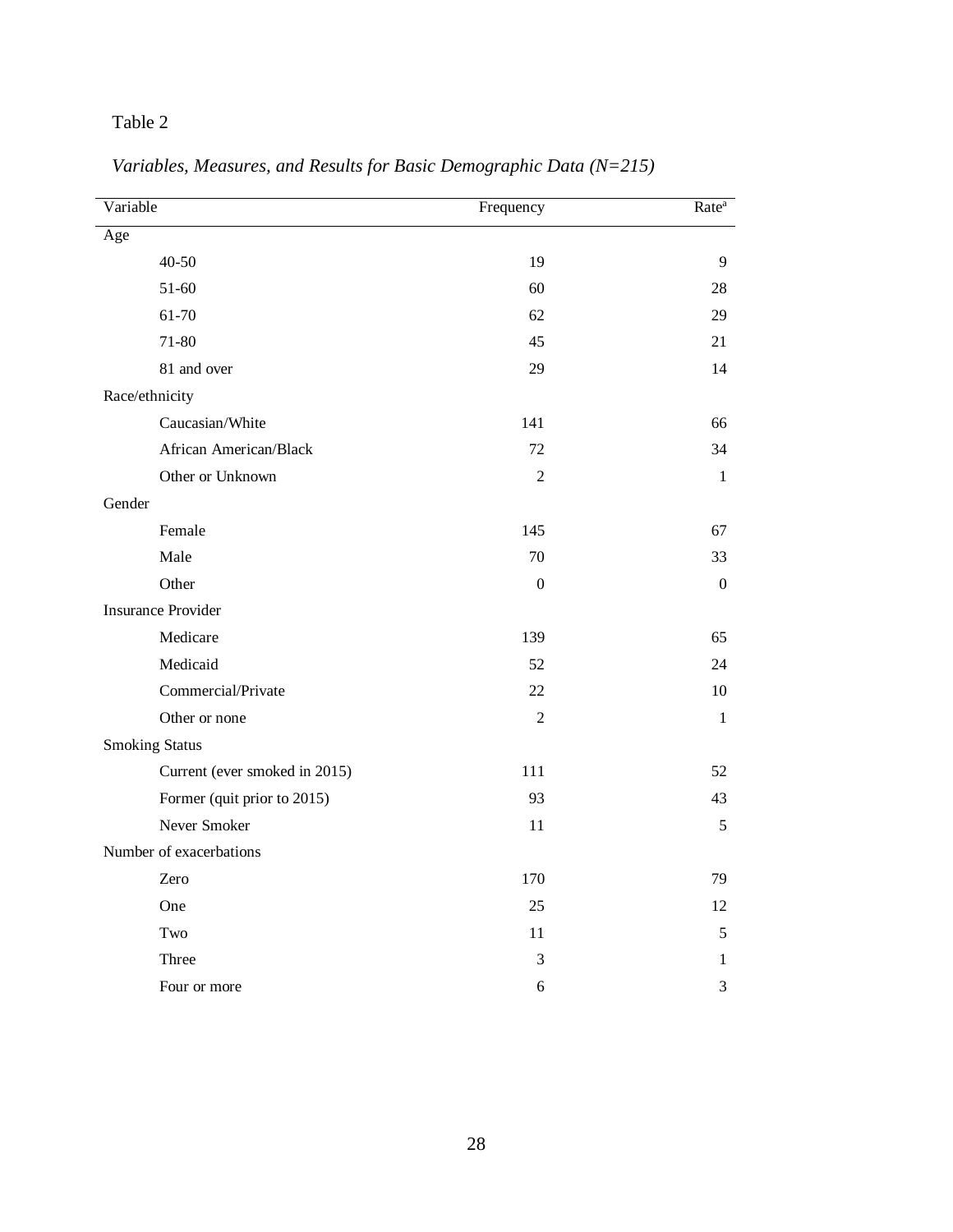|              | Number of PCP visits                |               |                |
|--------------|-------------------------------------|---------------|----------------|
|              | One                                 | 18            | 8              |
|              | Two                                 | 41            | 19             |
|              | Three                               | 35            | 16             |
|              | Four or more                        | 121           | 56             |
| ED for COPD  |                                     |               |                |
|              | Zero                                | 205           | 95             |
|              | One                                 | 7             | 3              |
|              | Two                                 | 3             | $\mathbf{1}$   |
| ED for Other |                                     |               |                |
|              | Zero                                | 157           | 73             |
|              | One                                 | 38            | 18             |
|              | Two or more                         | 47            | 9              |
|              | Long-Term Pharmacotherapy           |               |                |
|              | <b>SABA</b>                         | 179           | 83             |
|              | <b>LABA</b>                         | 133           | 62             |
|              | <b>SAA</b>                          | 36            | 17             |
|              | <b>LAA</b>                          | 70            | 33             |
|              | <b>ICS</b>                          | 134           | 62             |
|              | None                                | 17            | $8\,$          |
|              | <b>Exacerbation Pharmacotherapy</b> |               |                |
|              | <b>Both</b>                         | 25            | 12             |
|              | Steroid Only                        | 6             | $\mathfrak{Z}$ |
|              | Antibiotic Only                     | 5             | $\mathfrak{2}$ |
|              | Neither                             | 9             | $\overline{4}$ |
|              | N/A (no exacerbation)               | 170           | 79             |
|              | Comorbid conditions                 |               |                |
|              | $\operatorname{HTN}$                | 160           | 74             |
|              | Anxiety and/or Depression           | 97            | 45             |
|              | <b>GERD</b>                         | 71            | 33             |
|              | Diabetes                            | 68            | 32             |
|              | $\rm{HF}$                           | 33            | 15             |
|              | Afib                                | 22            | $10\,$         |
|              | Osteoporosis                        | 15            | $\tau$         |
|              | Cognitive Impairment                | $11\,$        | 5              |
|              | Lung Cancer                         | $\mathfrak s$ | $\overline{2}$ |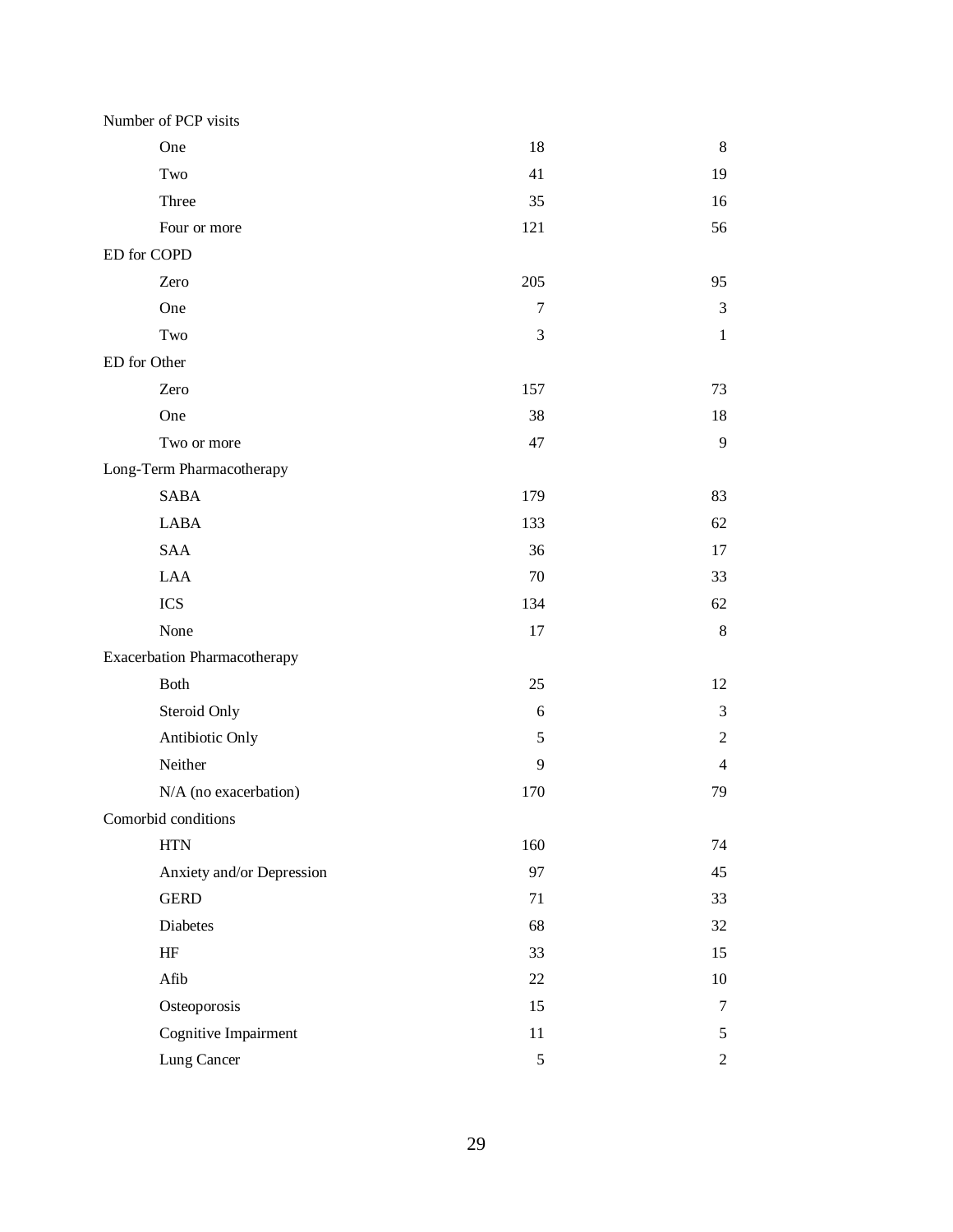Number of hospitalizations – Non-COPD

exacerbation diagnosis (all other hospitalizations)

| Zero                                           | 166 | 77             |
|------------------------------------------------|-----|----------------|
| One                                            | 30  | 14             |
| Two                                            | 10  | 5              |
| Three                                          | 3   | 1              |
| Four or more                                   | 6   | 3              |
| Number of hospitalizations - COPD exacerbation |     |                |
| Zero                                           | 195 | 91             |
| One                                            | 9   | $\overline{4}$ |
| Two                                            | 4   | 2              |
| Three                                          | 6   | 3              |
| Four or more                                   | 1   | 1              |

*Note.* <sup>a</sup>Rate as percent (%) rounded to nearest whole number.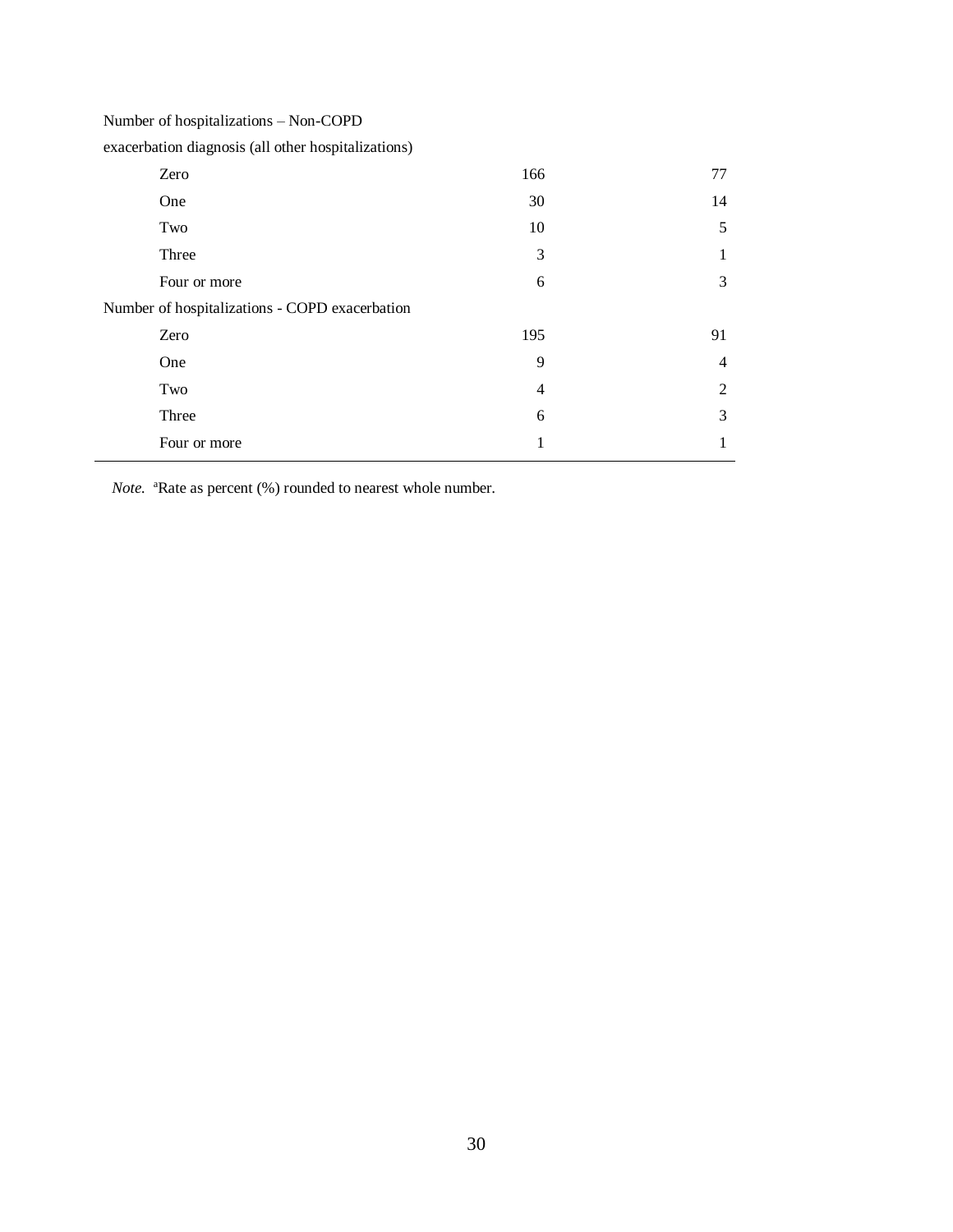| Variable                              | Frequency <sup>a</sup> | Rateb            |
|---------------------------------------|------------------------|------------------|
| Length of stay                        |                        |                  |
| Equal to 1 day                        | $\mathfrak{Z}$         | $8\,$            |
| 2-3 days                              | $\overline{7}$         | 18               |
| 4 days                                | 12                     | 31               |
| 5-7 days                              | 12                     | 31               |
| 8-10 days                             | $\mathbf{1}$           | $\mathfrak{Z}$   |
| $11-14$ days                          | $\sqrt{2}$             | 5                |
| More than 14 days                     | $\sqrt{2}$             | 5                |
| Discharge disposition                 |                        |                  |
| Home                                  | 27                     | 69               |
| Home with home health                 | $\overline{4}$         | $10\,$           |
| Subacute rehabilitation               | 1                      | $\mathfrak{Z}$   |
| Skilled nursing facility              | 1                      | $\mathfrak{Z}$   |
| Pulmonary rehabilitation (outpatient) | $\sqrt{5}$             | 13               |
| Death prior to discharge              | $\mathbf{1}$           | $\mathfrak{Z}$   |
| PCP appointment at discharge          |                        |                  |
| Yes                                   | 26                     | 67               |
| $\rm No$                              | 12                     | 31               |
| $\rm N/A$                             | $\mathbf{1}$           | $\mathfrak{Z}$   |
| Time to appointment                   |                        |                  |
| 4 days or less                        | 3                      | $8\,$            |
| 5-7 days                              | $\mathbf{1}$           | $\mathfrak{Z}$   |
| 8-10 days                             | $\boldsymbol{0}$       | $\boldsymbol{0}$ |
| $11-14$ days $\,$                     | $\boldsymbol{0}$       | $\boldsymbol{0}$ |
| More than 14 days                     | $22\,$                 | 54               |
| N/A                                   | 13                     | 36               |

*Variables, Measures, and Results for COPD Hospitalizations (n=39)*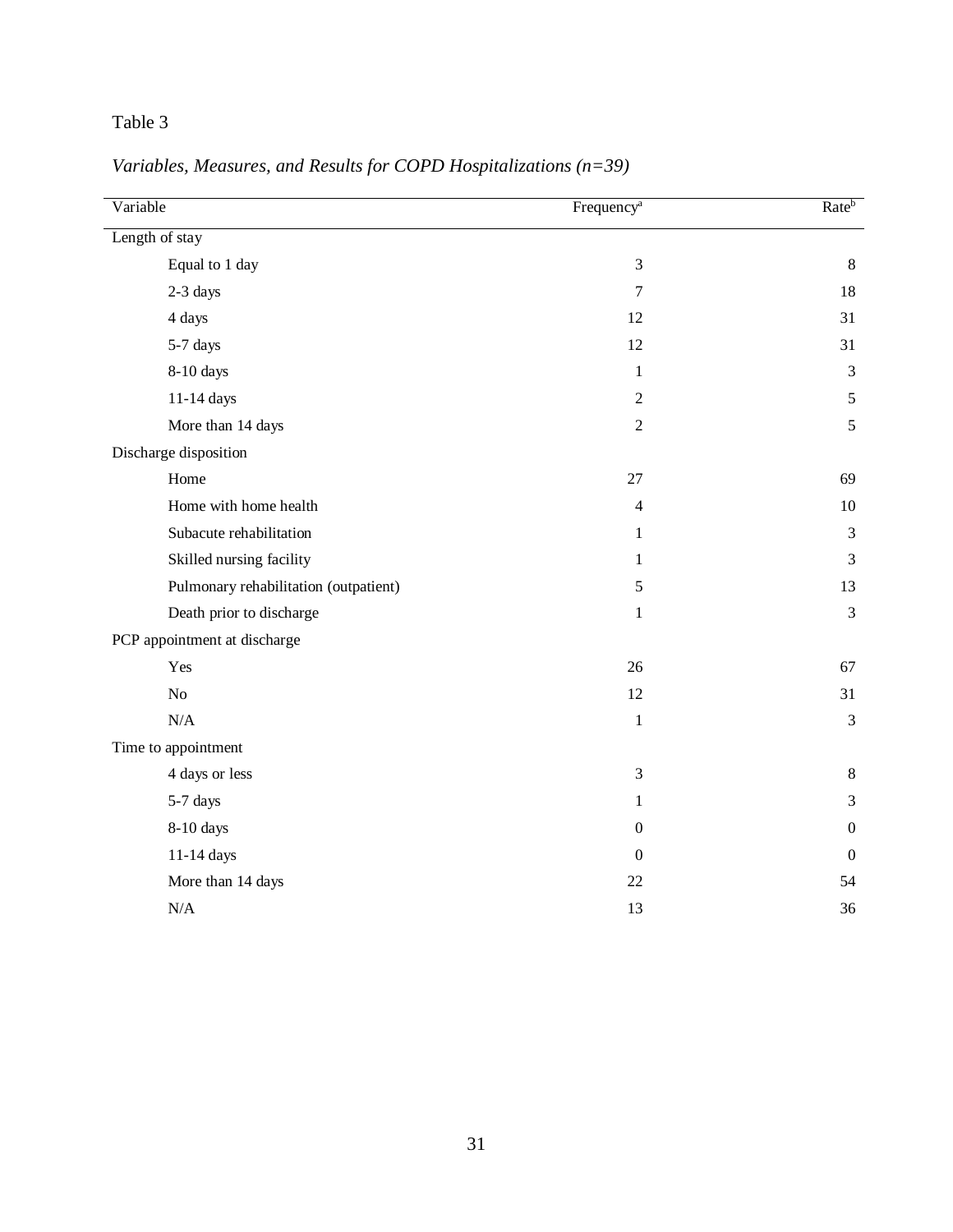| Time to actual PCP visit              |    |    |
|---------------------------------------|----|----|
| 4 days or less                        | 7  | 18 |
| 5-7 days                              | 5  | 13 |
| $8-10$ days                           | 2  | 5  |
| $11-14$ days                          | 3  | 8  |
| More than 14 days                     | 10 | 26 |
| N/A                                   | 12 | 31 |
| <b>COPD</b> Readmission               |    |    |
| Yes                                   | 11 | 28 |
| N <sub>o</sub>                        | 27 | 69 |
| N/A (readmission for non-COPD reason) | -1 | 3  |

*Note.*  $a_n = 39$  in each variable category.  $b$ Rate (%) rounded to nearest whole number and totals per category are approximately 100%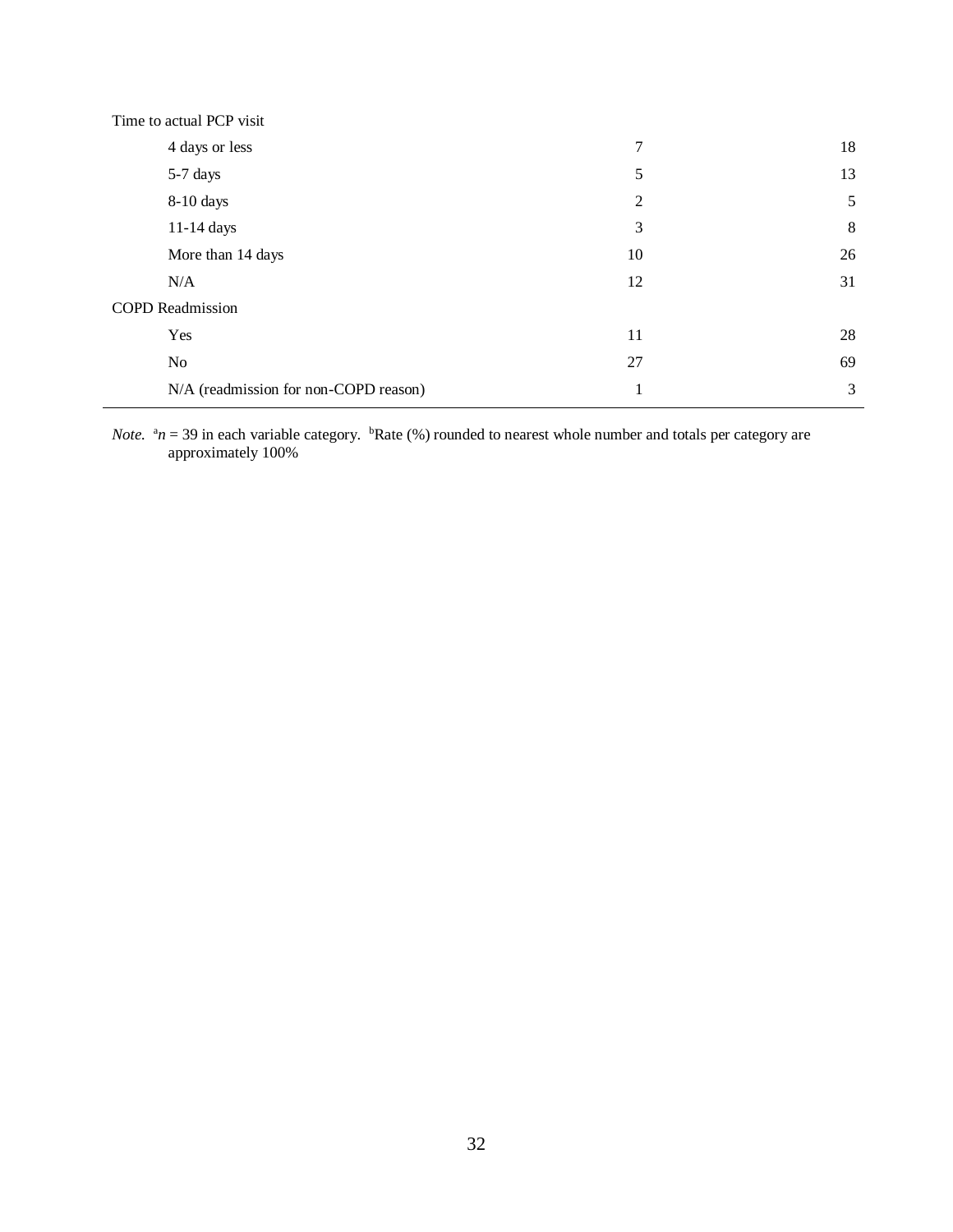| Variable                      | Frequency        |
|-------------------------------|------------------|
| Age                           |                  |
| 40-50                         | $\mathbf{1}$     |
| 51-60                         | 2                |
| 61-70                         | 2                |
| 71-80                         | 2                |
| 81 and over                   | $\theta$         |
| Race/ethnicity                |                  |
| Caucasian/White               | 2                |
| African American/Black        | 5                |
| Other or Unknown              | $\boldsymbol{0}$ |
| Gender                        |                  |
| Female                        | 5                |
| Male                          | 2                |
| Other                         | $\boldsymbol{0}$ |
| <b>Insurance Provider</b>     |                  |
| Medicare                      | 6                |
| Medicaid                      | 1                |
| Commercial/Private            | $\boldsymbol{0}$ |
| Other or none                 | $\boldsymbol{0}$ |
| <b>Smoking Status</b>         |                  |
| Current (ever smoked in 2015) | 5                |
| Former (quit prior to 2015)   | 2                |
| Never Smoker                  | $\boldsymbol{0}$ |
| Number of exacerbations       |                  |
| Zero                          | $\boldsymbol{0}$ |
| One                           | 1                |
| Two                           | 1                |
| Three                         | 2                |
| Four or more                  | 3                |

*Variables, Measures and Results for Patients with COPD Readmissions (n=7)*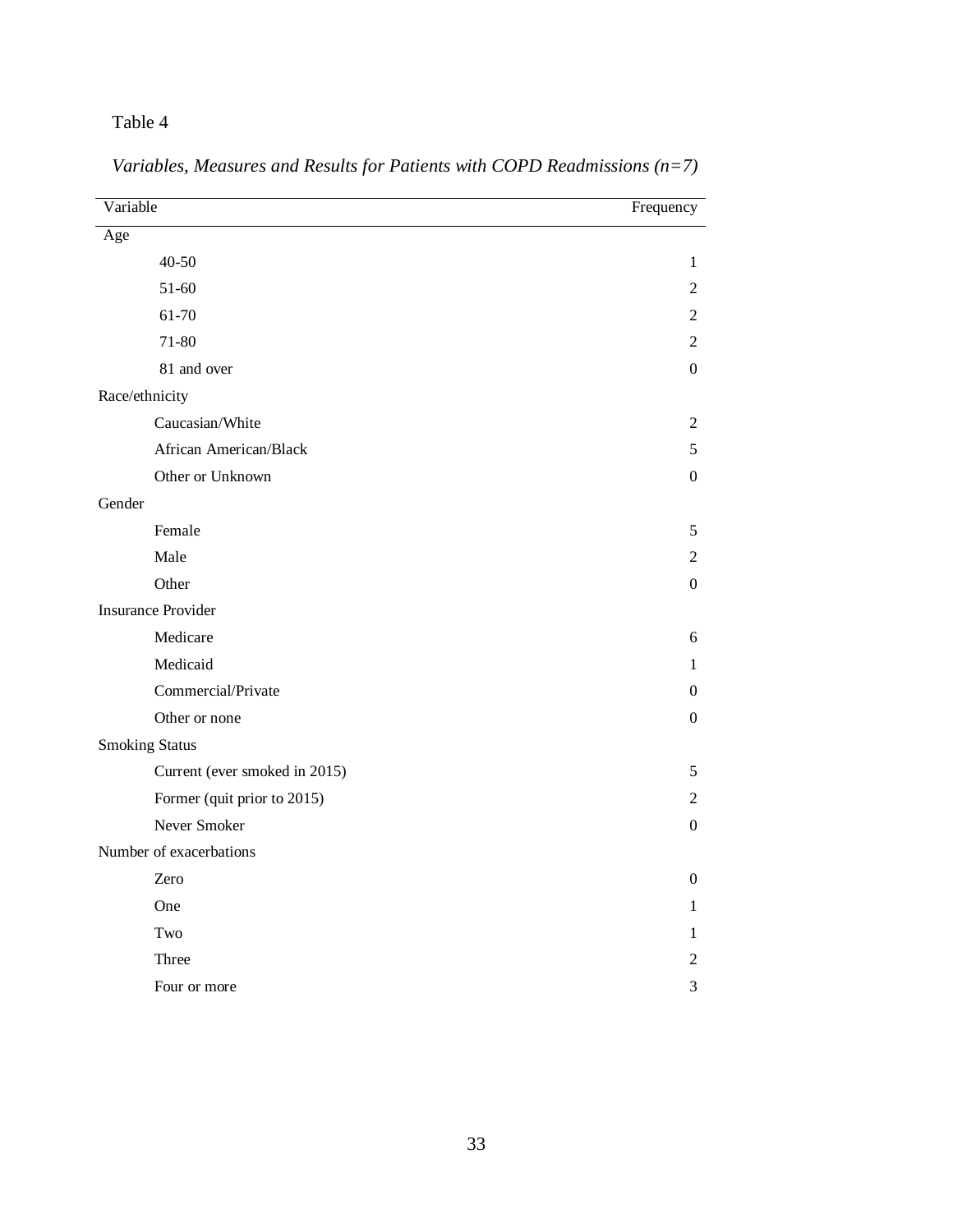| Number of PCP visits                |                  |
|-------------------------------------|------------------|
| One                                 | 0                |
| Two                                 | 0                |
| Three                               | $\boldsymbol{0}$ |
| Four or more                        | 7                |
| ED for COPD                         |                  |
| Zero                                | 5                |
| One                                 | 0                |
| Two                                 | 2                |
| ED for Other                        |                  |
| Zero                                | 3                |
| One                                 | $\mathfrak{2}$   |
| Two or more                         | $\overline{2}$   |
| Long-Term Pharmacotherapy           |                  |
| <b>SABA</b>                         | 7                |
| <b>LABA</b>                         | 6                |
| <b>SAA</b>                          | 4                |
| <b>LAA</b>                          | 4                |
| <b>ICS</b>                          | 5                |
| None                                | 0                |
| <b>Exacerbation Pharmacotherapy</b> |                  |
| None                                | $\boldsymbol{0}$ |
| SABA and/or SAA only                | 0                |
| SABA and/or SAA                     | $\boldsymbol{0}$ |
| and Antibiotic                      |                  |
| SABA and/or SAA                     | 1                |
| and Steroid                         |                  |
| SABA and/or SAA                     | 6                |
| and Steroid                         |                  |
| and Antibiotic                      |                  |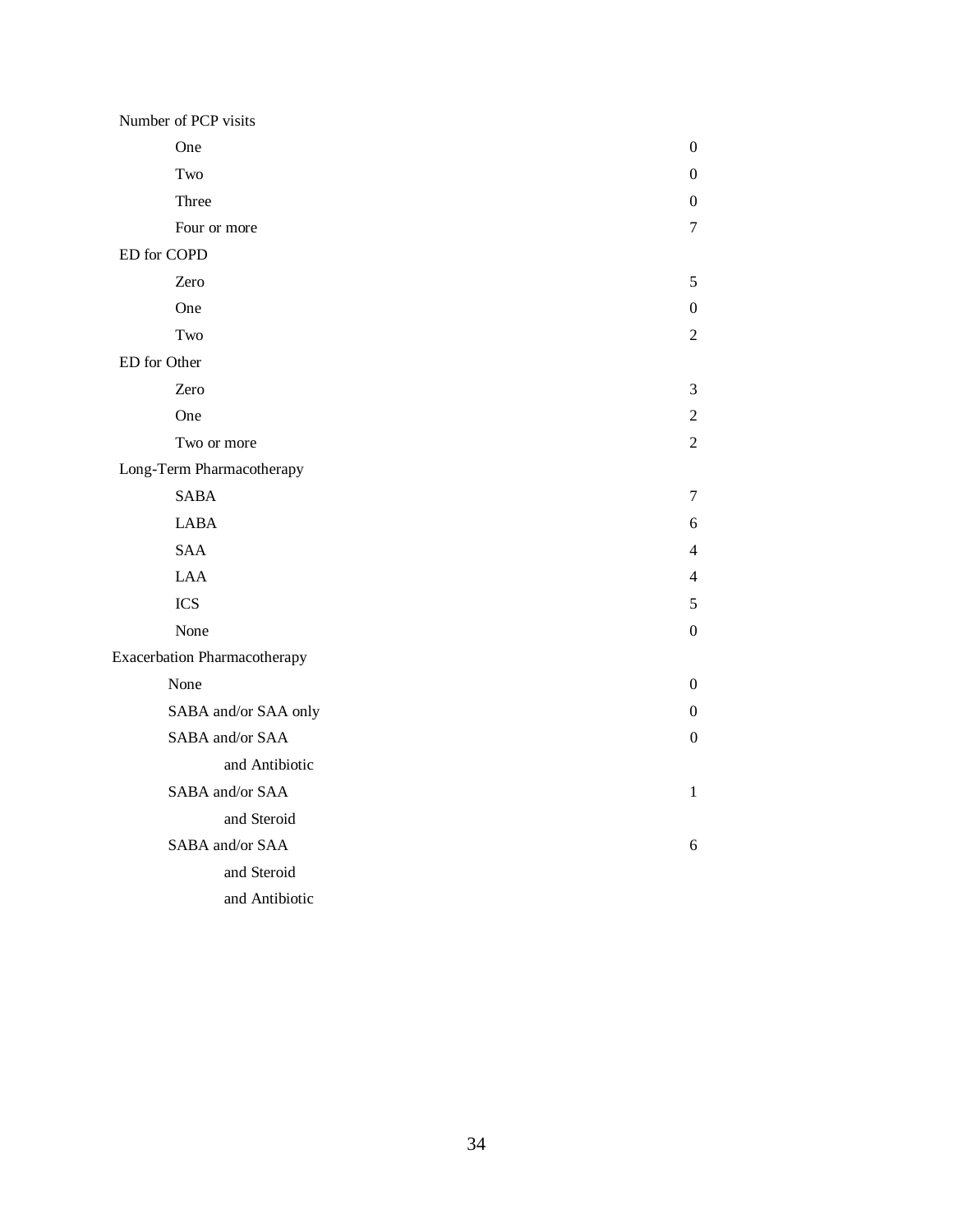| Comorbid conditions                                 |                          |
|-----------------------------------------------------|--------------------------|
| <b>HTN</b>                                          | $\tau$                   |
| Anxiety and/or Depression                           | 1                        |
| <b>GERD</b>                                         | 3                        |
| Diabetes                                            | $\overline{4}$           |
| HF                                                  | 3                        |
| Afib                                                | $\mathbf{1}$             |
| Osteoporosis                                        | $\mathbf{1}$             |
| Cognitive Impairment                                | $\mathbf{1}$             |
| Lung Cancer                                         | $\mathbf{1}$             |
| Number of hospitalizations - Non-COPD               |                          |
| exacerbation diagnosis (all other hospitalizations) |                          |
| Zero                                                | $\overline{4}$           |
| One                                                 | 2                        |
| Two                                                 | $\Omega$                 |
| Three                                               | $\Omega$                 |
| Four or more                                        | $\mathbf{1}$             |
| Number of hospitalizations - COPD exacerbation      |                          |
| Zero                                                | $\mathbf{0}$             |
| One                                                 | $\overline{0}$           |
| Two                                                 | 2                        |
| Three                                               | $\overline{\mathcal{L}}$ |
| Four or more                                        | 1                        |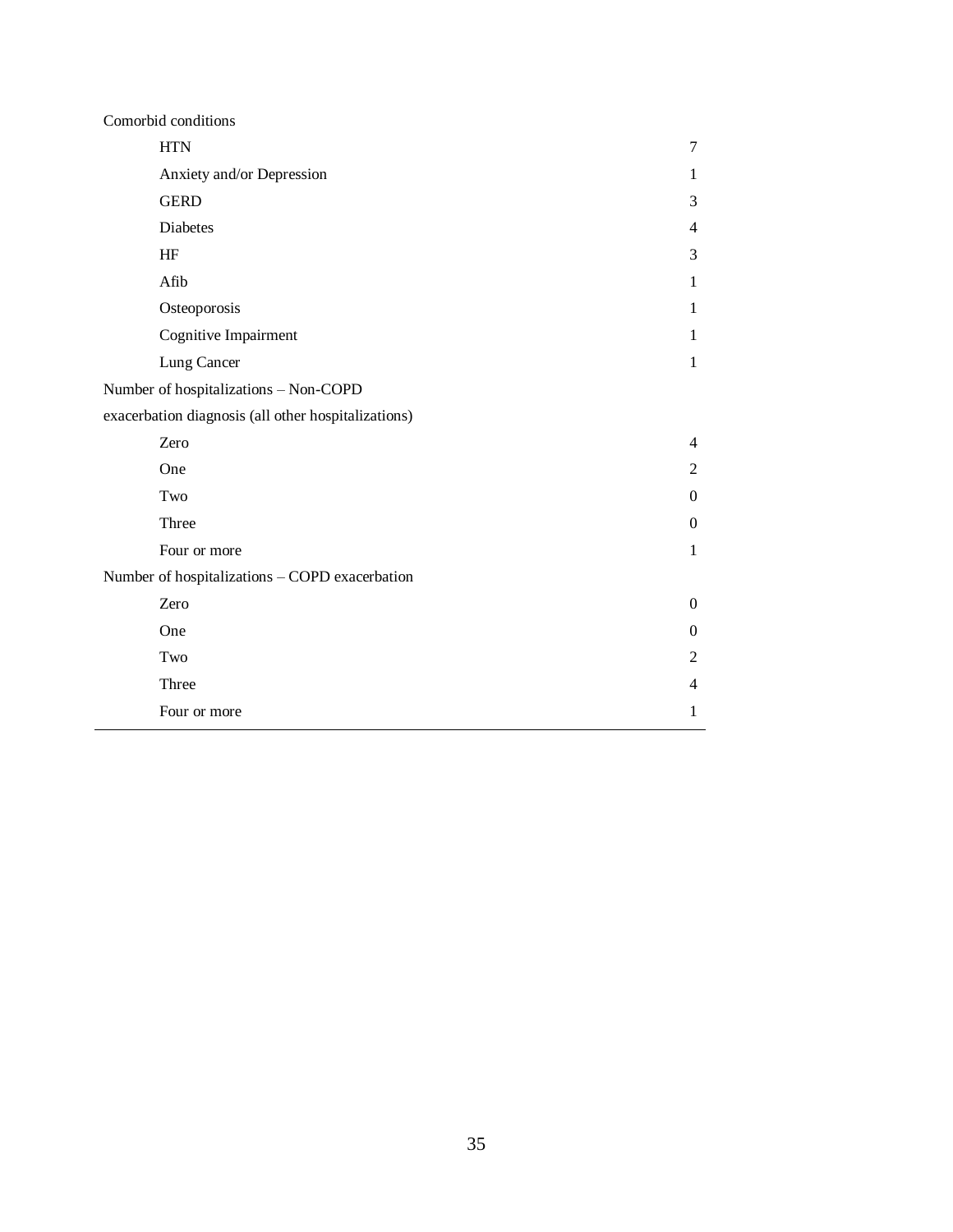| Variable                              | Admission <sup>a</sup> | Readmission <sup>b</sup> | Readmission <sup>c</sup> | Readmission <sup>c</sup> |
|---------------------------------------|------------------------|--------------------------|--------------------------|--------------------------|
| Length of stay                        |                        |                          |                          |                          |
| Equal to 1 day                        | $\boldsymbol{0}$       | $\boldsymbol{0}$         | $\mathbf{1}$             | $\overline{0}$           |
| 2-3 days                              | 1                      | $\mathbf{1}$             | $\boldsymbol{0}$         | $\boldsymbol{0}$         |
| 4 days                                | $\boldsymbol{0}$       | 3                        | $\mathfrak{2}$           | $\boldsymbol{0}$         |
| 5-7 days                              | $\overline{4}$         | $\mathbf{1}$             | $\mathfrak{2}$           | $\overline{0}$           |
| 8-10 days                             | 1                      | $\boldsymbol{0}$         | $\boldsymbol{0}$         | $\boldsymbol{0}$         |
| 11-14 days                            | $\boldsymbol{0}$       | $\overline{2}$           | $\boldsymbol{0}$         | $\boldsymbol{0}$         |
| More than 14 days                     | $\mathbf{1}$           | $\boldsymbol{0}$         | $\boldsymbol{0}$         | $\mathbf{1}$             |
| Discharge disposition                 |                        |                          |                          |                          |
| Home                                  | 3                      | $\overline{4}$           | $\mathfrak{2}$           | 1                        |
| Home with home health                 | $\overline{2}$         | $\mathbf{1}$             | 1                        | $\overline{0}$           |
| Subacute rehabilitation               | $\mathbf{1}$           | $\overline{0}$           | $\boldsymbol{0}$         | $\boldsymbol{0}$         |
| Skilled nursing facility              | $\boldsymbol{0}$       | $\overline{0}$           | $\mathbf{1}$             | $\boldsymbol{0}$         |
| Pulmonary rehabilitation (outpatient) | $\mathbf{0}$           | $\overline{2}$           | $\mathbf{1}$             | $\overline{0}$           |
| $N/A$ (death)                         | $\mathbf{1}$           | $\overline{0}$           | $\boldsymbol{0}$         | $\boldsymbol{0}$         |
| PCP appointment at discharge          |                        |                          |                          |                          |
| Yes                                   | $\overline{4}$         | 5                        | 3                        | $\boldsymbol{0}$         |
| $\rm No$                              | 3                      | $\overline{2}$           | $\sqrt{2}$               | $\mathbf{1}$             |
| Time to appointment                   |                        |                          |                          |                          |
| 4 days or less                        | 1                      | $\overline{0}$           | 1                        | $\overline{0}$           |
| 5-7 days                              | $\boldsymbol{0}$       | $\mathbf{0}$             | $\boldsymbol{0}$         | $\boldsymbol{0}$         |
| 8-10 days                             | $\boldsymbol{0}$       | $\mathbf{0}$             | $\boldsymbol{0}$         | $\boldsymbol{0}$         |
| 11-14 days                            | $\boldsymbol{0}$       | $\mathbf{0}$             | $\boldsymbol{0}$         | $\overline{0}$           |
| More than 14 days                     | 3                      | 5                        | $\overline{2}$           | $\boldsymbol{0}$         |
| N/A (no appointment, death, or        | $\mathfrak{Z}$         | $\overline{2}$           | $\sqrt{2}$               | $\mathbf{1}$             |
| readmission)                          |                        |                          |                          |                          |

*Comparison of Variables, Measures and Results for Patients with COPD Readmissions (n=7)*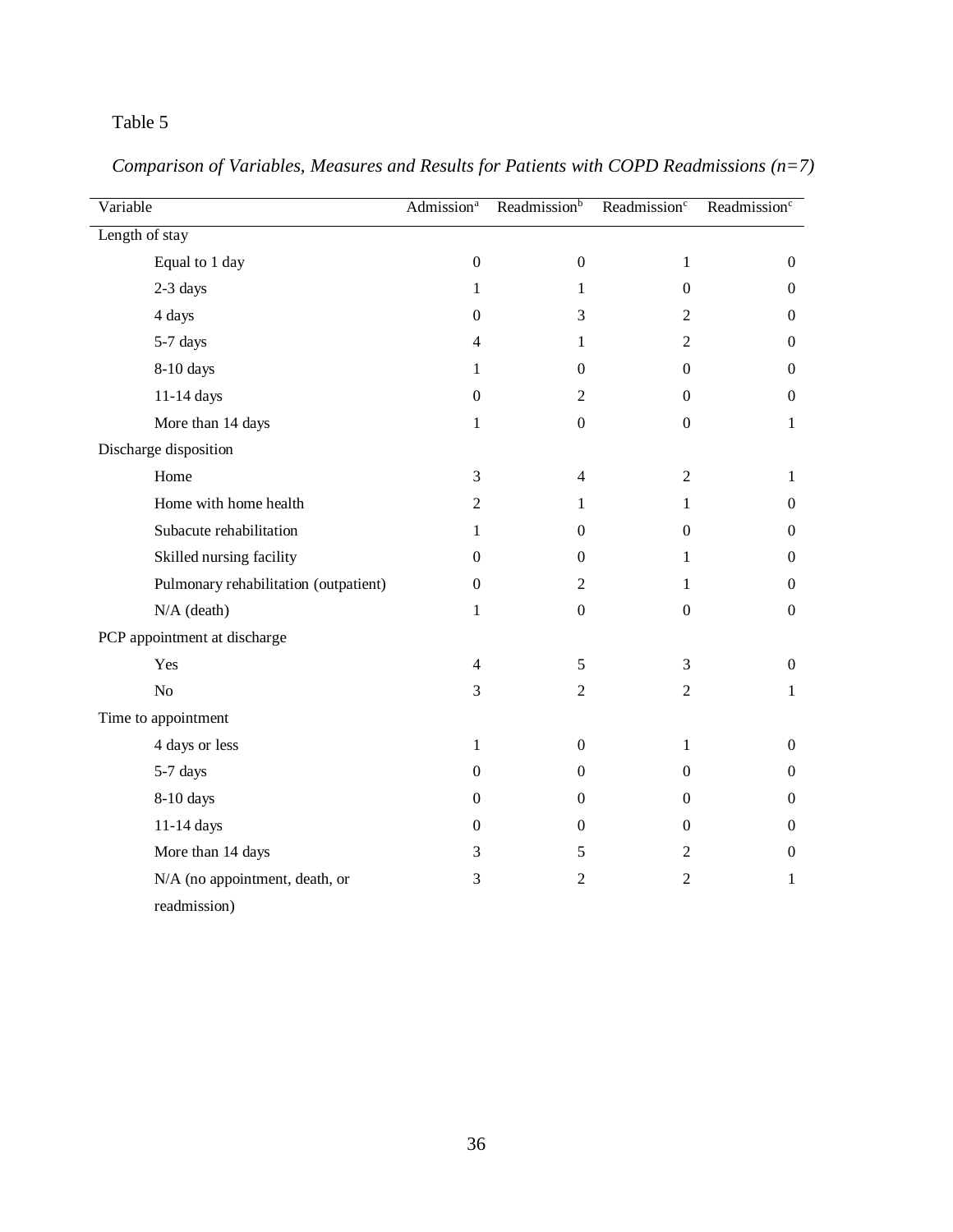| Time to actual PCP visit             |                |   |              |                  |
|--------------------------------------|----------------|---|--------------|------------------|
| 4 days or less                       | $\theta$       | 2 | 2            | $\overline{0}$   |
| 5-7 days                             | $\overline{2}$ | 1 | $\Omega$     |                  |
| 8-10 days                            | T              | 0 | $\theta$     | $\overline{0}$   |
| 11-14 days                           | 0              | 0 |              | $\theta$         |
| More than 14 days                    | $\theta$       |   | 2            | $\overline{0}$   |
| N/A (no appointment, death, or       | 4              | 3 | $\mathbf{0}$ | $\boldsymbol{0}$ |
| readmission)                         |                |   |              |                  |
| <b>COPD</b> Readmission              |                |   |              |                  |
| Yes                                  | 6              | 4 | 1            | $\overline{0}$   |
| N <sub>o</sub>                       |                | 3 | 4            |                  |
| Readmission prior to follow-up visit |                |   |              |                  |
| Yes                                  | 4              | 2 | $\Omega$     | $\boldsymbol{0}$ |
| No                                   | 3              | 5 | 5            |                  |

*Note*. <sup>a</sup>Column total for each section = 7. <sup>b</sup>Column total for each section = 7. °Column total for each section = 5.  $d$ Column total for each section = 1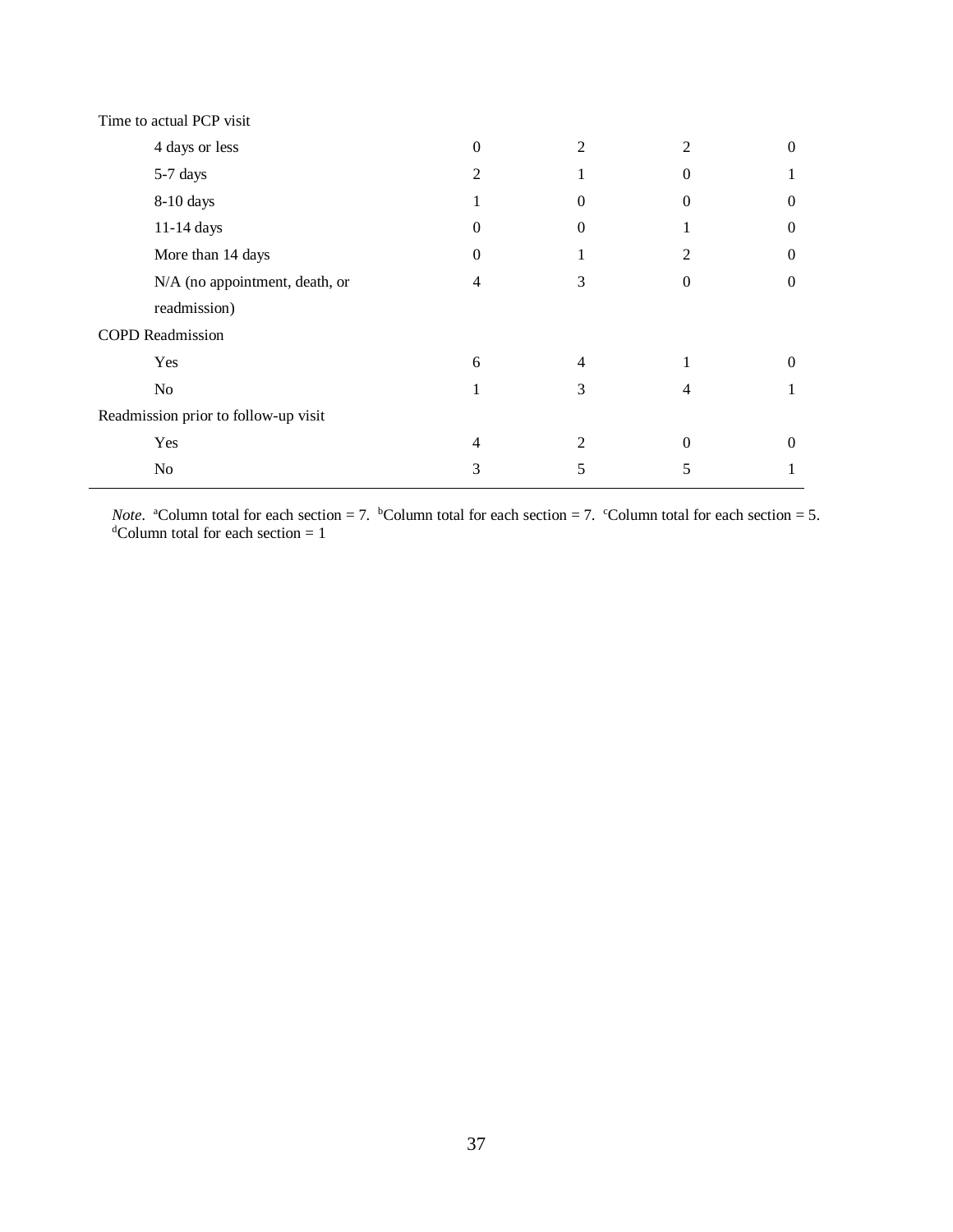## *Relationships Among Insurer and COPD Hospitalization (N=215)*

| <b>Variables</b>                  | $p$ -Value | Test           |
|-----------------------------------|------------|----------------|
| Medicare and COPD hospitalization | $p=0.301$  | Mann-Whitney U |
| Medicare and COPD readmission     | $p=0.787$  | Chi-square     |
| Medicaid and COPD hospitalization | $p=0.651$  | Mann-Whitney U |
| Medicaid and COPD readmission     | $p=1.0^a$  | Chi-square     |

Note. <sup>a</sup>Minimum cell count for testing not met.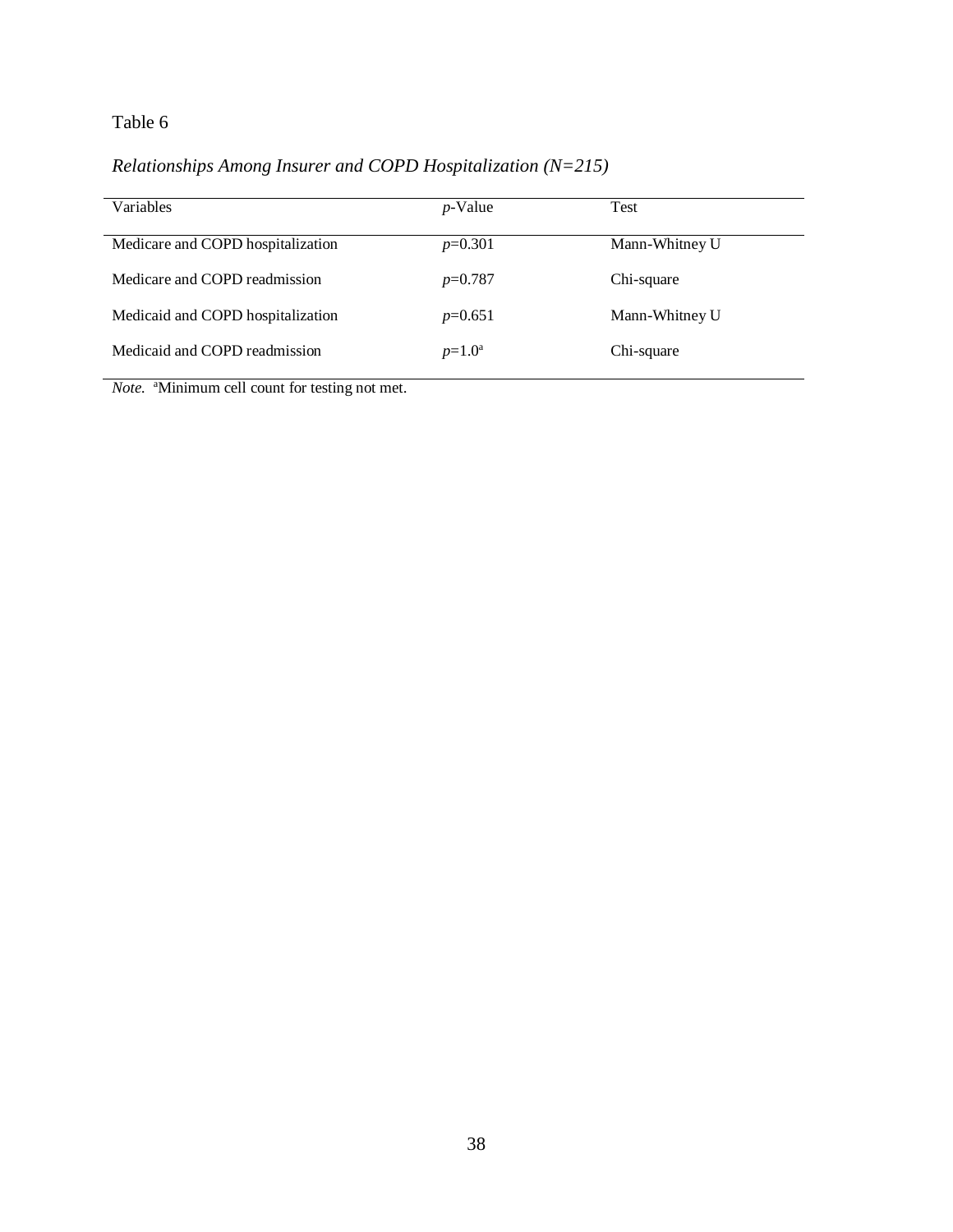*Relationships Among Number of PCP Visits and ED or Hospital Visits (N=215)*

| Variables                              | <i>p</i> -Value | <b>Test</b>    |
|----------------------------------------|-----------------|----------------|
| PCP and ED COPD                        | $p=0.477$       | Spearman's rho |
| PCP and ED for reason other than COPD  | $p=0.203$       | Spearman's rho |
| PCP and ED for any reason              | $p=0.492$       | Mann-Whitney U |
| PCP and Hospitalizations for COPD      | $p=0.131$       | Spearman's rho |
| PCP and Hospitalization for any reason | $p=0.155$       | Mann-Whitney U |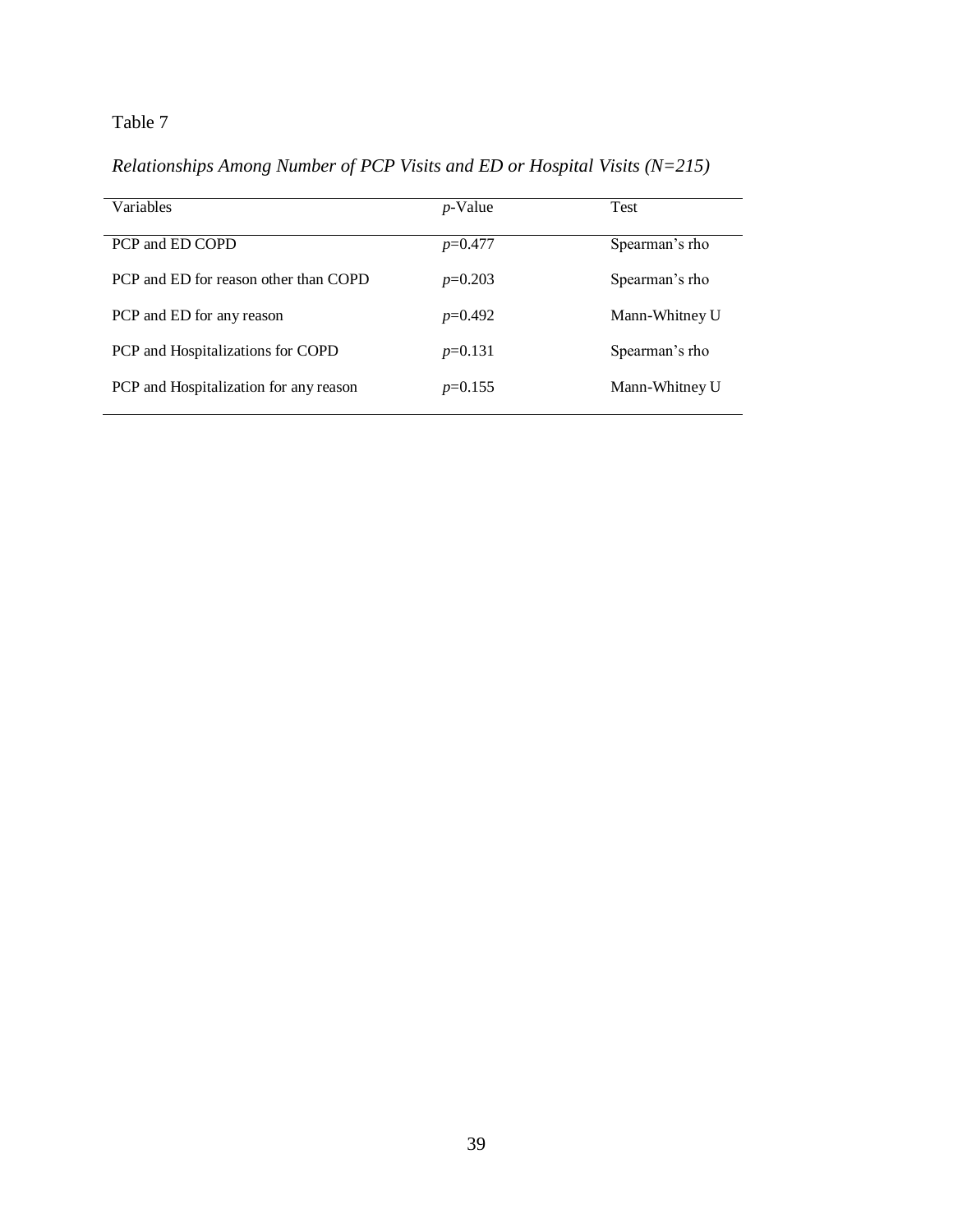## *Medications Used in Patients with COPD Exacerbation (n=45)*

| Medication Type                                  | Frequency      | Rate $(\%)$    |
|--------------------------------------------------|----------------|----------------|
| None                                             | $\overline{2}$ | $\overline{4}$ |
| SABA and/or SAA only                             | 7              | 16             |
| SABA and/or SAA<br>and Antibiotic                | 5              | 11             |
| SABA and/or SAA<br>and Steroid                   | 6              | 13             |
| SABA and/or SAA<br>and Steroid<br>and Antibiotic | 25             | 56             |
| Total                                            | 45             | 100            |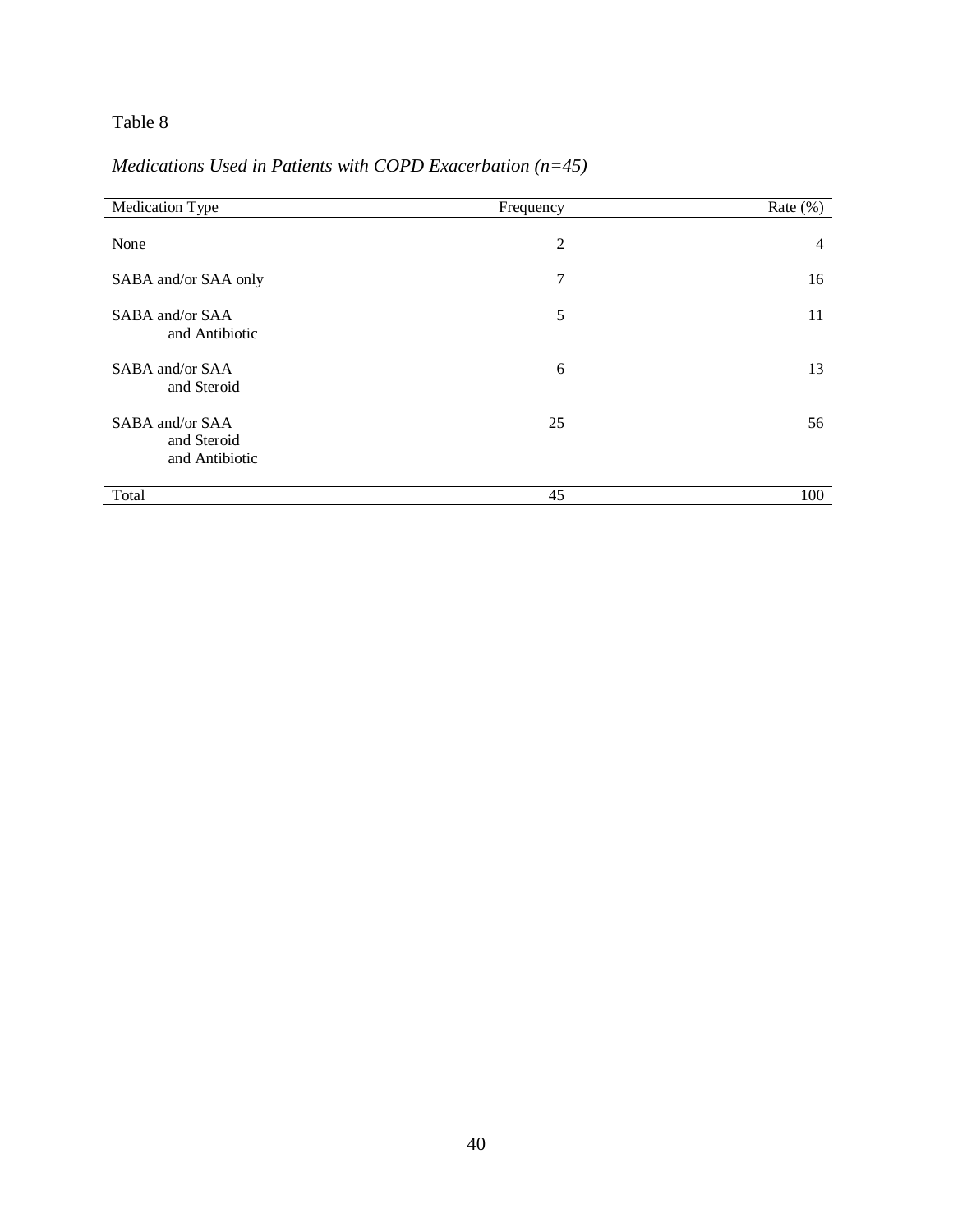*Variables of Interest Without Established Significant Relationships (N=215)*

| Variables                                    | $p$ -Value | Test           |
|----------------------------------------------|------------|----------------|
|                                              |            |                |
| Smoker and COPD hospitalization              | $p=0.197$  | Mann Whitney U |
| Smoker and readmission                       | $p=1.0^a$  | Chi-square     |
| Smoking status and COPD hospitalization      | $p=0.154$  | Spearman's rho |
| Smoking status and any hospitalization       | $p=0.857$  | Spearman's rho |
| Number PCP and any hospitalization status    | $p=0.155$  | Mann Whitney U |
| Number PCP and COPD hospitalization          | $p=0.131$  | Spearman's rho |
| Number PCP and ED for COPD                   | $p=0.477$  | Spearman's rho |
| Number PCP and ED for other                  | $p=0.203$  | Spearman's rho |
| Number of comorbidities and readmission      | $p=0.4$    | Mann Whitney U |
| PCP appointment at discharge and readmission | $p=0.396$  | Chi-square     |
| Follow-up visit and readmission              | $p=0.74$   | Chi-square     |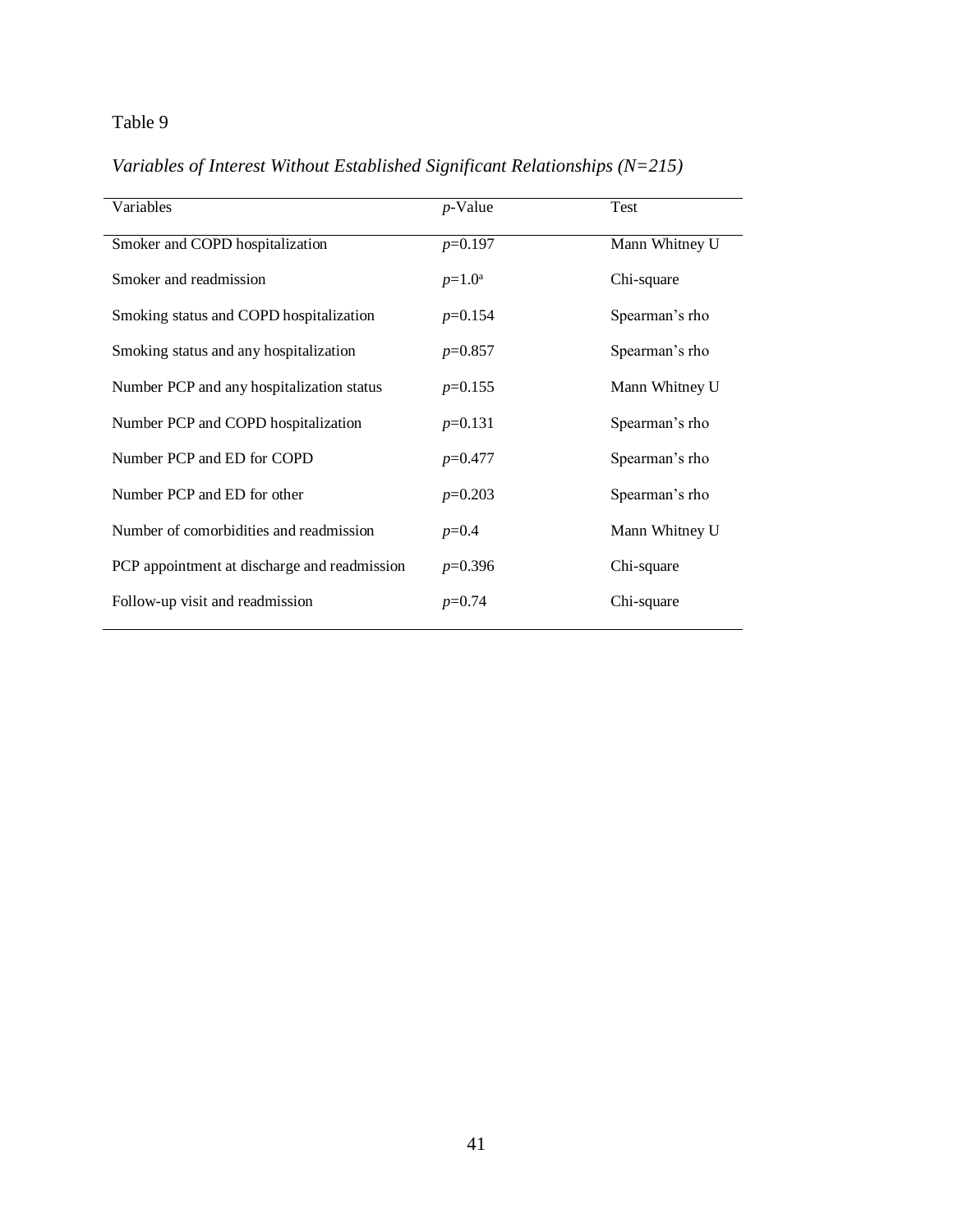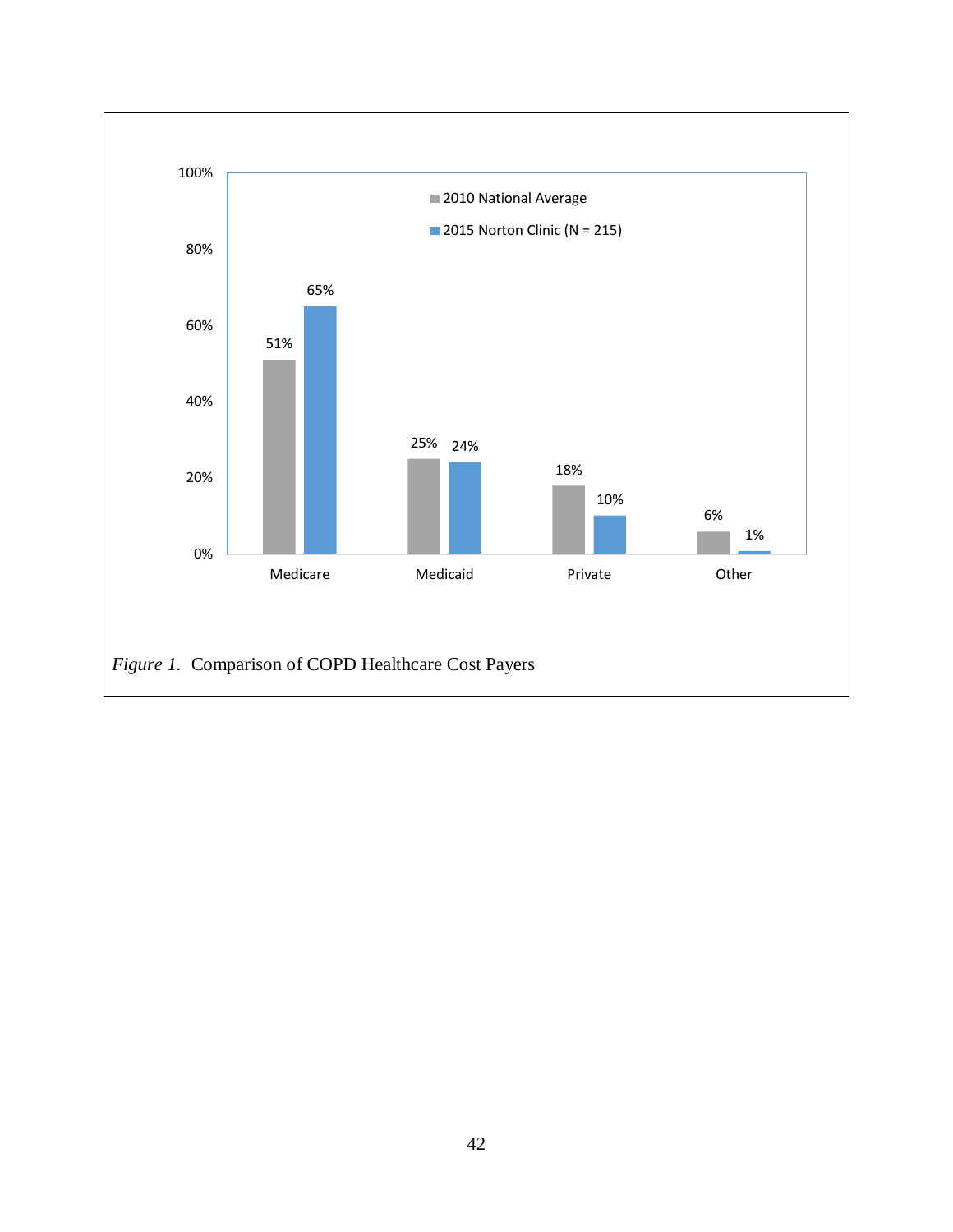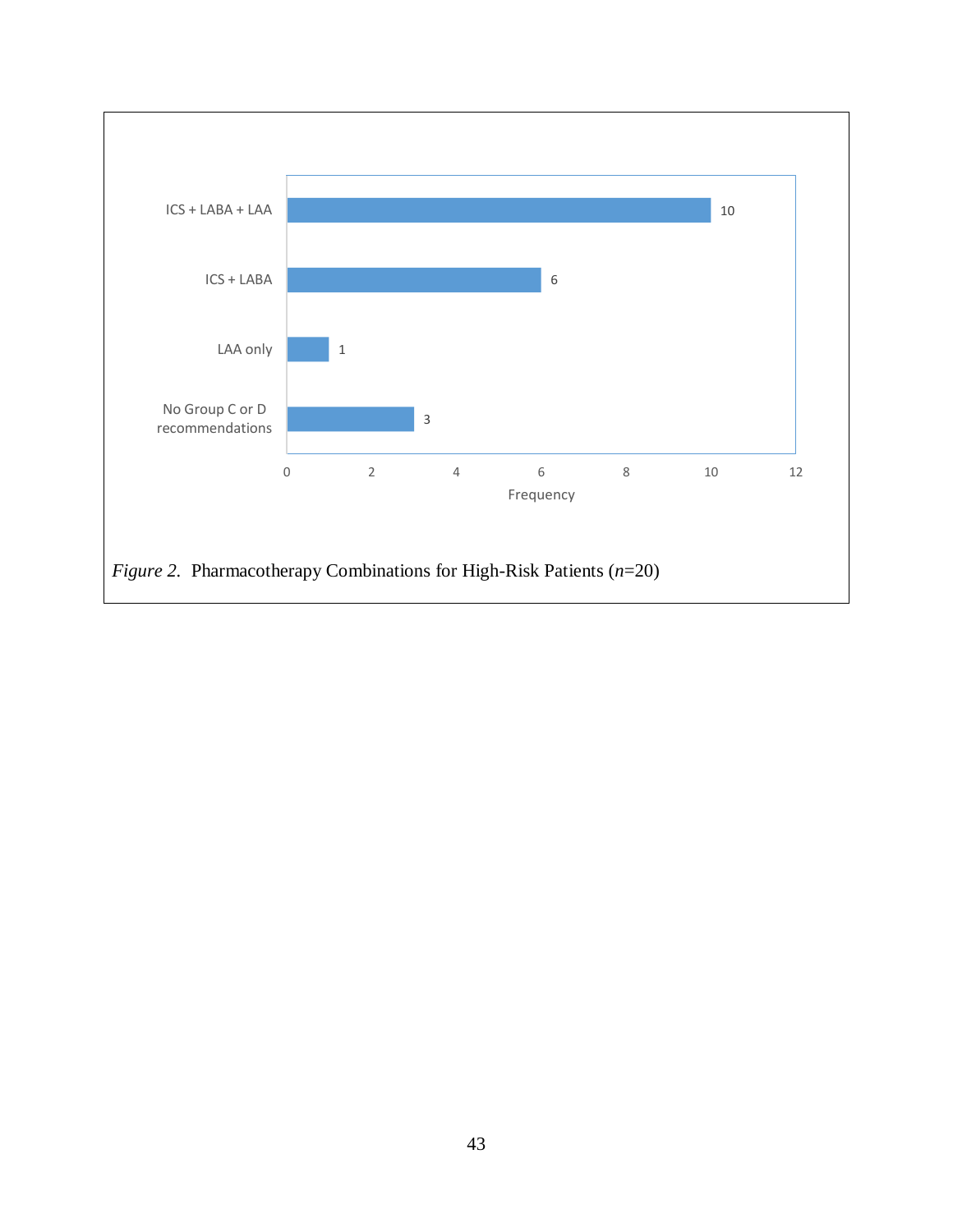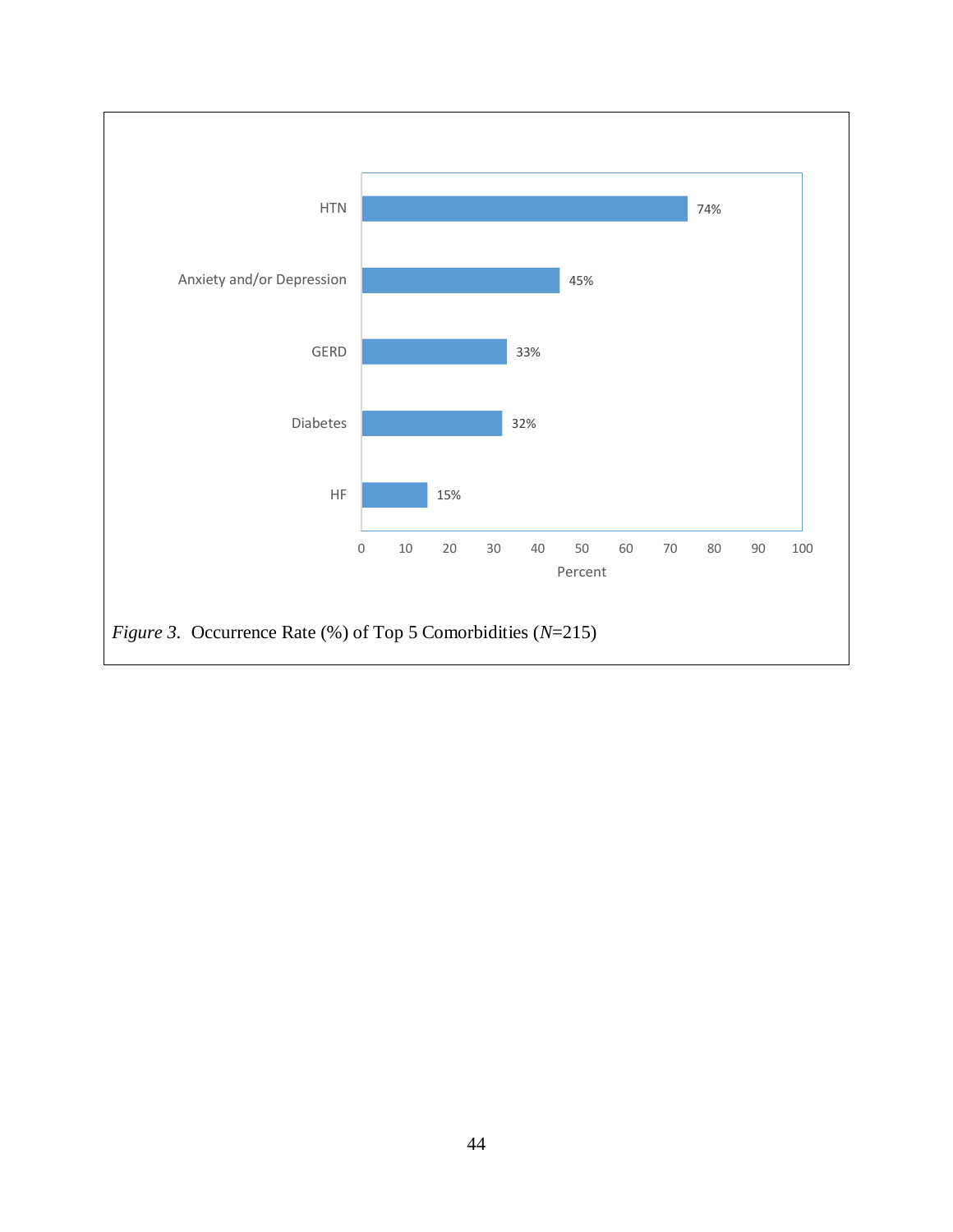